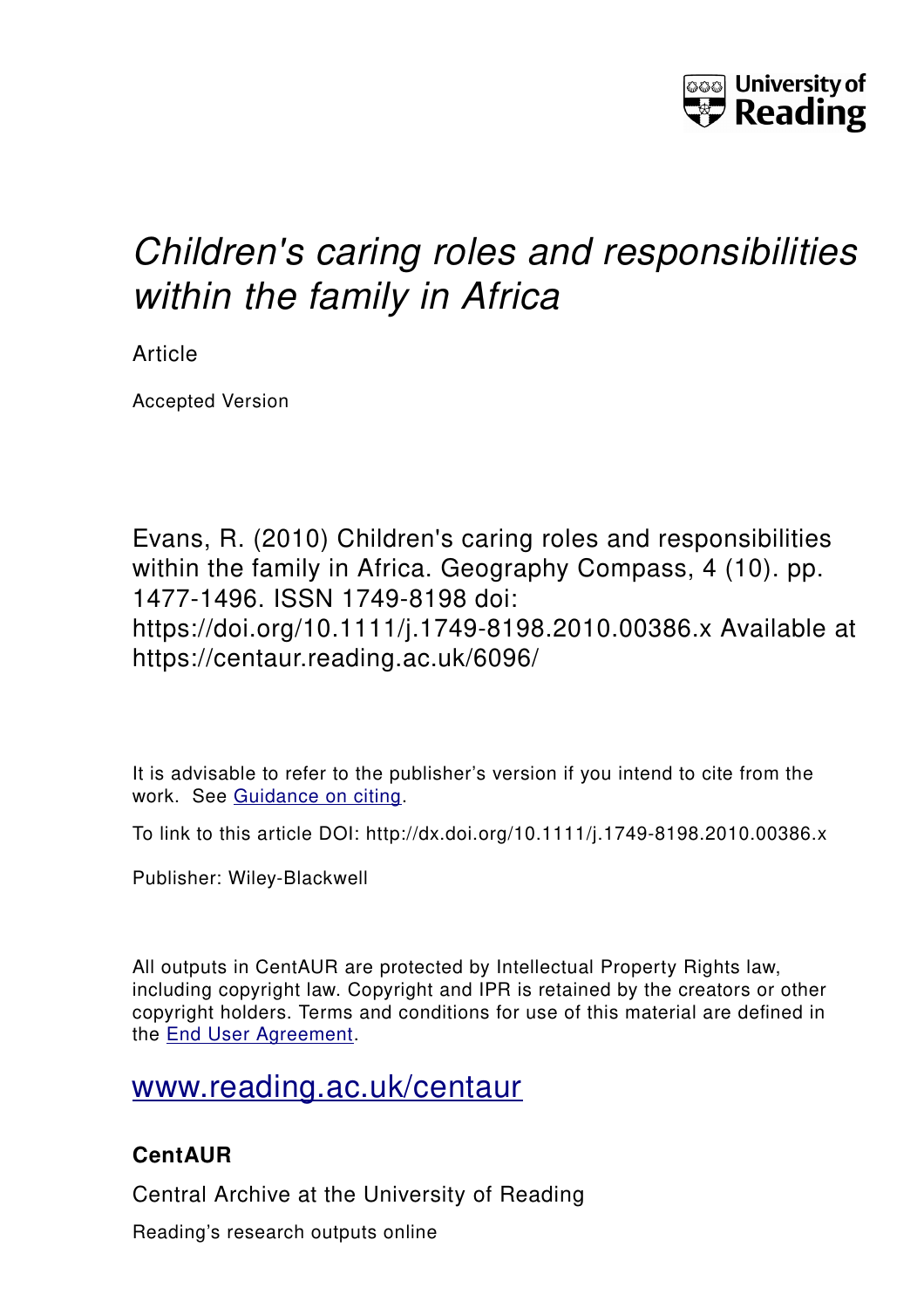#### *Geography Compass*

## **Children's caring roles and responsibilities within the family in Africa Ruth Evans**

**Department of Geography and Environmental Science, University of Reading**

#### **Abstract**

In many Sub-Saharan African countries, the care of chronically ill, disabled or elderly relatives is usually regarded as the responsibility of family members, within a broader landscape of often overburdened healthcare systems, the expense of medical fees, very limited access to social protection and policies that emphasise home-based care. Recent studies have demonstrated that children and youth, particularly girls and young women, take on considerable caring roles for chronically ill and elderly relatives in Africa. This article reviews the available research on young people"s caring roles and responsibilities within families affected by chronic illness and disability in Sub-Saharan Africa. I discuss how children"s caring roles challenge global and local constructions of childhood and suggest ways of conceptualising the socio-spatial and embodied dimensions of children's everyday care work within diverse household forms. I analyse evidence on outcomes of care and children"s resilience in managing their caring responsibilities and examine the complex array of processes that influence whether children take on caring roles within the family. I argue that relational, intergenerational and lifecourse approaches to researching children"s caring responsibilities within the family have considerable potential for future geographical research and could provide further insights into the ways that care is embedded in social relations,

<sup>©</sup>Ruth Evans 10/5/10. Please cite article as: Evans, R. (2010) "Children"s caring roles and responsibilities within the family in Africa", *Geography Compass,* 4(10): 1477-1496.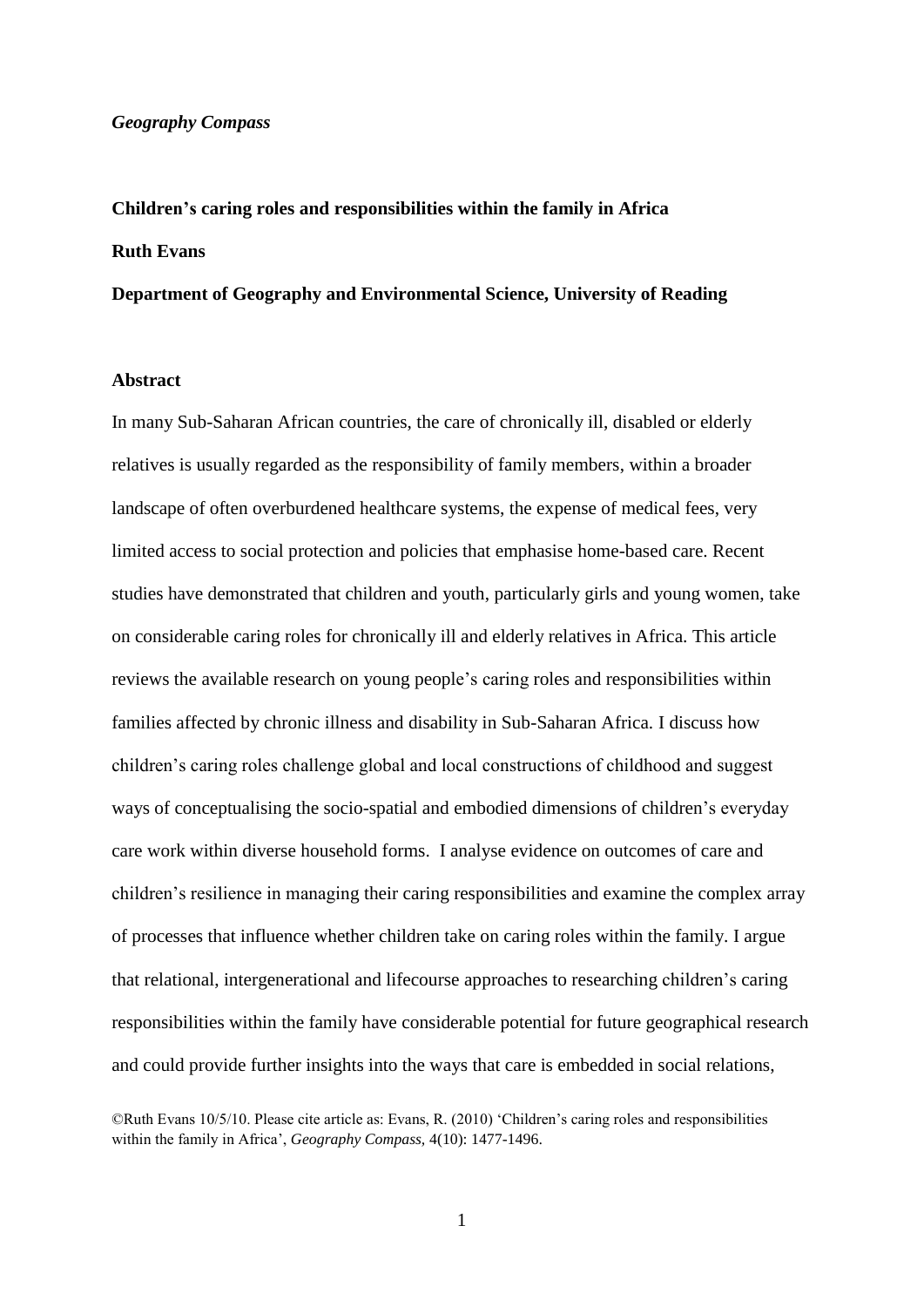cultural norms and structural inequalities operating in different configurations in particular places.

#### **Introduction**

In many Sub-Saharan African countries, the care of chronically ill, disabled or elderly relatives is usually regarded as the responsibility of family members and located within the home (Evans and Thomas, 2009). Socio-cultural expectations of care are reinforced by the broader landscape of often overburdened healthcare systems, the expense of medical fees, very limited access to social protection and policies that emphasise home-based care (Ogden *et al*., 2006). Commentators have argued that global processes of restructuring and neoliberal economic policies such as reductions in public health spending and the privatisation of care provision implicitly increase women"s and children"s unpaid care work within the family (Robson, 2004a; Sparr, 1994). Furthermore, over three decades of the HIV and AIDS epidemic have had major impacts on the material and emotional resources available to families and communities struggling to care for people with chronic, life-limiting illness, despite rapid improvements in access to anti-retroviral treatment for people living with HIV in many African countries in recent years (WHO, 2009). The gendered nature of the "burden of care" of people with HIV and AIDS-related illness in Sub-Saharan Africa is receiving increasing attention in policy discourses (Peacock and Weston, 2008; Akintola, 2004) and grassroots adult carers are being mobilised in several African countries through the UNDPsupported Home-Based Care Alliance (Esplen, 2009). However, children's involvement in caring for family members is rarely acknowledged in such policy and advocacy initiatives.

<sup>©</sup>Ruth Evans 10/5/10. Please cite article as: Evans, R. (2010) "Children"s caring roles and responsibilities within the family in Africa", *Geography Compass,* 4(10): 1477-1496.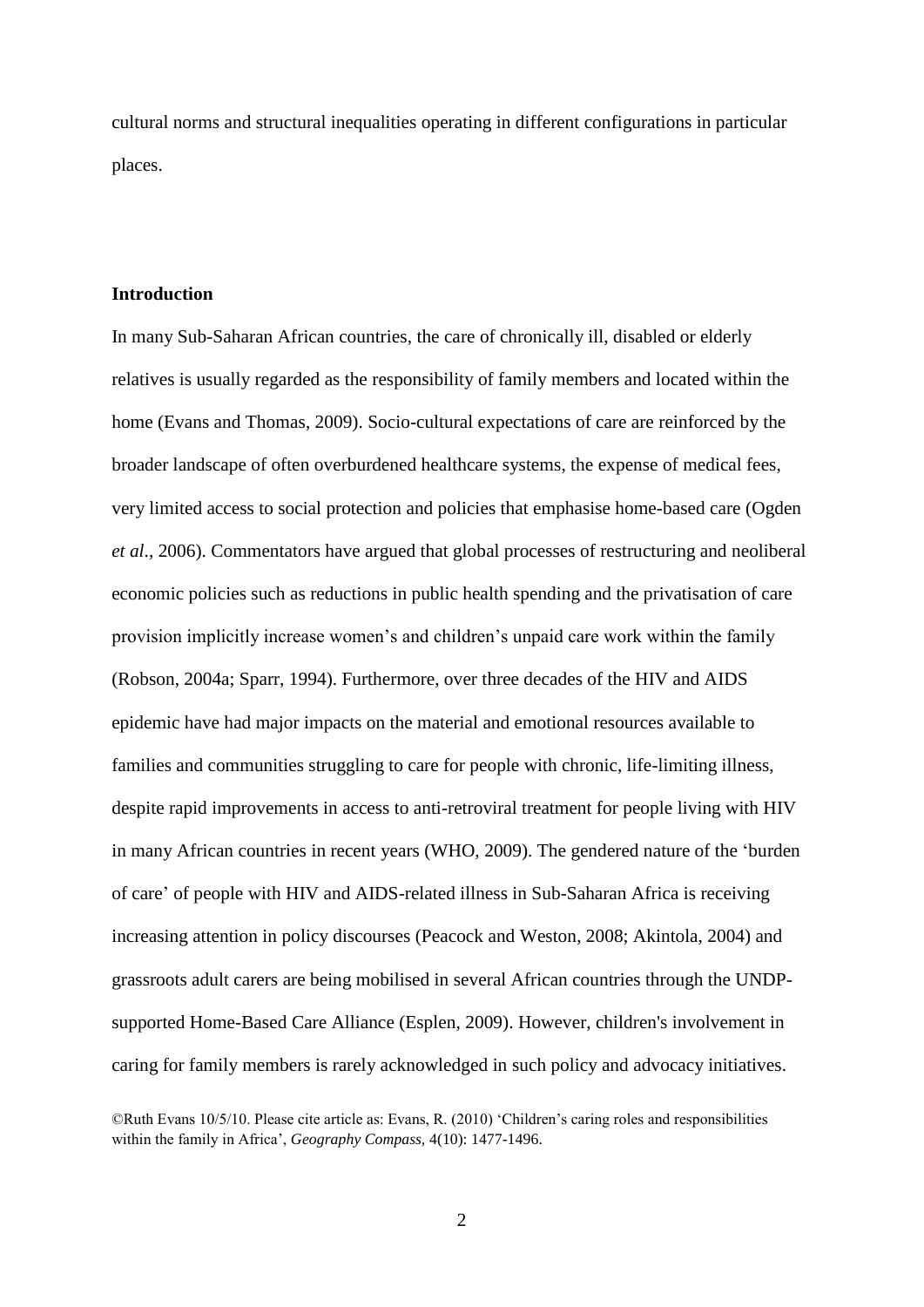No official statistics about the scale of young caregiving in Africa currently exist, although a quantitative study is currently underway in South Africa (Cluver and Operario, 2008). A large survey conducted in Tanzania in the 1990s found that around 4% of 7-14 year olds were reported to have cared for sick relatives in the previous seven days (Ainsworth *et al.*, 2000, cited in Robson *et al*., 2006, p.97). Statistical evidence suggests that between 2% to 4% of children take on caring roles in the UK, Australia and the USA (Becker, 2007). Given the high numbers of disabled people and the fact that they are disproportionately represented among the "poorest of the poor" in the global South (McEwan and Butler, 2007; Yeo and Moore, 2003), the increased number of people living with HIV and requiring care since the early 1990s, combined with very limited access to formal support and the fact that in 2007, children (aged under 18) constituted 50% of the population of Sub-Saharan Africa (UNICEF, 2008), it is likely that well over 4% of children in many African countries may regularly be involved in caring for parents, siblings and relatives who have a need for care related to illness, disability, young or old age.

Within the extensive body of research on orphanhood and the social impacts of HIV and AIDS in Africa, children"s active roles in providing care for family members have been largely overlooked. However, a small but growing body of research has started to investigate young people"s significant caring responsibilities and contributions to households affected by AIDS in East and Southern Africa (Robson, 2000; 2004a; Robson and Ansell, 2000; Robson *et al*., 2006; Evans and Becker, 2009; Evans and Thomas, 2009; Skovdal *et al*., 2009; Bauman *et al*., 2006; Cluver and Operario, 2008; Bray, 2009). Other studies, while not

<sup>©</sup>Ruth Evans 10/5/10. Please cite article as: Evans, R. (2010) "Children"s caring roles and responsibilities within the family in Africa", *Geography Compass,* 4(10): 1477-1496.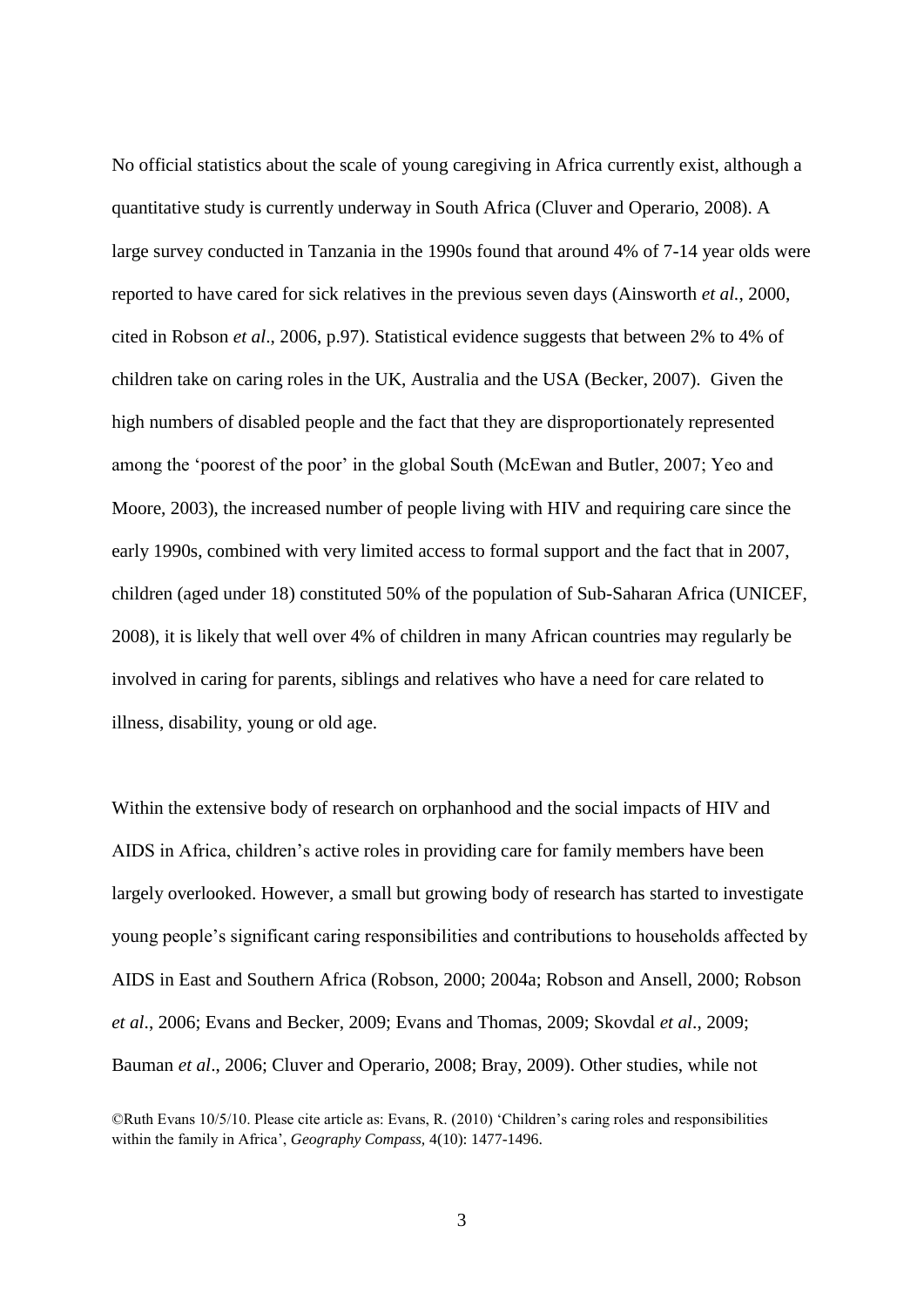explicitly focused on children's care work, have demonstrated that children and youth, particularly girls and young women, take on considerable caring roles for sick and elderly relatives in Africa (Evans, 2005; Young and Ansell, 2003; Chimwaza and Watkins, 2004; Steinberg *et al*., 2002; Van Blerk and Ansell, 2007). Indeed, a survey of 771 AIDS-affected households in South Africa found that children under the age of 18, the majority of whom were girls, were responsible for caring for a family member with AIDS-related illness in approximately 8% of households (Steinberg *et al*., 2002). Research has also highlighted the particular circumstances of young people living in child- and youth-headed households (Luzze and Ssedyabule, 2004; Francis-Chizororo, 2008; Germann, 2005; Kesby *et al.*, 2006; Thurman *et al*., 2006; 2008; Payne, 2009; Bell and Payne, 2009; Evans, forthcoming), a phenomenon that has been linked (although not exclusively: see Meintjes *et al*., 2010 and Thurman *et al*., 2009) to high levels of orphanhood and changing household structures as communities adapt to the epidemic in the most affected regions of East and Southern Africa (Foster *et al*., 1997; Bourdillon, 2004).

While the severity of the HIV and AIDS epidemic and the implications for caring practices within particular cultural contexts need to be recognised (Nyambedha *et al*., 2003; Oleke *et al.*, 2005), studies focused on children's caring roles in Africa to date have almost exclusively been framed within the context of the HIV and AIDS epidemic in East and Southern Africa. This has resulted in a paucity of studies investigating children"s caring roles in the broader field of disability, ageing and development across Africa. Not withstanding this criticism, this article reviews the available research and draws on the broader literature on geographies of children and youth and research with young carers in the global North in order to

<sup>©</sup>Ruth Evans 10/5/10. Please cite article as: Evans, R. (2010) "Children"s caring roles and responsibilities within the family in Africa", *Geography Compass,* 4(10): 1477-1496.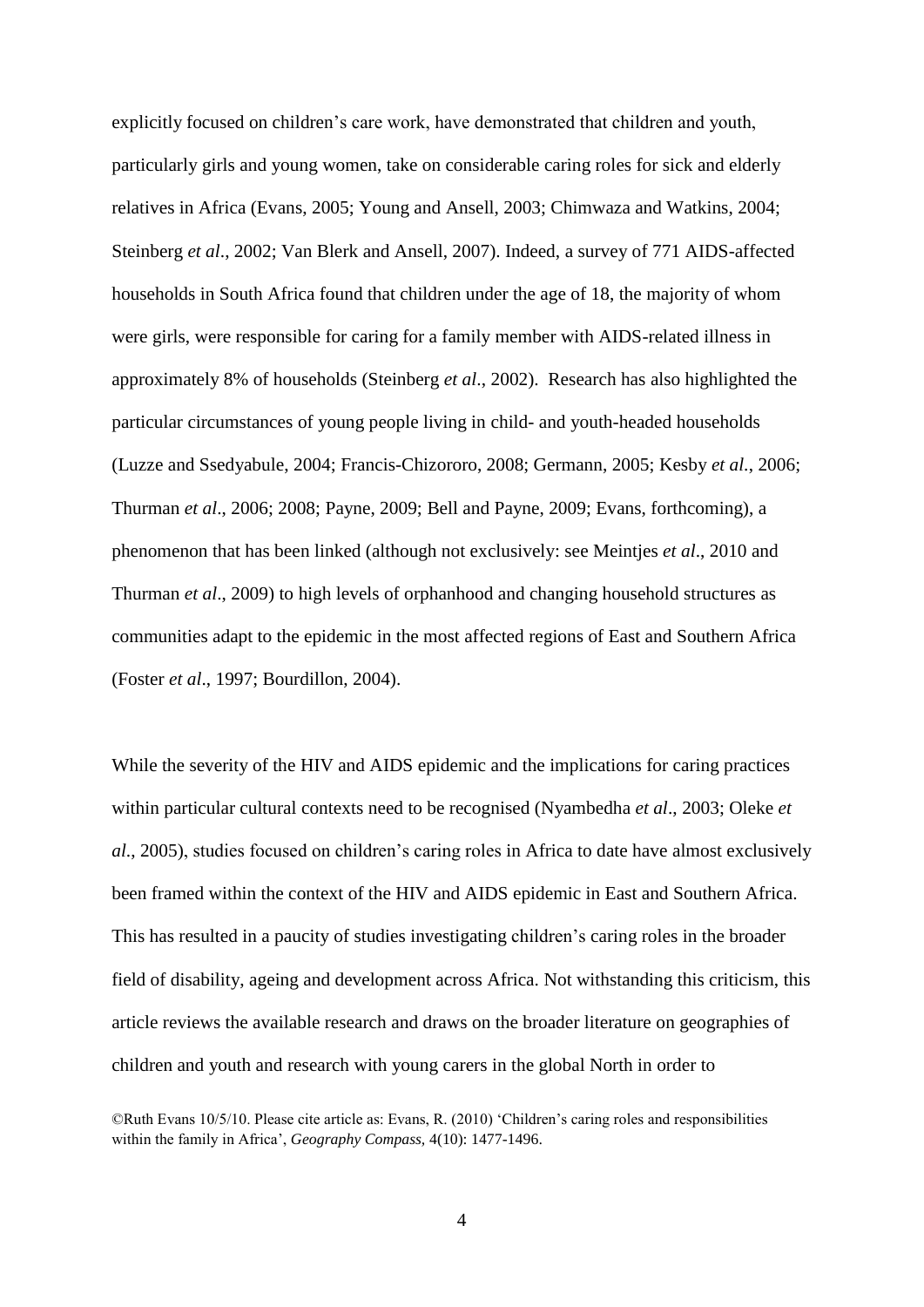conceptualise young people"s caring roles, relations, practices and outcomes of care within families affected by chronic illness and disability in Sub-Saharan Africa. Firstly, I discuss the ways that children"s caring roles challenge global and local constructions of childhood. I then discuss ways of conceptualising the socio-spatial and embodied dimensions of children"s everyday care work in Africa, based on research evidence about children"s responsibilities within diverse household structures. I outline the key findings of research in relation to outcomes of care and children"s resilience and examine the complex array of factors and processes influencing whether children take on caring roles within the family at a range of spatial scales. I conclude by highlighting a number of areas for future research to develop our understandings of socio-spatial and temporal caring practices, relations and outcomes of care for young people and their families across Africa.

#### **Constructions of childhood, social reproductive work and care within the family**

Feminist geographers have highlighted the importance of understanding the everyday sociospatial dimensions of women"s and children"s social reproductive work (Brydon and Chant, 1989; Momsen, 2004; Katz, 1993; 2004). Geographies of children and youth have demonstrated that children often make significant contributions to the household"s productive and reproductive work in the global South, challenging universal models of childhood as a period in which children are cared for within the family home and their time is spent predominantly in full-time education and recreation in preparation for a productive "adult" life (Katz, 2004; Punch, 2001; 2002, Robson, 2004b; Ansell, 2005). Research has shown that in Africa, the tasks performed by girls and younger boys tend to be the low-status activities usually undertaken by women, such as household chores, load bearing and subsistence

<sup>©</sup>Ruth Evans 10/5/10. Please cite article as: Evans, R. (2010) "Children"s caring roles and responsibilities within the family in Africa", *Geography Compass,* 4(10): 1477-1496.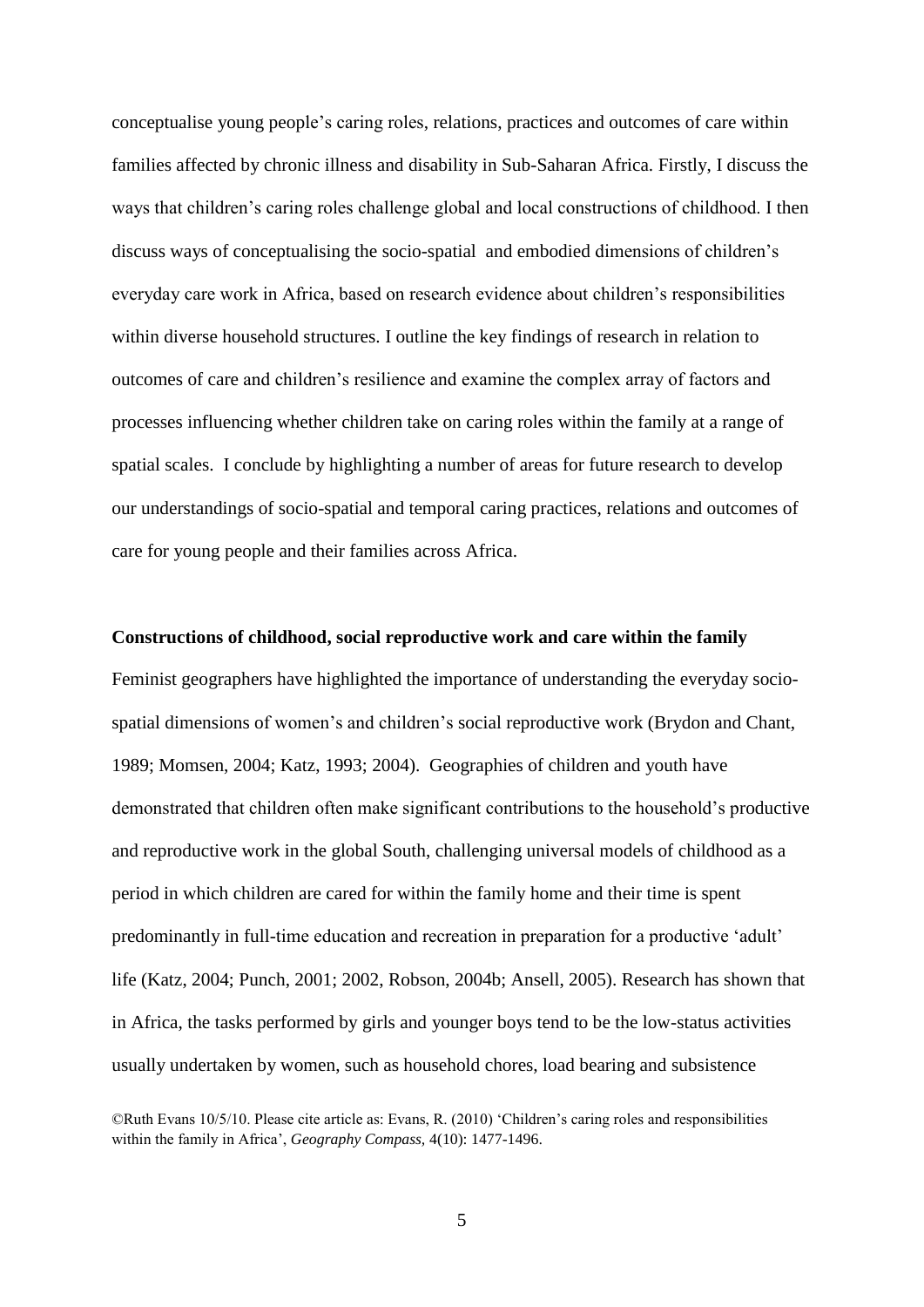agriculture (Kielland and Tovo, 2006; Bradley, 1993). Furthermore, girls and boys are often socialized to perform different household tasks according to a traditional gendered division of labour and hierarchies of age and sibling birth order, which has differential impacts on boys' and girls" spatial mobility and time (Katz, 1993; Omari and Mbilinyi, 1997; Koda, 2000) . Despite making significant contributions to their families, however, both boys and girls generally occupy a weak bargaining position within the household, are excluded from decision-making processes and are rarely treated as equals to adults within the community (Koda, 2000; Panelli *et al*., 2007; Evans, forthcoming).

In many African societies, care work is highly gendered, with women and girls usually considered to be the primary carers due to their assumed "natural" roles as "nurturers" (Evans and Thomas, 2009; Robson, 2004a). Care is therefore often conceptualised as a moral duty, founded on love, emotional attachments and reciprocal kinship responsibilities, rather than monetary exchange (Becker, 2007). The notion of children as "carers" threatens Western ideological constructions of childhood as "a "carefree phase of innocence, in which children are free from "adult" responsibilities and work" as well as "norms of parenting that define children as being dependent on their mothers (and fathers) for nurturing, care and socialisation" (Evans, in press, p.3). According to African socio-cultural concepts of childhood and care, children, families and communities have reciprocal rights and responsibilities as part of an "intergenerational contract" to provide care and support during sickness and old age (van Blerk and Ansell, 2007; Laird, 2005). However, in some instances, parental ill health, disability or death combined with a lack of alternative support, means that children may be called on to care for family members and fulfil familial responsibilities as

<sup>©</sup>Ruth Evans 10/5/10. Please cite article as: Evans, R. (2010) "Children"s caring roles and responsibilities within the family in Africa", *Geography Compass,* 4(10): 1477-1496.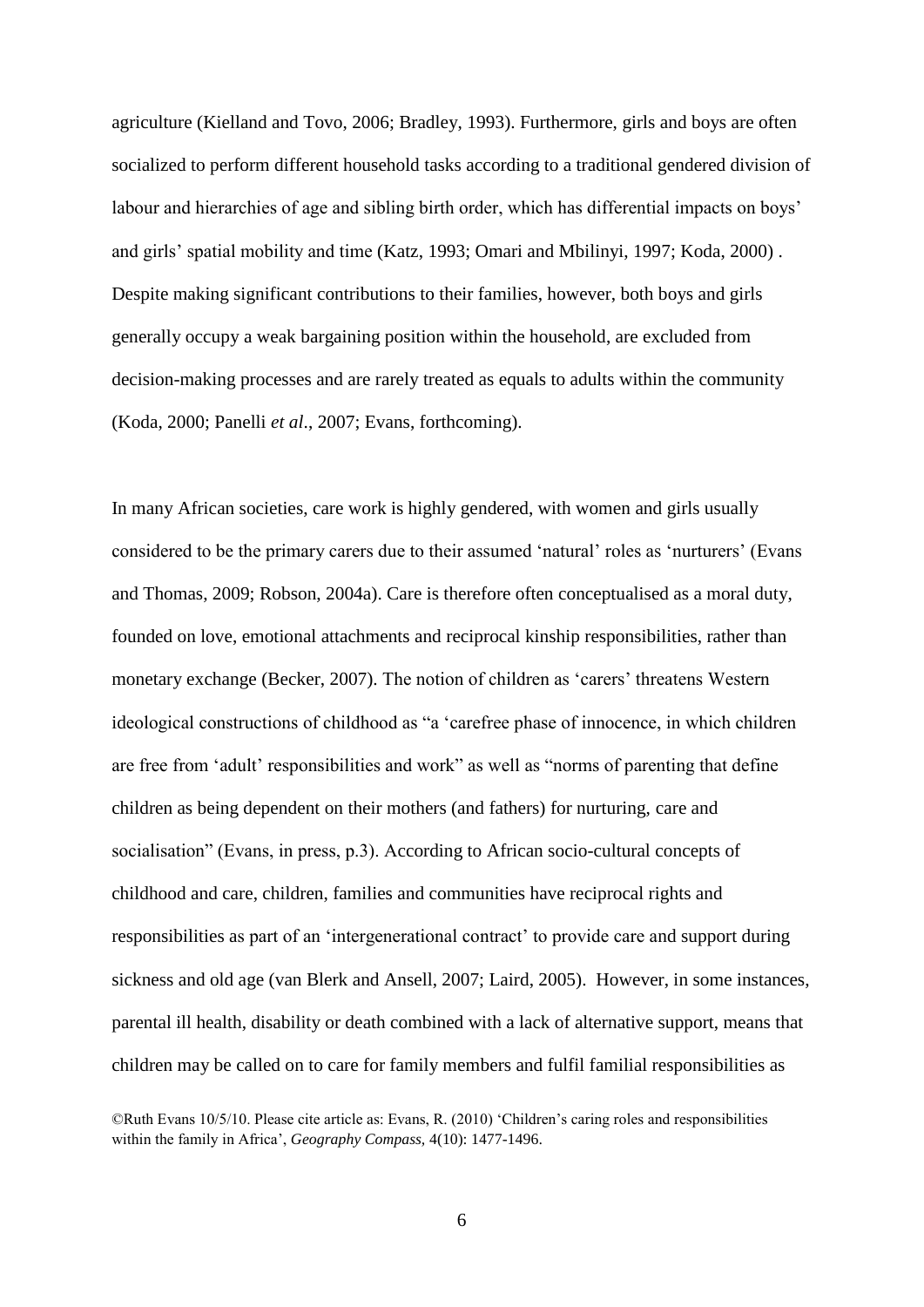part of the intergenerational contract at a much younger age than would usually be expected. Young people's caring roles therefore defy both global and local understandings of childhood and conventional intergenerational relations and young people who care for a disabled family member in Africa often have low social status and little access to formal resources to support their care work. Indeed, young people"s "in-between place between global and local discourses of childhood and youth' (Evans, forthcoming) may result in stigma, marginalisation and isolation within the community (Francis-Chizororo, 2008; Kesby *et al*., 2006; Thurman *et al*., 2008; Evans and Becker, 2009). This reveals how care is culturally defined (Tronto, 1993) and varies according to norms of gender, age and intergenerational norms in different places. The following section proposes ways of conceptualising the everyday caring activities that African young people engage in within different household structures and family forms.

## **Conceptualising African young people's everyday care work within and beyond the social space of the household**

Despite socio-cultural constructions of care, Becker (2007, p.24) comments, "unpaid caregiving is labour", and, "recognising these activities as care work is to politicize and to make public the activities, roles, value and outcomes that characterise unpaid and familyhidden caregiving, and to identify these issues as concerns for social and public policy and for social development'. In both the global North and South, Becker (2007) suggests that the work that 'young carers'<sup>1</sup> do is distinct from the usual household work that young people engage in because of the wider range of household and caring tasks undertaken by "young carers", particularly children"s involvement in the personal or "intimate" care of their

<sup>©</sup>Ruth Evans 10/5/10. Please cite article as: Evans, R. (2010) "Children"s caring roles and responsibilities within the family in Africa", *Geography Compass,* 4(10): 1477-1496.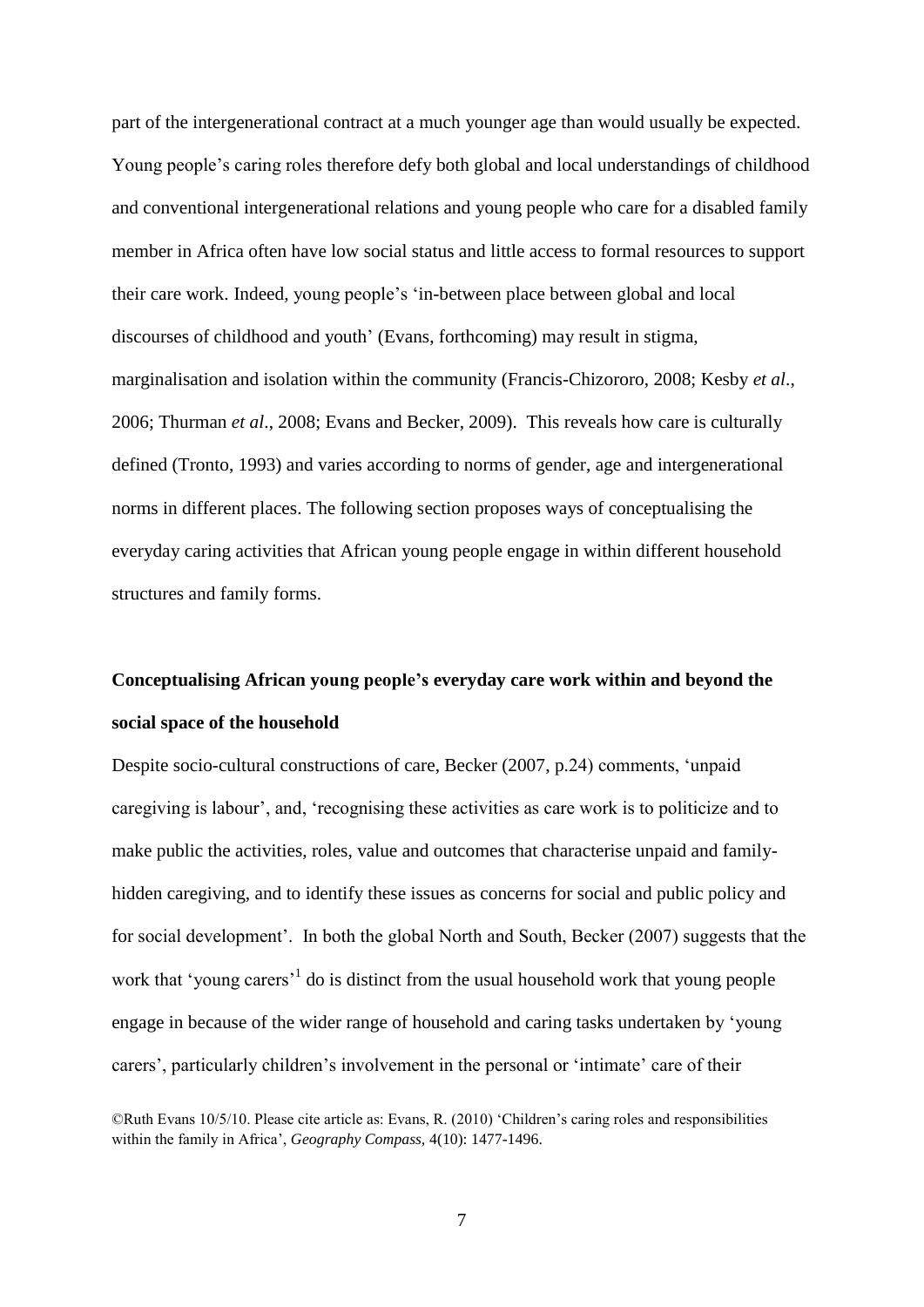parent/relative, as well as the frequency, time spent and outcomes of these tasks. Becker (2007) suggests that children"s informal caring in the global North and South can be conceptualised as a continuum, ranging from 'caring about' to 'caring for'<sup>2</sup> a family member, along which all children"s caregiving activity can be located (see Figure 1). Young carers would be placed at the 'high' end of the continuum, that is, 'caring for' a family member, which involves substantial, regular and significant caregiving activities, usually for a coresident relative 'in relations of very intimate proximity' (Barnett and Land, 2007, p.1066), with evidence of significant negative outcomes. The continuum distinguishes young people's unpaid caring roles and responsibilities within the family from the responsibilities of most children by suggesting that care work at the "high" end goes beyond cultural expectations of children"s contributions to their household, with respect to norms of age, gender and generational relations among others.

Recent research in Sub-Saharan Africa has revealed that children's care work in families affected by HIV and AIDS goes beyond the usual expectations of children's household responsibilities (Robson *et al*., 2006; Bauman *et al*., 2006; Bray, 2009). Evans and Becker"s (2009) research in Tanzania and the UK highlighted the fluid nature of children"s caring responsibilities for parents with HIV, as children"s caring roles shift along the continuum over time and space*,* depending on the changing need for care and access to informal and formal safety nets in specific socio-cultural, geographical and welfare contexts.

#### **Figure 1: A continuum of young caregiving** (adapted from Evans and Becker, 2009, p.26)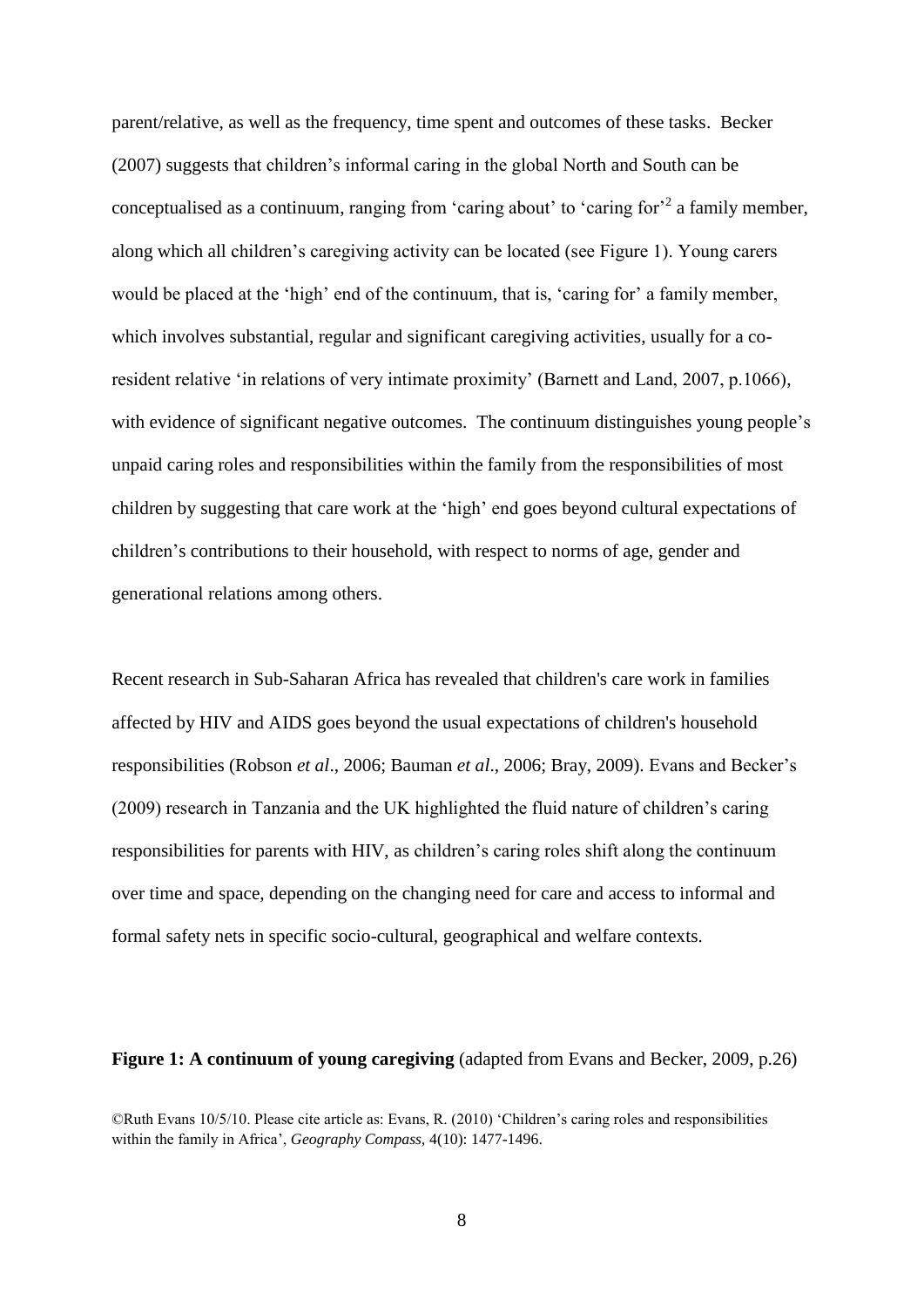| Low levels of<br>caregiving and<br>responsibility                                                                                                                  |                                                                                                                                                                             | <b>High levels of</b><br>caregiving and<br>responsibility                                                                                                            |
|--------------------------------------------------------------------------------------------------------------------------------------------------------------------|-----------------------------------------------------------------------------------------------------------------------------------------------------------------------------|----------------------------------------------------------------------------------------------------------------------------------------------------------------------|
| 'Caring about'                                                                                                                                                     |                                                                                                                                                                             | 'Caring for'                                                                                                                                                         |
| Most children and<br>young people                                                                                                                                  |                                                                                                                                                                             | Few children and youth                                                                                                                                               |
| 'Routine' levels and<br>types of caregiving<br>including some help<br>with instrumental<br>activities of daily<br>living <sup>3</sup>                              | <b>Caregiving tasks and</b><br>responsibilities increase/decrease<br>in amount, regularity, complexity,<br>time involved (hours per week),<br>intimacy and duration (months | 'Substantial, regular and<br>significant' caregiving<br>including considerable<br>help with instrumental<br>activities of daily living <sup>3</sup>                  |
| Household tasks and<br>caregiving tasks can be<br>considered culturally<br>appropriate, according<br>to norms of age, gender<br>and generational<br>relations etc. | and years)                                                                                                                                                                  | Household tasks and<br>caregiving tasks can be<br>considered culturally<br>inappropriate, according<br>to norms of age, gender<br>and generational<br>relations etc. |
| Children and young<br>people providing a few<br>hours of care and<br>support each week with<br>no evidence of negative<br>outcomes                                 |                                                                                                                                                                             | Young carers providing<br>'full-time' caregiving<br>each week with evidence<br>of significant negative<br>outcomes                                                   |
|                                                                                                                                                                    | Many 'hidden' young carers<br>(unknown to service providers/receiving no support)                                                                                           |                                                                                                                                                                      |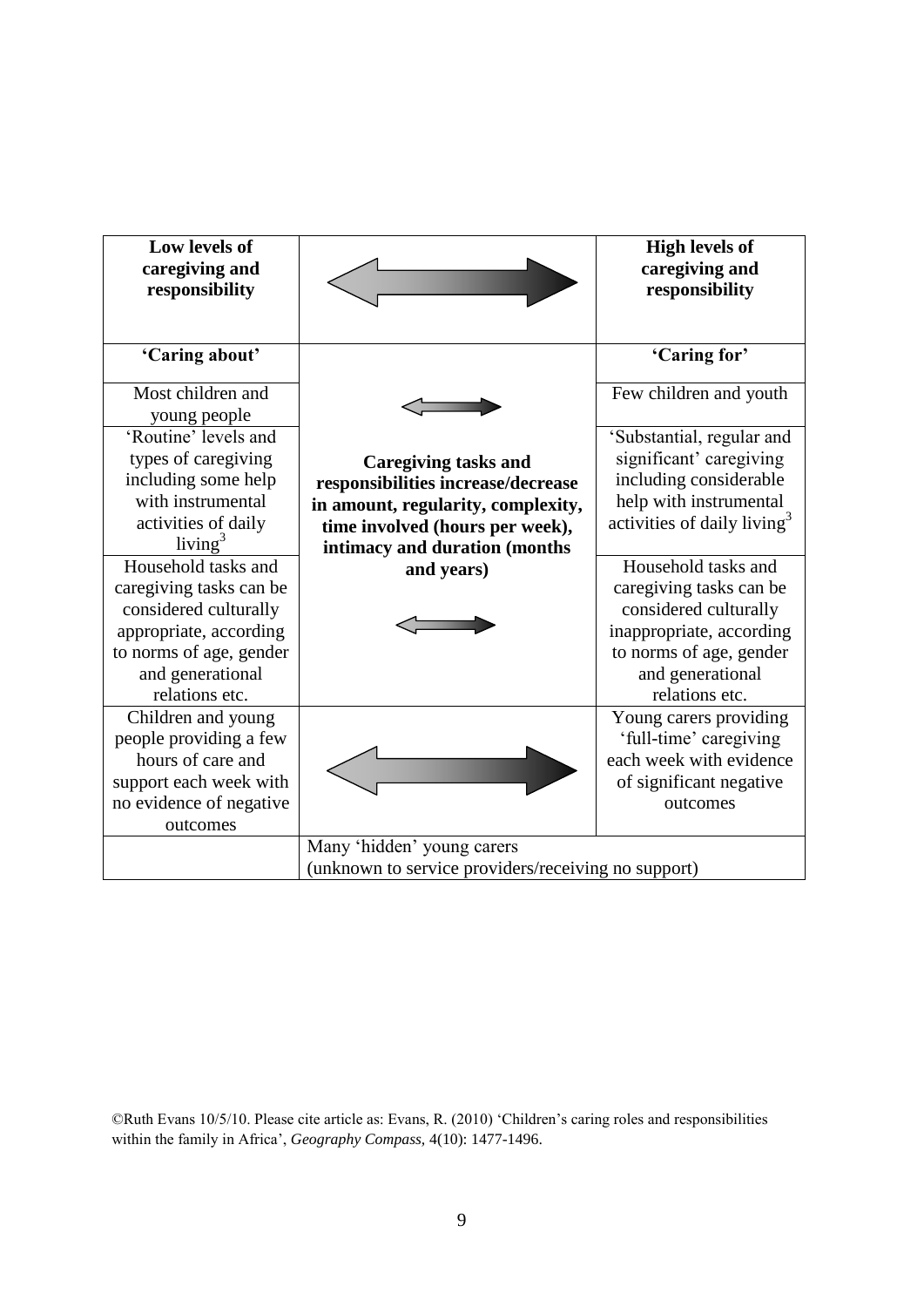In Table 1, I categorise the socio-spatial and embodied dimensions of young people"s everyday care work in Africa, based on the available research evidence about children"s caring responsibilities within diverse household structures. It is important to note that these dimensions vary in different spatial and temporal contexts, as I discuss below in relation to the categories in Table 1.

## **Table 1: Socio-spatial and embodied dimensions of children's and young people's everyday care work in Africa**

| <b>Caring</b>      | <b>Examples</b>                                                                     |
|--------------------|-------------------------------------------------------------------------------------|
| activity           |                                                                                     |
| Household          | Cooking, washing dishes, sweeping, cleaning and tidying, fetching water and         |
| chores             | firewood, laundry, heating water for baths, shopping, cultivating food for          |
|                    | consumption, tending livestock, cutting wood, running errands                       |
| <b>Health care</b> | Reminding parent/sibling/ relative to take medication, giving and collecting        |
|                    | medication, accompanying them to hospital and providing care while in hospital,     |
|                    | assisting with mobility, preparing special nutritional food, cleaning, treating and |
|                    | dressing sores, infections and wounds, massaging the body                           |
| <b>Personal</b>    | Washing/bathing parent/relative, assisting to eat, dress and use the toilet         |
| care               |                                                                                     |
| <b>Child care</b>  | Getting siblings ready for school, bathing siblings, supervision, resolving         |
|                    | arguments and conflict between siblings, help with school work                      |
| <b>Emotional</b>   | Talking and comforting parent/sibling/ relative, giving advice and guidance,        |

(adapted from Evans and Becker, 2009 and Evans, forthcoming).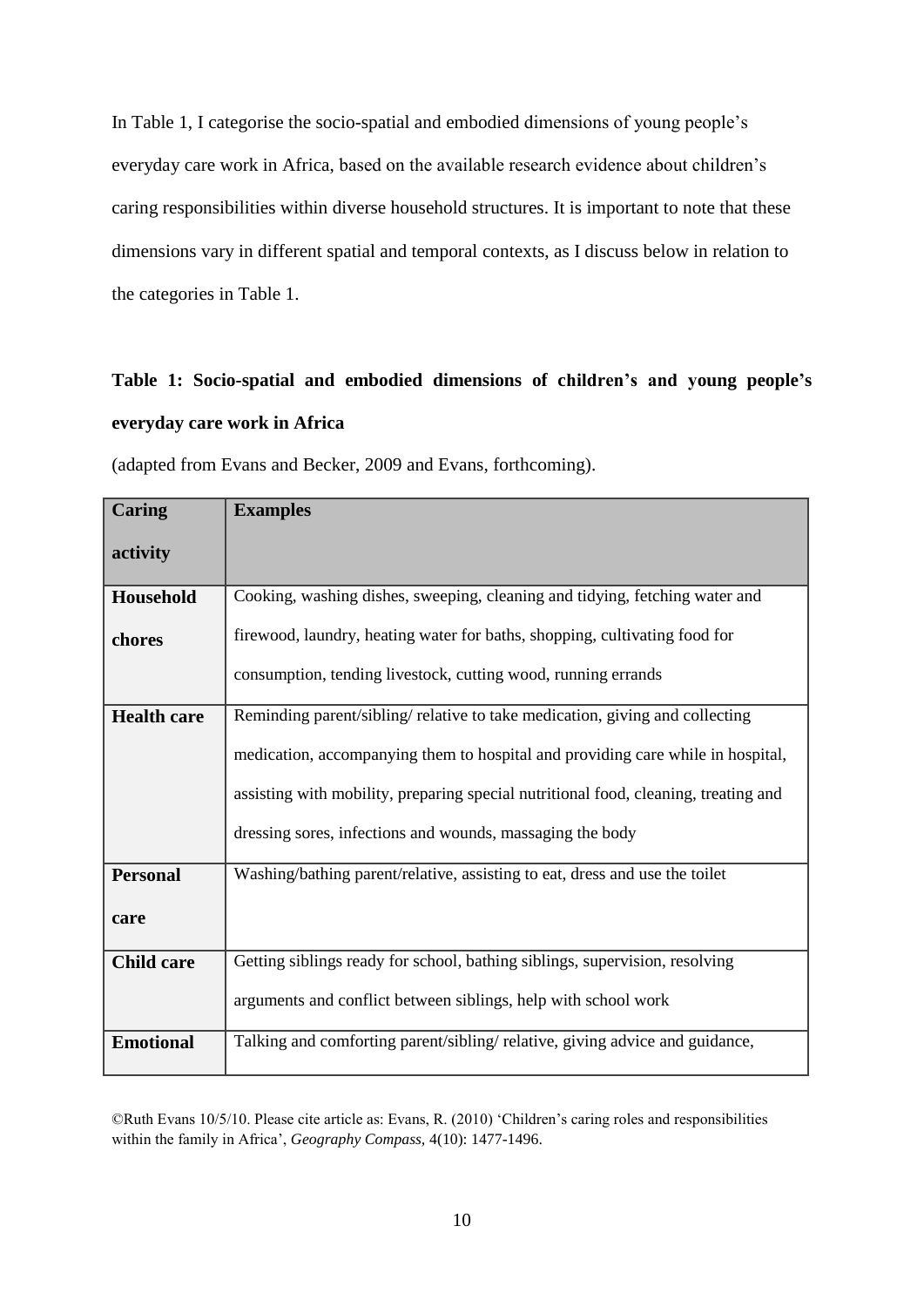| support          | 'being there' for them                                                                |  |
|------------------|---------------------------------------------------------------------------------------|--|
| <b>Self</b> care | Personal care of self, taking medication, getting ready for school, private study,    |  |
|                  | personal development, training, developing life skills and livelihood strategies etc. |  |
| Income-          | Cultivating crops and produce for sale, rearing livestock, casual agricultural and    |  |
| generation       | construction work, fishing, working in a factory, shop or bar, selling produce,       |  |
| activities       | cooked food, charcoal and other goods, domestic work, running errands for             |  |
|                  | neighbours, begging                                                                   |  |
| Household        | Allocating tasks, paying school contributions, organising school/vocational           |  |
| management       | training, reminding parent/sibling/relative about appointments, paying bills and      |  |
|                  | resolving financial problems, budgeting, future planning and decision-making          |  |
| <b>Community</b> | Maintaining social networks, seeking support from and cooperating with relatives,     |  |
| engagement       | neighbours, friends, NGOs, members of faith community, participating in               |  |
|                  | neighbourhood, school, faith community, youth and NGO meetings, activities,           |  |
|                  | celebrations and events.                                                              |  |

Most dimensions of children"s everyday care work (seven of the nine categories of caring activities listed in Table 1) are focused predominantly in and around the social space of the household, with the exception of income generation and community engagement activities that are usually reliant on young people"s interactions and mobility beyond the immediate household. However, several aspects of children"s household chores and healthcare support for their relative may involve reproductive work and mobility outside the household which may provide opportunities to socialise with their peers and siblings, such as fetching water, collecting wood, subsistence agriculture, going to the market or collecting medicine and/or

<sup>©</sup>Ruth Evans 10/5/10. Please cite article as: Evans, R. (2010) "Children"s caring roles and responsibilities within the family in Africa", *Geography Compass,* 4(10): 1477-1496.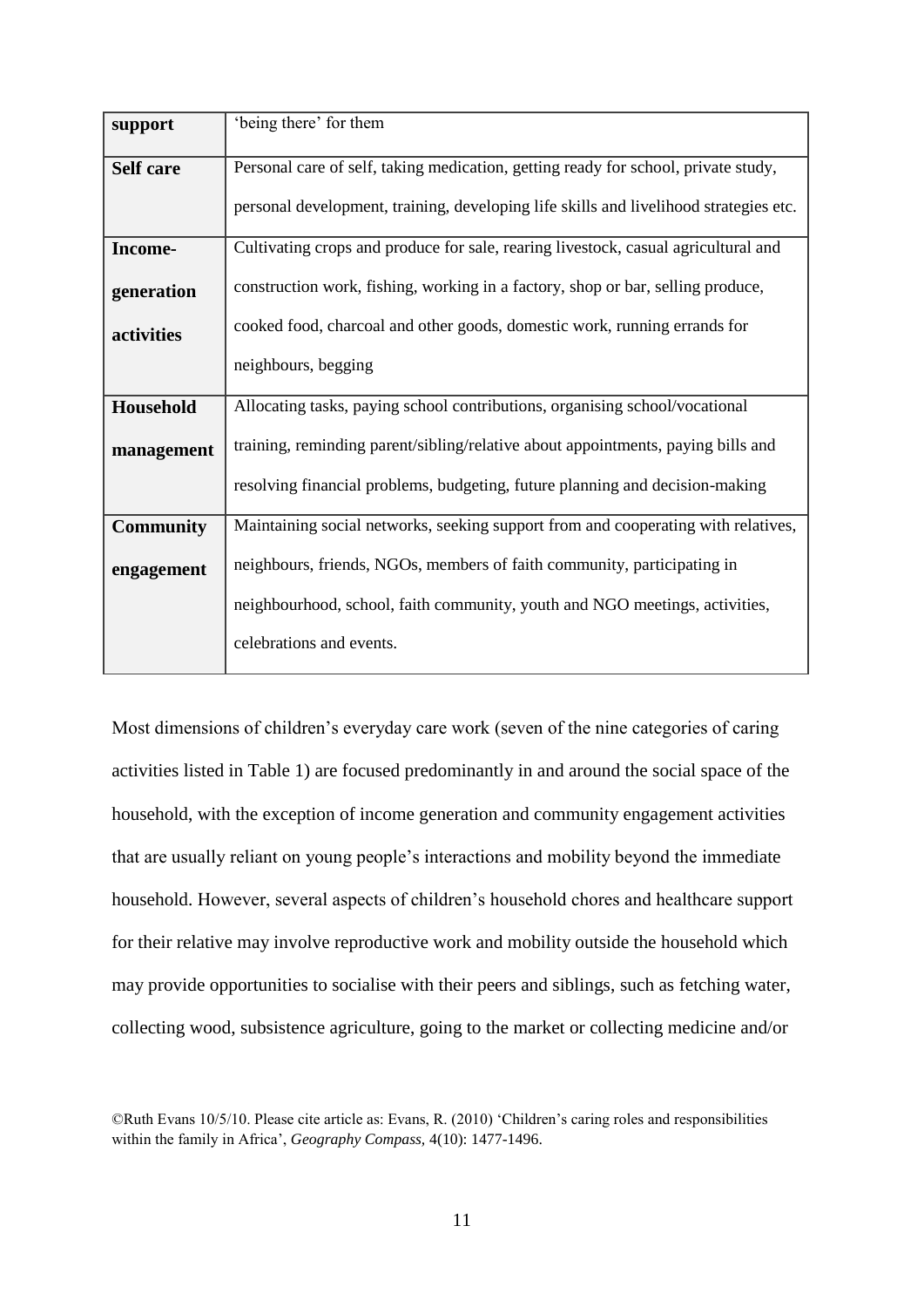providing food/ care within a hospital/clinic setting, in addition to young people"s income generation and community engagement activities.

Although most children in Sub-Saharan African countries regularly undertake domestic tasks, research suggests that children with caring responsibilities carry out a wider range of household chores according to a daily routine and these are more time consuming than for children living in households without a chronically ill or disabled relative. Young people with caring responsibilities in Zimbabwe, Lesotho, Tanzania and Kenya reported significant and regular responsibilities for many household chores (Robson, 2000; Robson *et al*., 2006; Bauman *et al*, 2006; Evans and Becker, 2009; Skovdal *et al*., 2009). Domestic chores are likely to be particularly time-consuming and require additional resources in households affected by chronic illness or disability, especially in rural areas, and this is often compounded by a lack of basic services such as clean water (Ogden *et al*., 2006). Despite the usual gendered division of labour within households, young people"s household chores in Tanzania did not differ significantly according to gender; although a slightly higher proportion of girls and boys were involved in activities focused around the household or outdoors respectively, both genders were equally involved in some activities traditionally perceived as "women"s work", such as washing dishes, making tea and fetching water (Evans and Becker, 2009).

Research has highlighted the significance of children"s roles in providing healthcare for parents/relatives with HIV within the home as well as responding to emergencies and nursing parents/relatives during periods of serious ill health (Evans and Becker, 2009; Robson, 2000;

<sup>©</sup>Ruth Evans 10/5/10. Please cite article as: Evans, R. (2010) "Children"s caring roles and responsibilities within the family in Africa", *Geography Compass,* 4(10): 1477-1496.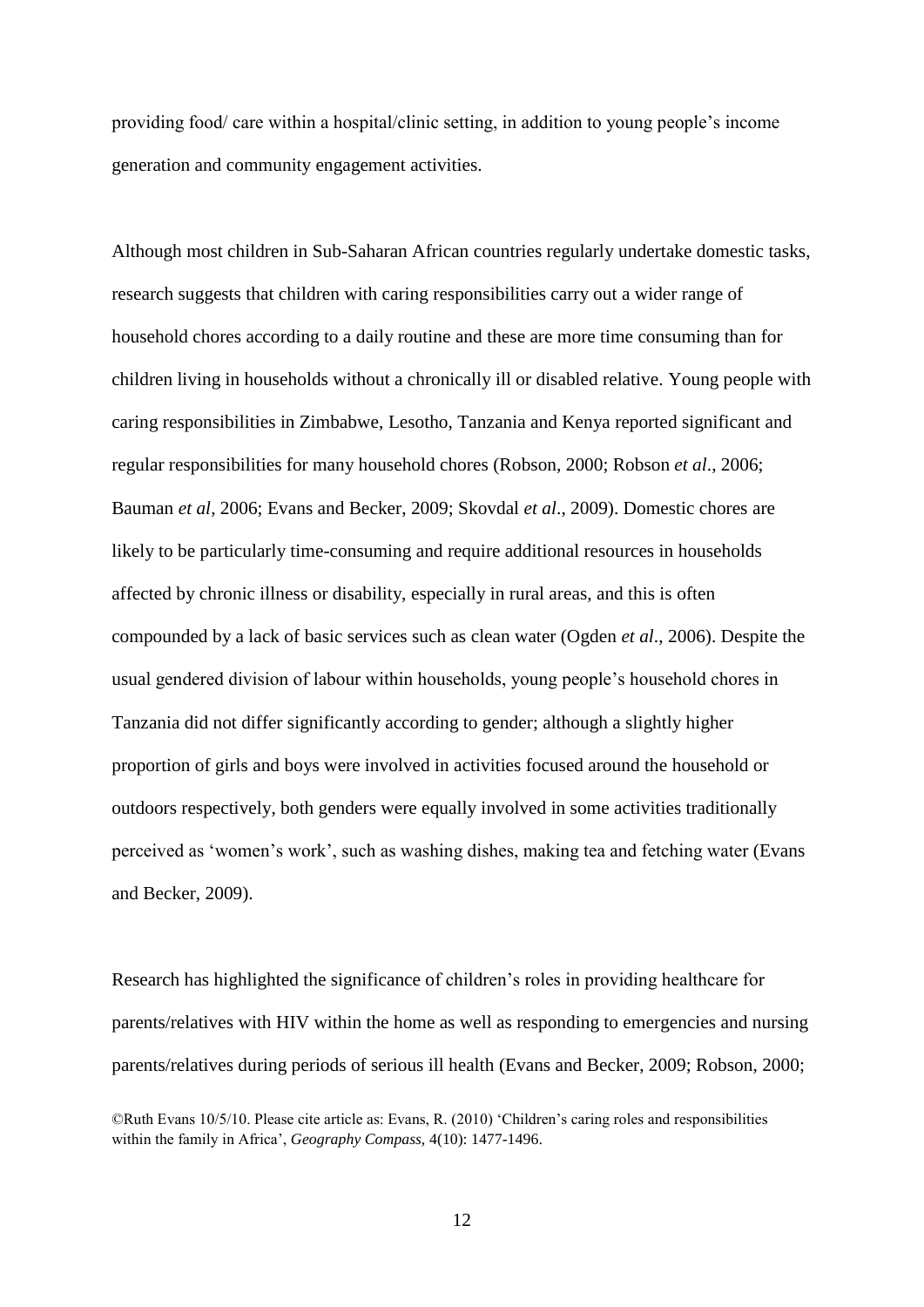Skovdal *et al*., 2009). Many young people in Tanzania helped their parent/relative to adhere to anti-retroviral drug regimes and, owing to the fluctuating nature of HIV-related illness, young people"s regular responsibilities for household chores were often interspersed with periods of more intensive care for their parent/relative during episodes of parental ill health or hospitalisation. Furthermore, in the absence of adequate home-based care, nursing and palliative care programmes in Africa, many young people may provide intensive nursing and personal care for parents/relatives with HIV and other life-limiting illnesses at the end of their lives. The high level of healthcare support that children provide clearly distinguishes their roles and responsibilities from those of children living in households unaffected by chronic illness or impairment. The narrative of Good Luck<sup>4</sup> (aged 18), who cared for his mother in the final stages of AIDS-related illness illustrates the intimate, highly embodied nature of young people"s caring roles in this context:

*Her health started deteriorating slowly. She would be poorly one day and would be better the next day and would resume doing her usual chores at home. She also ran a small business. Later she became very poorly and couldn't get out of bed. So that is when I started caring for her full time. […] I used to bathe her, she didn't mind that I was a boy. When it was time to go to hospital I would take her there. When she was very poorly and couldn't walk, I used to carry her. Sometimes she wasn't able to eat on her own, so I would feed her. When she vomited, I used to wash the soiled clothing. Later when she disclosed her status to me, the doctors gave me gloves for washing soiled clothing and some for using when bathing her and tending her sores. So, that is how I cared for her until she died* (Evans and Becker, 2009, p.138).

<sup>©</sup>Ruth Evans 10/5/10. Please cite article as: Evans, R. (2010) "Children"s caring roles and responsibilities within the family in Africa", *Geography Compass,* 4(10): 1477-1496.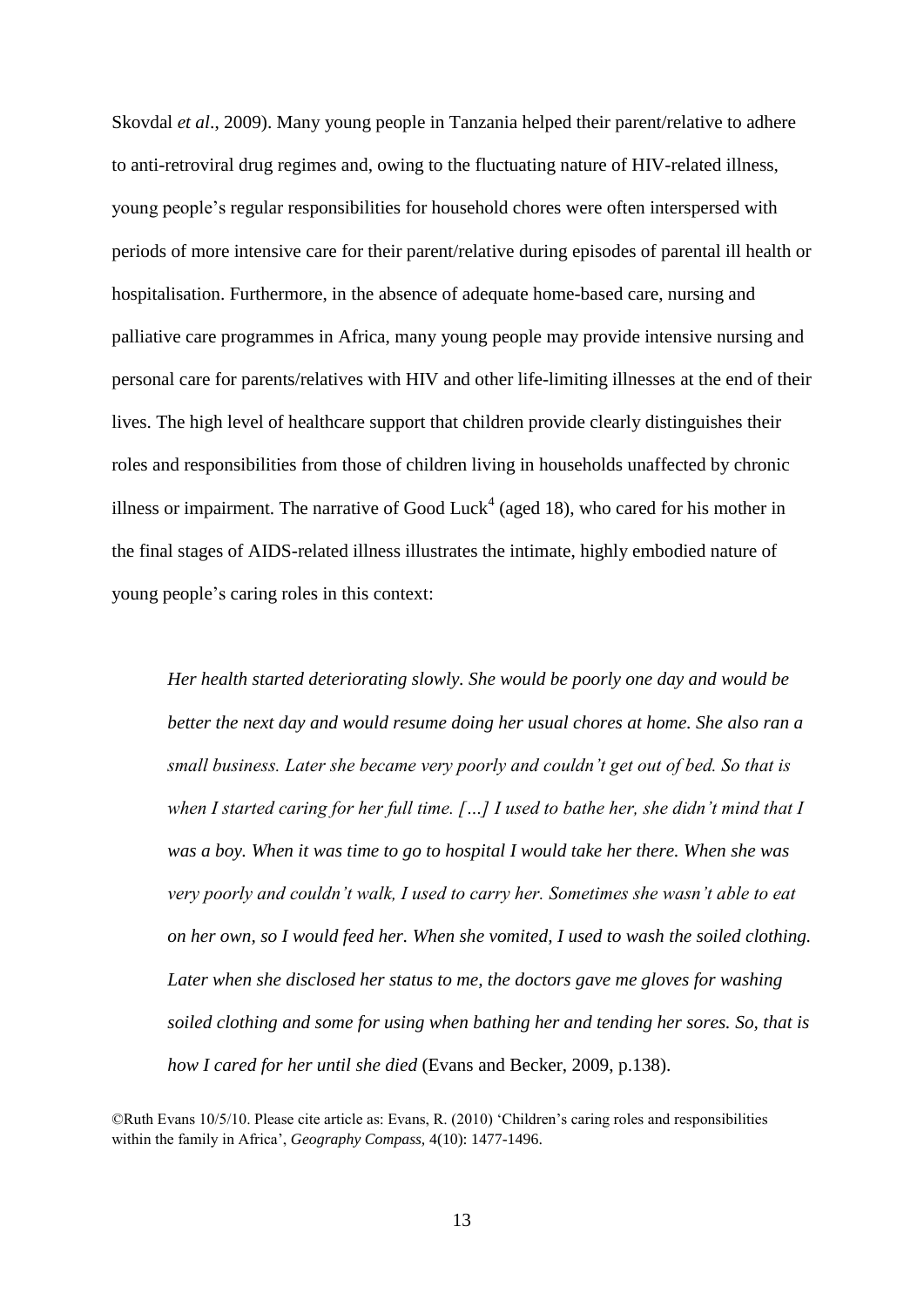Children"s assistance with the personal care of parents/relatives is a further aspect of their care work that clearly distinguishes their responsibilities from those of other children (Becker, 2007; Robson *et al*., 2006). Gender matching between caregiver and care-recipient is culturally preferred, especially when providing intimate personal care, due to cultural taboos about sexuality and bodily intimacy (Robson, 2004a; Evans, in press). However, almost as many boys (aged under 18) interviewed in Tanzania provided care for their mothers/ female relatives as the number of girls (Evans and Becker, 2009). While there was evidence of a preference for gender matching when children provided personal care, girls and boys sometimes provided personal care for a parent/relative of a different gender, despite the fact that this subverted cultural boundaries of bodily intimacy across genders and generations (see example of Good Luck above). While boys" and young men"s involvement in care may destabilise conventional gendered constructions of care and the meanings associated with masculinity, this was at an individual rather than societal level (*ibid*). Furthermore, boys and young men may be subjected to stigmatisation, bullying and harassment because their caring roles transgress gender as well as age norms, as research in the UK has also revealed (Becker and Becker, 2008).

Research with young carers in the UK acknowledges that "childcare" is often one of the caring tasks that children perform to assist disabled parents (Becker *et al*, 1998; Dearden and Becker, 2004). Older siblings' significant roles in caring for younger siblings and in socialisation and providing informal training have been widely documented in many African

<sup>©</sup>Ruth Evans 10/5/10. Please cite article as: Evans, R. (2010) "Children"s caring roles and responsibilities within the family in Africa", *Geography Compass,* 4(10): 1477-1496.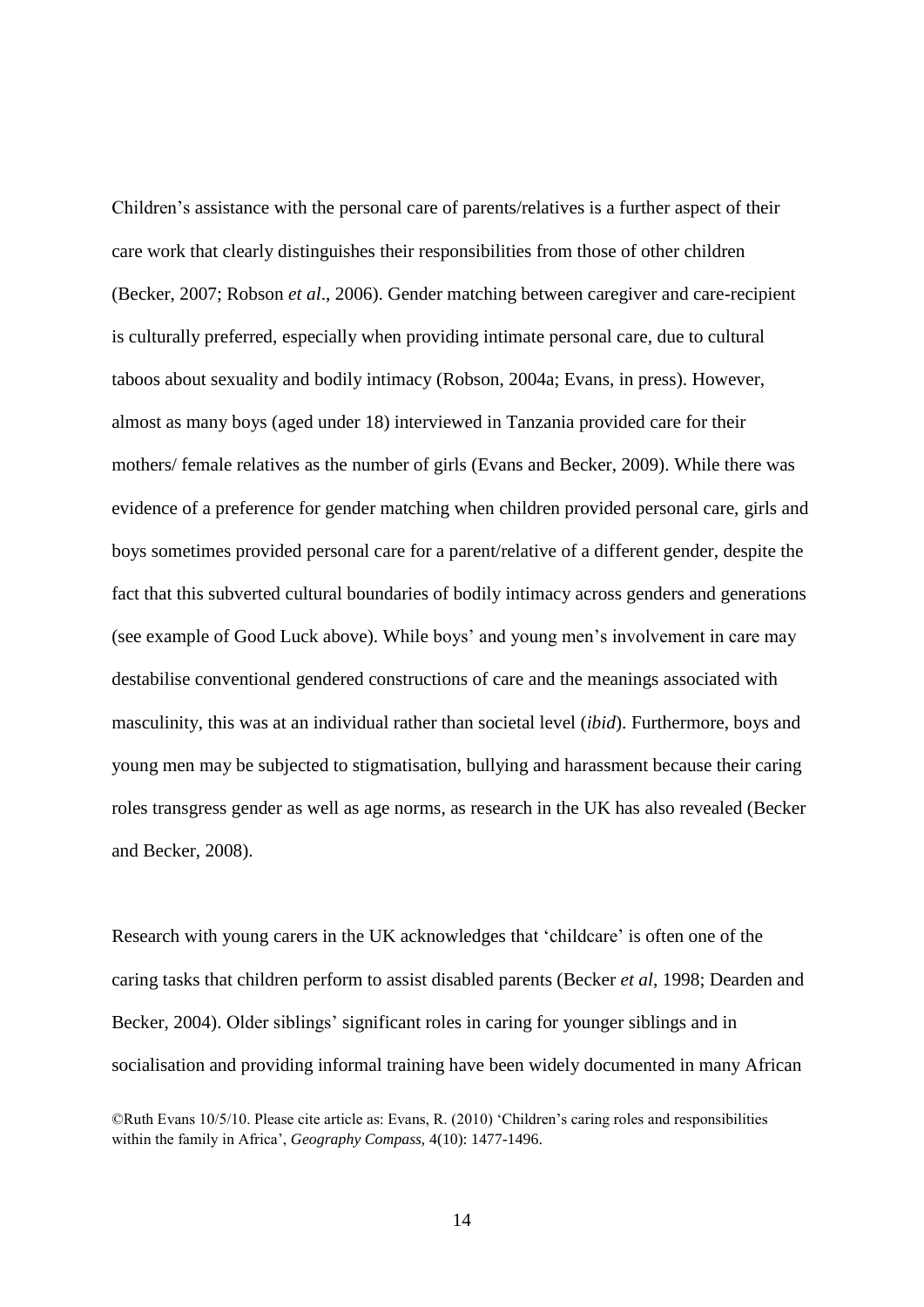societies (Cicirelli, 1994; LeVine *et al*, 1996; Weisner, 1982). In Tanzania, young people regularly assisted their parent with HIV in providing childcare for younger children in the household (usually their siblings and sometimes cousins), some of whom were also living with HIV (Evans and Becker, 2009)**.** Girls appeared to be more likely to provide childcare and often spent longer looking after younger siblings than boys in these families. For young people heading households without a co-resident adult, childcare of younger siblings may represent a key focus of their care work. Research with young people heading households in Tanzania, Uganda (Evans, forthcoming) and Zambia (Bell and Payne, 2009) revealed that young people provided moral guidance and informal teaching to their siblings, resolved arguments and tried to meet their siblings" emotional and material needs, as they attempted to fulfil the parental role their mother or father would have performed if they were still alive. Older siblings in Tanzania and Uganda sought to maintain intra-generational hierarchies of age and sibling birth order in order to manage younger siblings" behaviour and maintain a position of respect as the eldest sibling heading the household (Evans, forthcoming).

Research with children caring for parents with a range of impairments in the UK has identified emotional support as a significant aspect of their caring roles (Aldridge and Becker, 2003; Dearden and Becker, 2004). Research in Tanzania (Evans and Becker, 2009), Namibia (Thomas, 2006; Evans and Thomas, 2009) and Zimbabwe (Bauman *et al*., 2006) has revealed that many young people provide emotional support to parents/relatives with HIV, including talking and comforting them, giving hope and reassurance, offering advice, being a confidante, keeping them company and "being there" for them. Evans and Becker"s (2009) research found that young people were more likely to provide emotional support to their

<sup>©</sup>Ruth Evans 10/5/10. Please cite article as: Evans, R. (2010) "Children"s caring roles and responsibilities within the family in Africa", *Geography Compass,* 4(10): 1477-1496.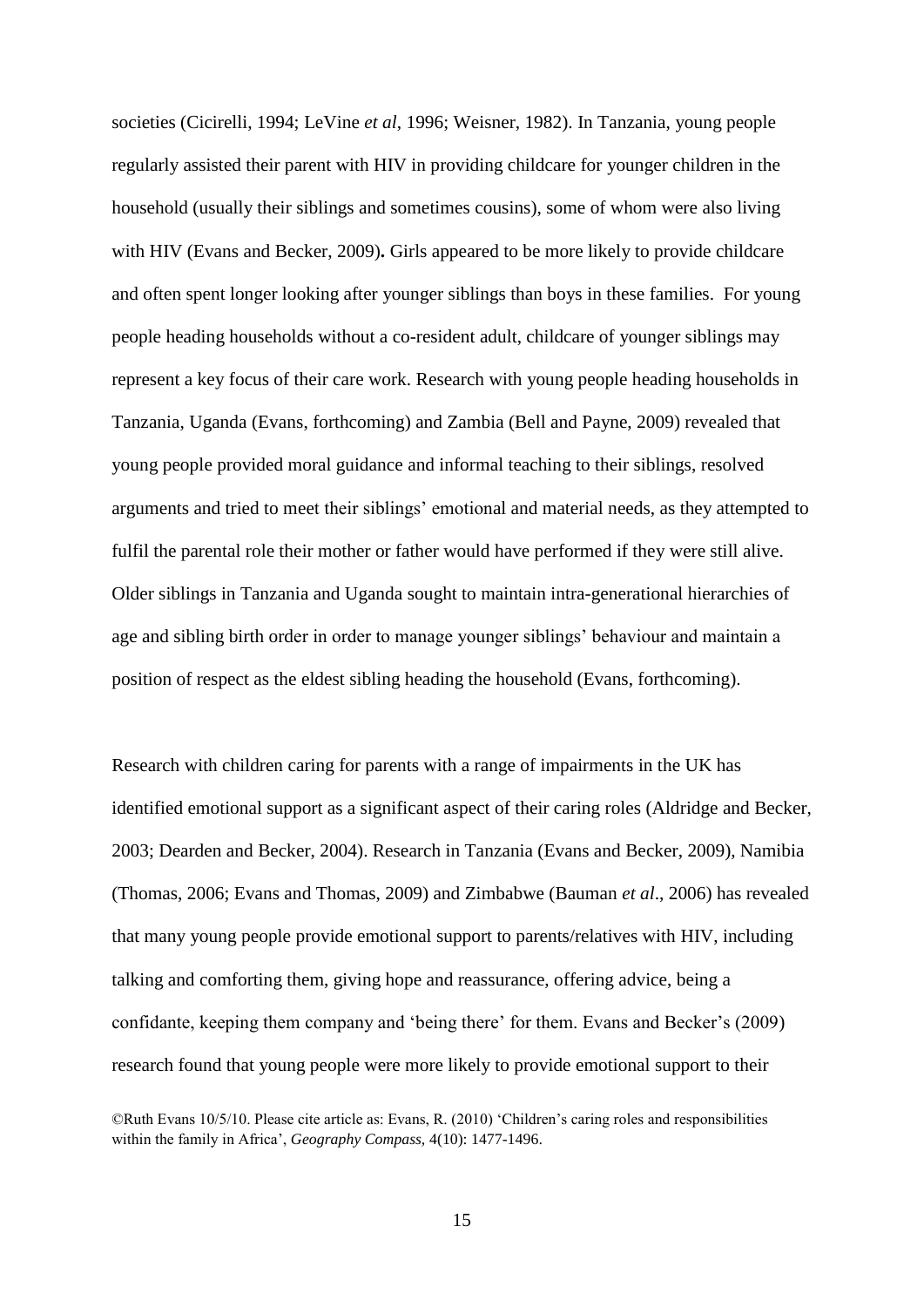parent/relative when they were aware of their parent/relative"s HIV status. Furthermore, young people often engage in considerable "emotion work" to manage their presentation of self and protect the person they are caring for from the emotional demands of their care work (Evans and Thomas, 2009; Evans, forthcoming).

The term 'self care'<sup>5</sup> is useful in categorising a range of individual, embodied activities for which children are usually expected to take increasing responsibility as they grow older, but which in the absence of adult caregivers, they may perform without adult support or guidance. This may include hygiene and personal care, taking medication (which may be particularly important for children living with HIV and needing to adhere to a strict antiretroviral drug regime), getting ready for school, taking time out for oneself, developing life skills and engaging in other personal development activities with little adult supervision or involvement. Evans' (forthcoming) research suggests this concept is particularly relevant for orphaned young people who live independently in sibling-headed households. Although the pilot research was based on a very small sample, young people heading households in Tanzania and Uganda reported spending an average of 24 hours per week in self-care activities, in addition to time spent on their other caring tasks. The concept is also likely to be relevant when parents/adult relatives may not be able to fulfil their usual intergenerational parenting roles due to mental health problems and/or drug or alcohol use problems (although little research to date has investigated children's care work in these contexts in Africa<sup>6</sup>).

Income generation activities emerged as an important difference between children"s caring responsibilities in the global North and South (Evans and Becker, 2009). While many young

<sup>©</sup>Ruth Evans 10/5/10. Please cite article as: Evans, R. (2010) "Children"s caring roles and responsibilities within the family in Africa", *Geography Compass,* 4(10): 1477-1496.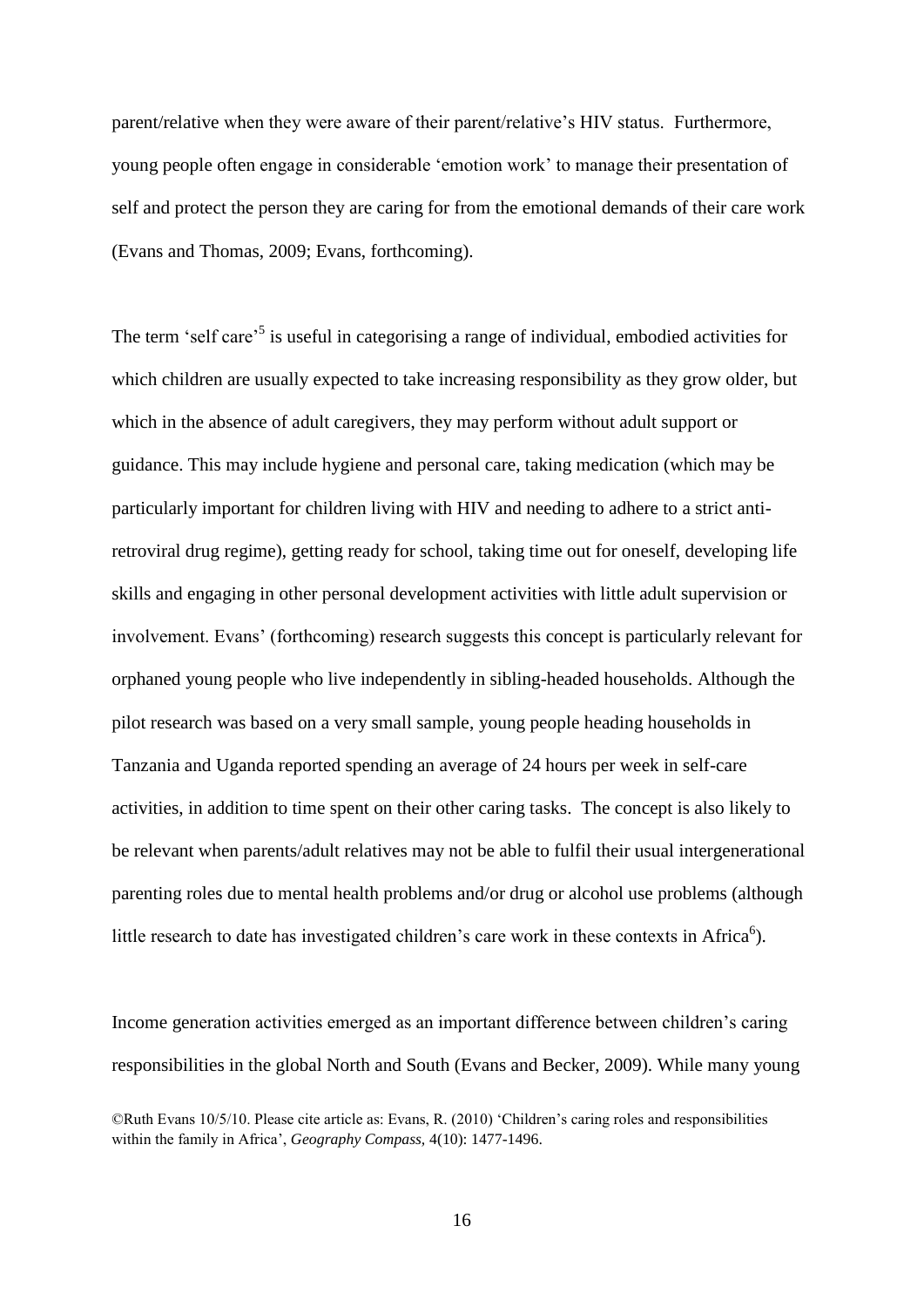people living in poor households are likely to engage in income generation activities in Sub-Saharan Africa<sup>7</sup>, casual labour and work in the informal sector represents a key element of children"s care work in households affected by disability, as children seek to replace household income lost through a parent's/ adult relative's illness, impairment or death. This is often a crucial dimension of the caring responsibilities of orphaned young people living in sibling-headed and grandparent-headed households. Evans' (forthcoming) research with sibling-headed households revealed that many young people, especially young men, often perceived their caring role predominantly in terms of providing financial support for themselves and their younger siblings. Boys and young men heading households in Uganda and Tanzania reported that they spent on average 34 hours per week working to support the family, while girls and young women heading households in contrast spent much less time (average of 11 hours a week) engaging in income-generation activities<sup>8</sup>, due to gendered constructions of care and inequalities in access to employment opportunities.

The breadwinning role of young people who head households is often closely linked to their role in managing the household and making decisions. As Bell and Payne (2009) note, historically notions of household headship have been based on income-generation. In Payne"s study of child-headed households in Zambia, income earning represented an "especially "powerful" responsibility', as this gave young people 'control and authority in terms of decision-making around household finances and more generally" (Bell and Payne, 2009, p.1032). However, the level of young people"s economic contributions to the household did not always determine which sibling was regarded as the "overall leader and decision-maker" (*ibid*). As research with children caring for parents with HIV has also found, young people's

<sup>©</sup>Ruth Evans 10/5/10. Please cite article as: Evans, R. (2010) "Children"s caring roles and responsibilities within the family in Africa", *Geography Compass,* 4(10): 1477-1496.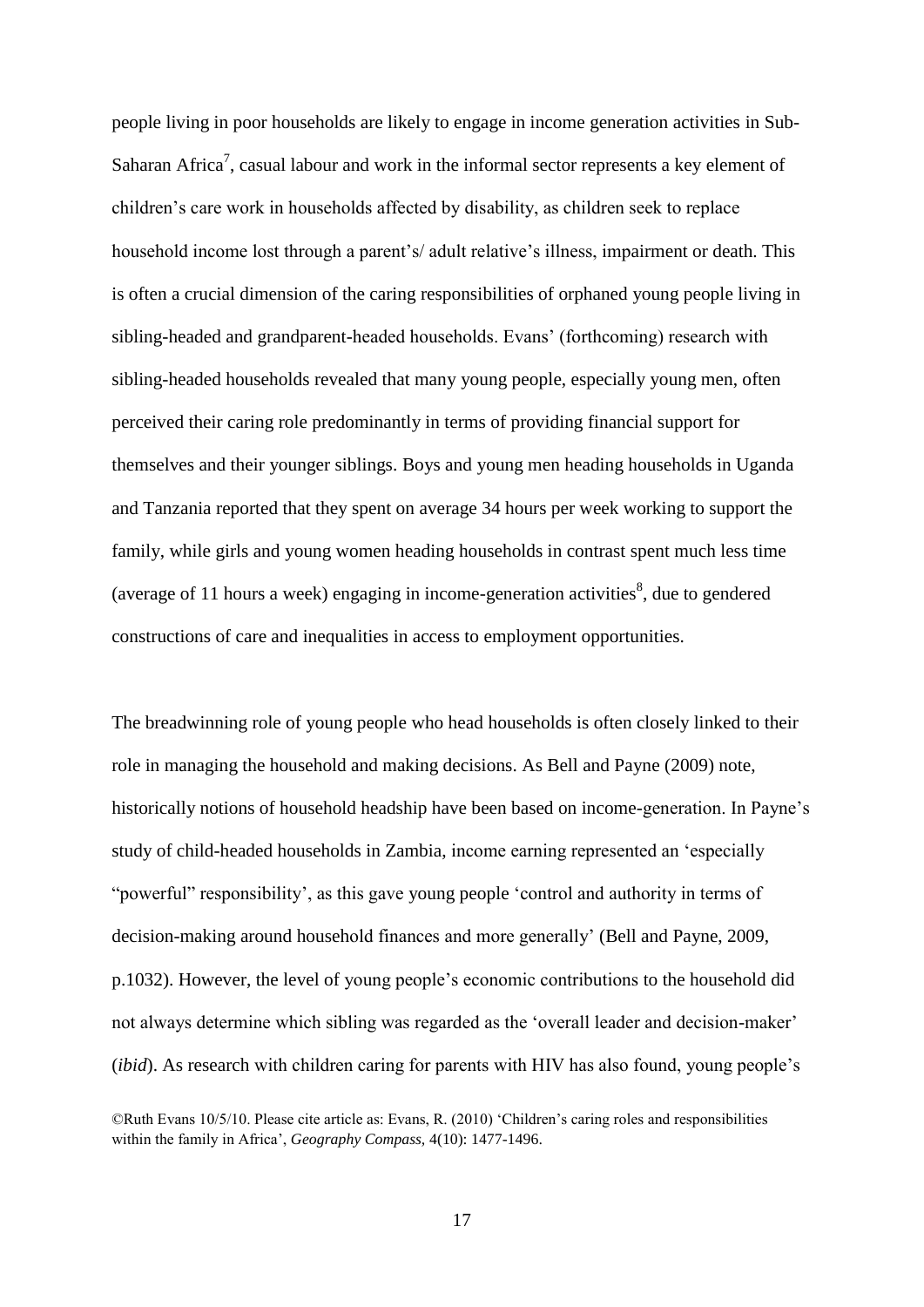individual attributes, competences and aptitudes for particular caring tasks (in this instance, leadership, decision-making, organisational and budgeting skills) were also significant in influencing children"s responsibilities within the family, in addition to hierarchies of age, sibling birth order and gender (Evans and Becker, 2009).

For children caring for parents/adult relatives, household management tasks are likely to be a less significant aspect of their care work, since disabled parents/ adult relatives usually retain their position of power within the household, in accordance with wider generational norms and age hierarchies. Thus, parents/relatives maintain overall authority and responsibility for decision-making about household resources and other matters, in spite of their illness or impairment (Robson *et al*., 2006; Evans and Becker, 2009) and provide guidance to children to enact these decisions. Indeed, some support workers in Tanzania perceived young people"s roles as independent decision-makers who lacked adult guidance as the key distinguishing feature of their caring roles in sibling-headed households, in comparison to children caring for ill or disabled parents/adult relatives:

*The child who is head of the household has the responsibility of caring for her/his siblings and caring for herself/himself. S/he has no parents, s/he is a decision maker, decides what to do in order to have success in their daily life. But the one who has a father, when s/he gets stuck s/he will ask her/his parent, I wanted to do this and that and I am stuck, what should I do? Although the father is sick, he will advise her/him. This is different from the other one who has no adviser. S/he has no one to tell her/him anything or anyone to ask*<sup>9</sup> (see Evans, forthcoming).

<sup>©</sup>Ruth Evans 10/5/10. Please cite article as: Evans, R. (2010) "Children"s caring roles and responsibilities within the family in Africa", *Geography Compass,* 4(10): 1477-1496.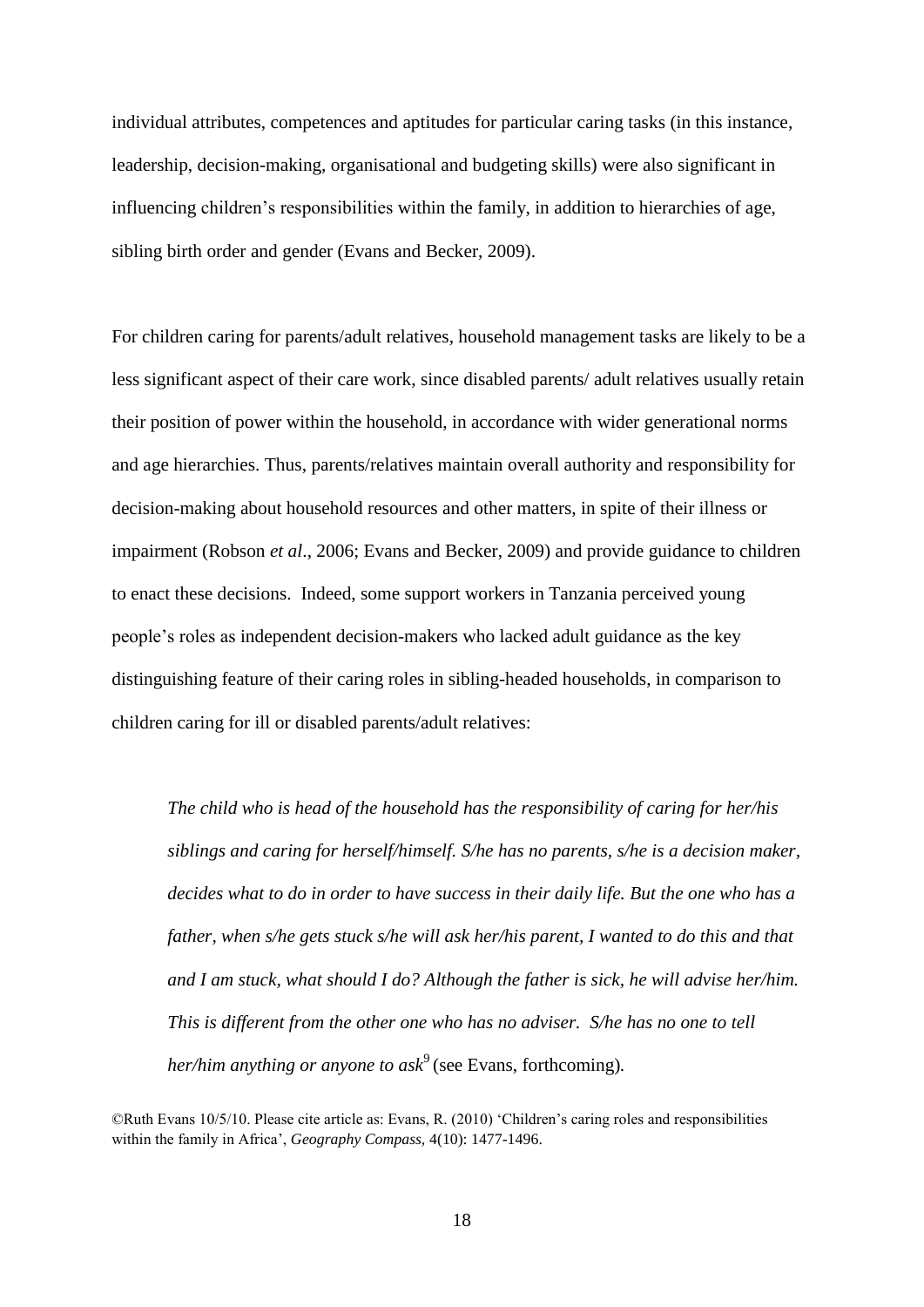Research from East and Southern Africa has highlighted the ways that young people"s care work is embedded in social relations and reciprocal responsibilities beyond the immediate household (Thurman *et al*., 2006; 2009; Germann, 2005; Skovdal *et al*., 2009; Evans and Becker, 2009; Evans, forthcoming). Since the 1990s, gender and development commentators have called for recognition not just of women's reproductive and productive roles, but also of their "community managing" roles in maintaining social networks and engaging in community events and development processes (Moser, 1989; Momsen, 1991). Given the importance of young people"s social networks and access to informal and formal resources in sustaining households affected by chronic illness and disability, it seems appropriate to include the category of 'community engagement' as a key dimension of young people's everyday care work. Young people caring for siblings in Uganda and Tanzania confirmed the relevance of this element of their care work in participatory workshops<sup>9</sup> and this category also appears to have wider relevance for children caring in other situations.

The category of community engagement may also be significant in analysing outcomes of care for children, in terms of spatial mobility, opportunities for play and peer interactions and integration within the community. Research from the UK suggests that young carers' spatial mobility in the wider community, engagements with their peers and opportunities to take part in leisure and other opportunities may be restricted due to their caring responsibilities within the home (Dearden and Becker, 1995; 1998; 2004; Thomas *et al*., 2003; Evans, in press). In Evans and Becker"s (2009) research, few young people, parents or service providers in Tanzania mentioned reduced spatial mobility or restrictions on the time they could spend

<sup>©</sup>Ruth Evans 10/5/10. Please cite article as: Evans, R. (2010) "Children"s caring roles and responsibilities within the family in Africa", *Geography Compass,* 4(10): 1477-1496.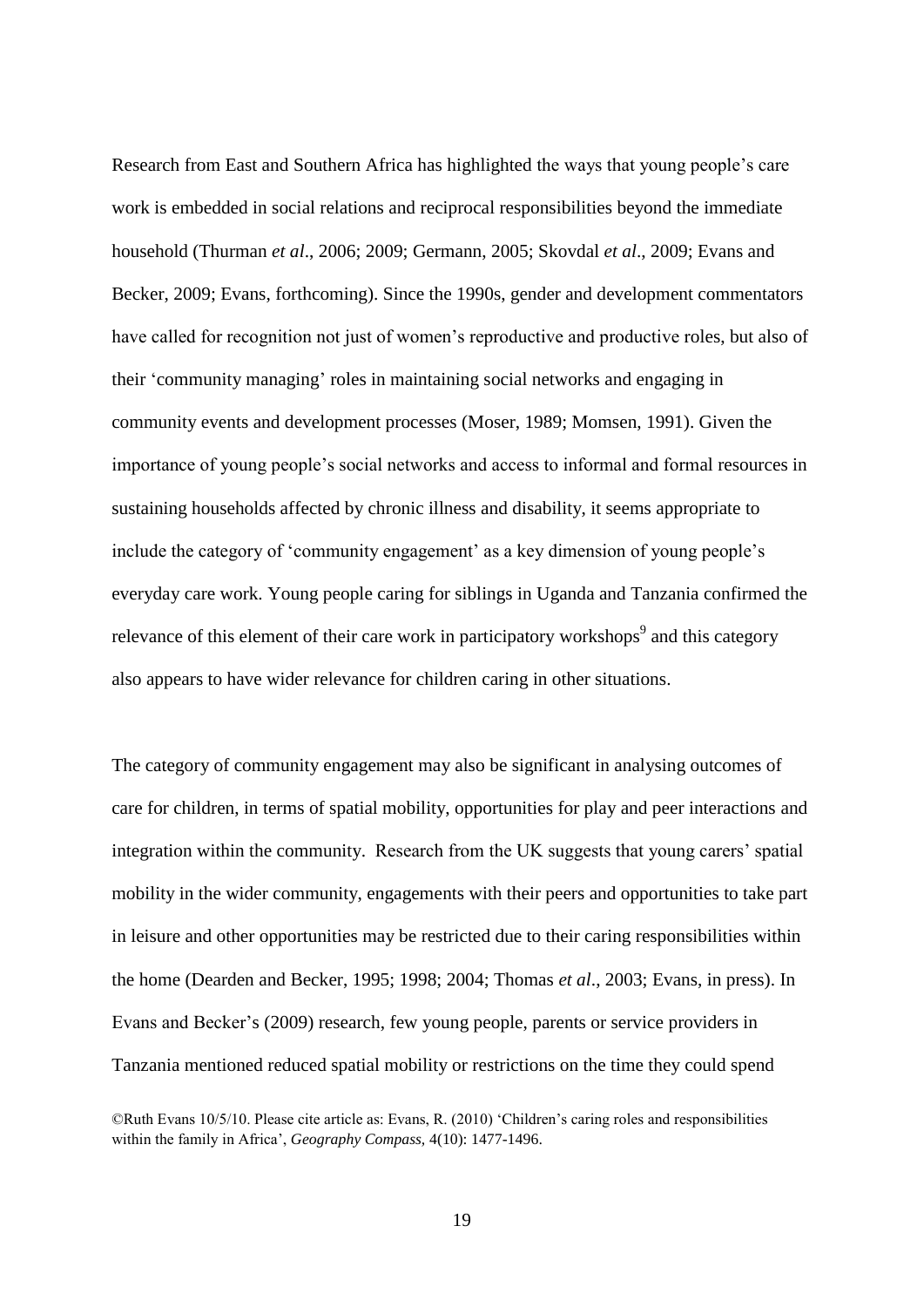with friends due to caring responsibilities. However, some children expressed a preference to stay at home, close to their parent/relative, so that they could respond to their parent/relative"s requests for assistance when needed, rather than spending time with their peers away from the household (*ibid*). Furthermore, some young people reported experiences of stigmatisation and ostracisism by their peers and neighbours due to their close proximity to a parent/relative with HIV (discussed in the next section).

The article thus far has pointed to ways of conceptualising and analysing the socio-spatial and embodied dimensions of children"s everyday care work in Africa and noted some of the spatial and temporal impacts on children"s lives. The following section analyses in more depth the available research evidence about outcomes of care and the ways these activities may affect different domains of children"s lives.

#### **Outcomes of care and resilience**

Much of the research on young carers in the UK and other countries in the global North has drawn attention to negative outcomes of care for children"s education, health, emotional wellbeing, social lives and transitions to adulthood (Becker *et al*. 1998; Dearden and Becker, 1995, 1998, 2004; Frank *et al*. 1999; Aldridge and Becker, 2003; Thomas *et al.* 2003; Becker and Becker, 2008). In common with this literature, the emerging body of research on children"s care work in Africa has tended to focus on the impacts of care on children"s lives and identified a range of negative outcomes that are broadly comparable to or are considered more severe than those experienced by young carers in the global North (Evans and Becker, 2009; Robson *et al*., 2006; Bauman *et al*., 2006; Bray, 2009). This is due to the fact that

<sup>©</sup>Ruth Evans 10/5/10. Please cite article as: Evans, R. (2010) "Children"s caring roles and responsibilities within the family in Africa", *Geography Compass,* 4(10): 1477-1496.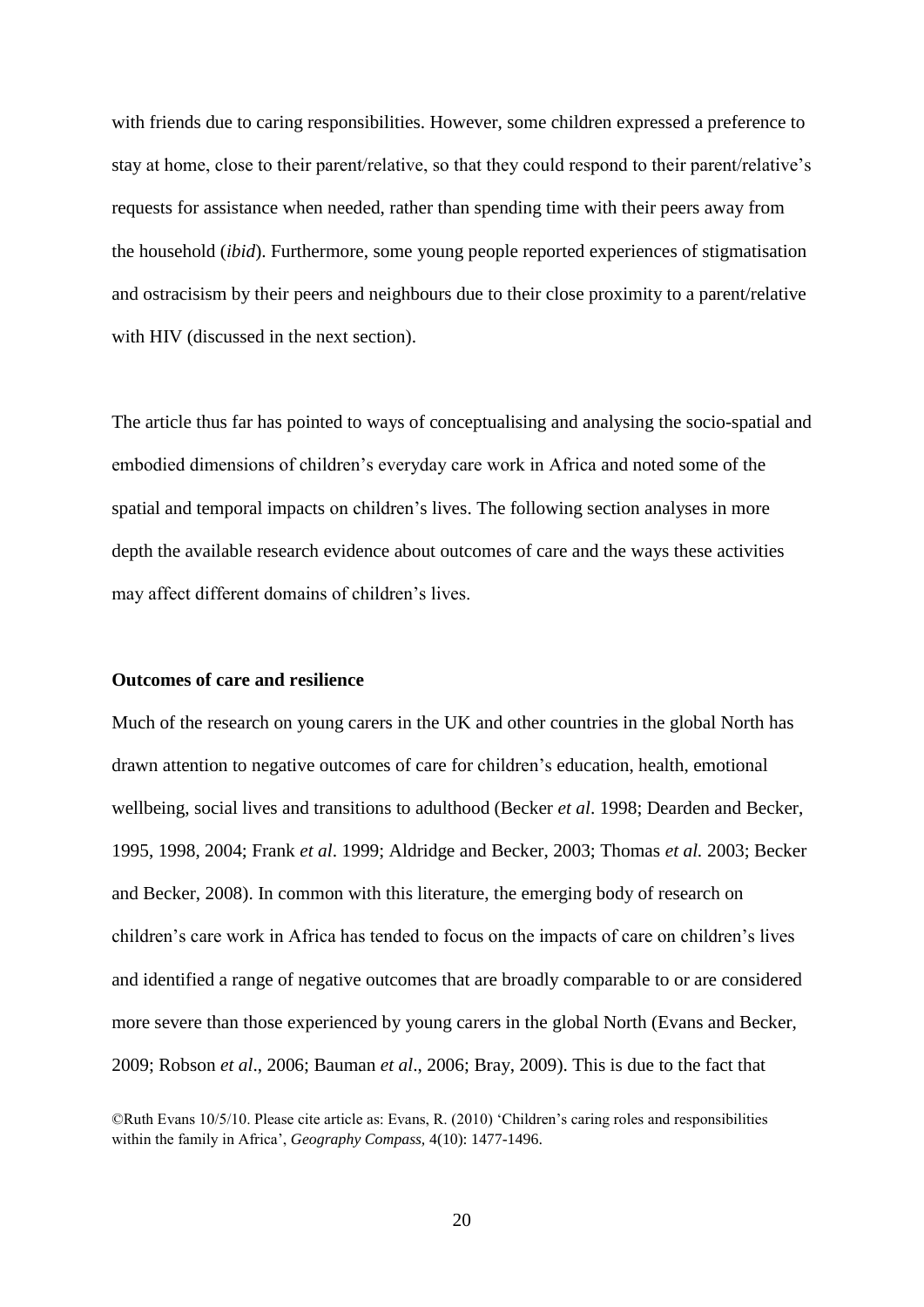children"s care work in Africa is often located at the high end of the continuum of young caregiving (see Figure 1), within a broader context of widespread poverty and lack of formal support systems in many African countries.

Studies in Tanzania, Zimbabwe, South Africa and Rwanda have identified negative impacts of care for children"s emotional wellbeing, in terms of anxiety about a parent/relative"s illness, anticipatory and unresolved grief (Evans and Becker, 2009; Donald and Clacherty, 2005), depression (Bauman *et al*., 2006; 2009; Boris *et al*., 2008), poor self worth and poor internal locus of control (Donald and Clacherty, 2005). Despite close relationships within the family in Tanzania, some young people caring for parents with HIV and some siblings heading households found their responsibilities overwhelming and felt unable to share their emotions with others (Evans and Becker; Evans, forthcoming). In Tanzania and South Africa, research has suggested negative outcomes of care for children"s physical health and welfare, such as hunger and undernourishment (Bray, 2009), tiredness, fatigue and reduced access to healthcare (Evans and Becker, 2009). Studies in Tanzania, Uganda and South Africa have also identified the small risk of children becoming infected with HIV through direct nursing of family members with HIV, accidents in the home, combined with children"s often limited knowledge of modes of HIV transmission and lack of medical supplies (such as gloves) to protect carers (*ibid*; Bray, 2009; Akintola, 2004).

Within the domain of the family, negative impacts identified in Tanzania and Namibia included tensions in adapting to changed roles and responsibilities and discriminatory and antagonistic relationships with parents, siblings and relatives (Evans and Becker, 2009; Evans

<sup>©</sup>Ruth Evans 10/5/10. Please cite article as: Evans, R. (2010) "Children"s caring roles and responsibilities within the family in Africa", *Geography Compass,* 4(10): 1477-1496.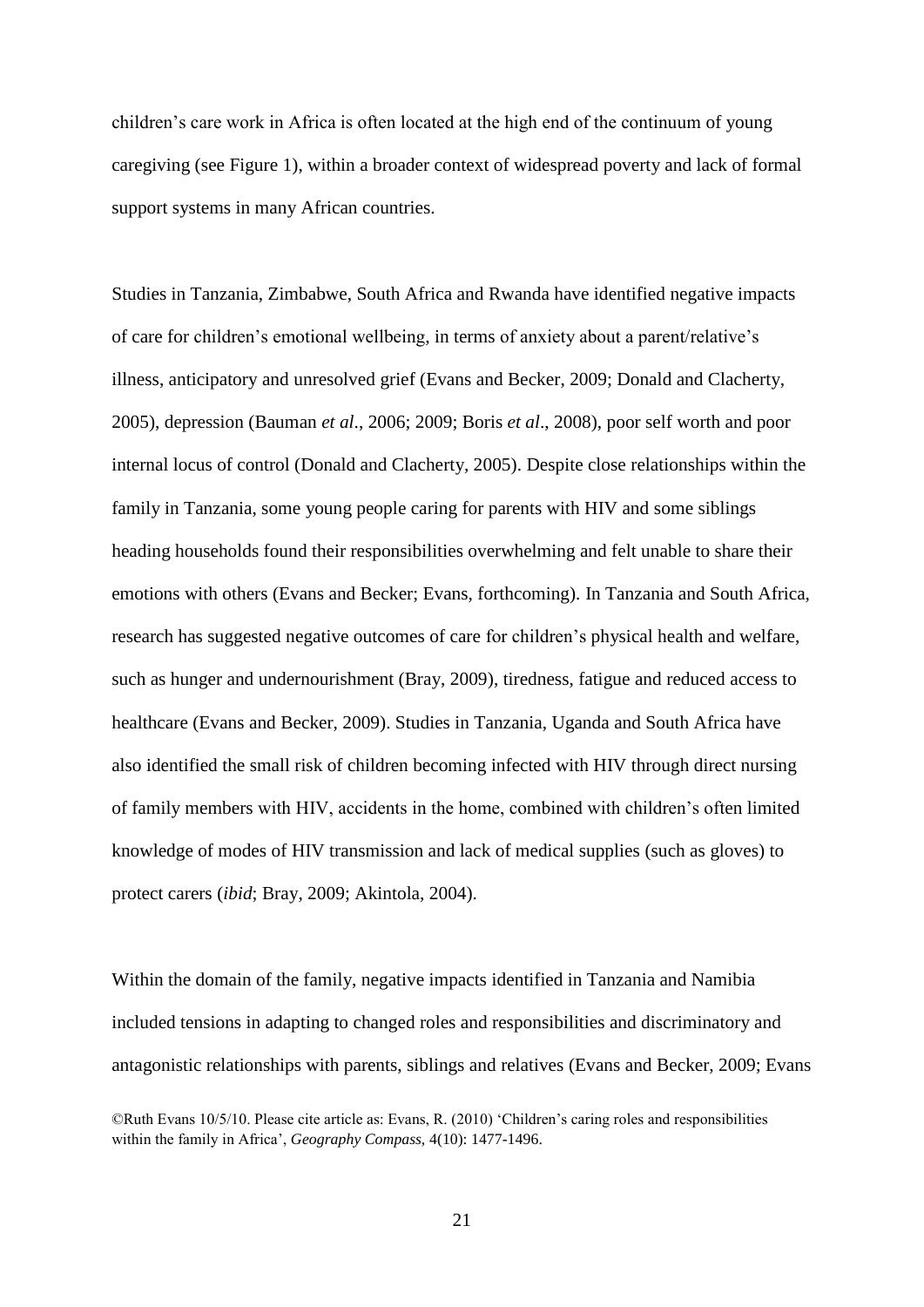and Thomas, 2009). In Uganda, Tanzania, Zimbabwe and Namibia, some young people had direct experiences of isolation, ostracism and stigmatisation within the extended family, including loss of property, that were related to their caring relations and proximity to their relative with HIV (Evans and Becker, 2009; Evans and Thomas, 2009; Evans, forthcoming; Save the Children, 2006 cited in Bray 2009). Furthermore, young people participating in these and other studies (Robson *et al*., 2006; Evans, 2005) reported experiences of stigmatisation, bullying and harassment by their peers and other community members linked to their caring roles and the stigma of poverty, orphanhood and AIDS.

In terms of educational impacts, research from Zimbabwe (Bauman *et al*., 2006), Namibia (Thomas, 2006), Tanzania (Robson *et al*., 2006; Evans and Becker, 2009), Uganda (ILO and Government of Uganda, 2004 cited in Bray, 2009; Evans, forthcoming) and Kenya (Skovdal *et al*., 2009) found that the school attendance of many young people was regularly disrupted by their care work, with children having to miss sometimes considerable periods of schooling due to their parent/ relative's need for care. Children's academic performance and long term educational outcomes may be affected, as they found it difficult to concentrate because of tiredness or anxiety about their parent/relative, missed exams and lacked adequate time for private study (Evans and Becker, 2009; Skovdal and Ogotu, 2009). Many young people in Tanzania found negotiating time and space for private study difficult when they were caring for sick parents/relatives within often overcrowded home environments, having to study late at night or early in the morning (Evans and Becker, 2009). For example, Maureen<sup>4</sup> (aged 19) explained:

<sup>©</sup>Ruth Evans 10/5/10. Please cite article as: Evans, R. (2010) "Children"s caring roles and responsibilities within the family in Africa", *Geography Compass,* 4(10): 1477-1496.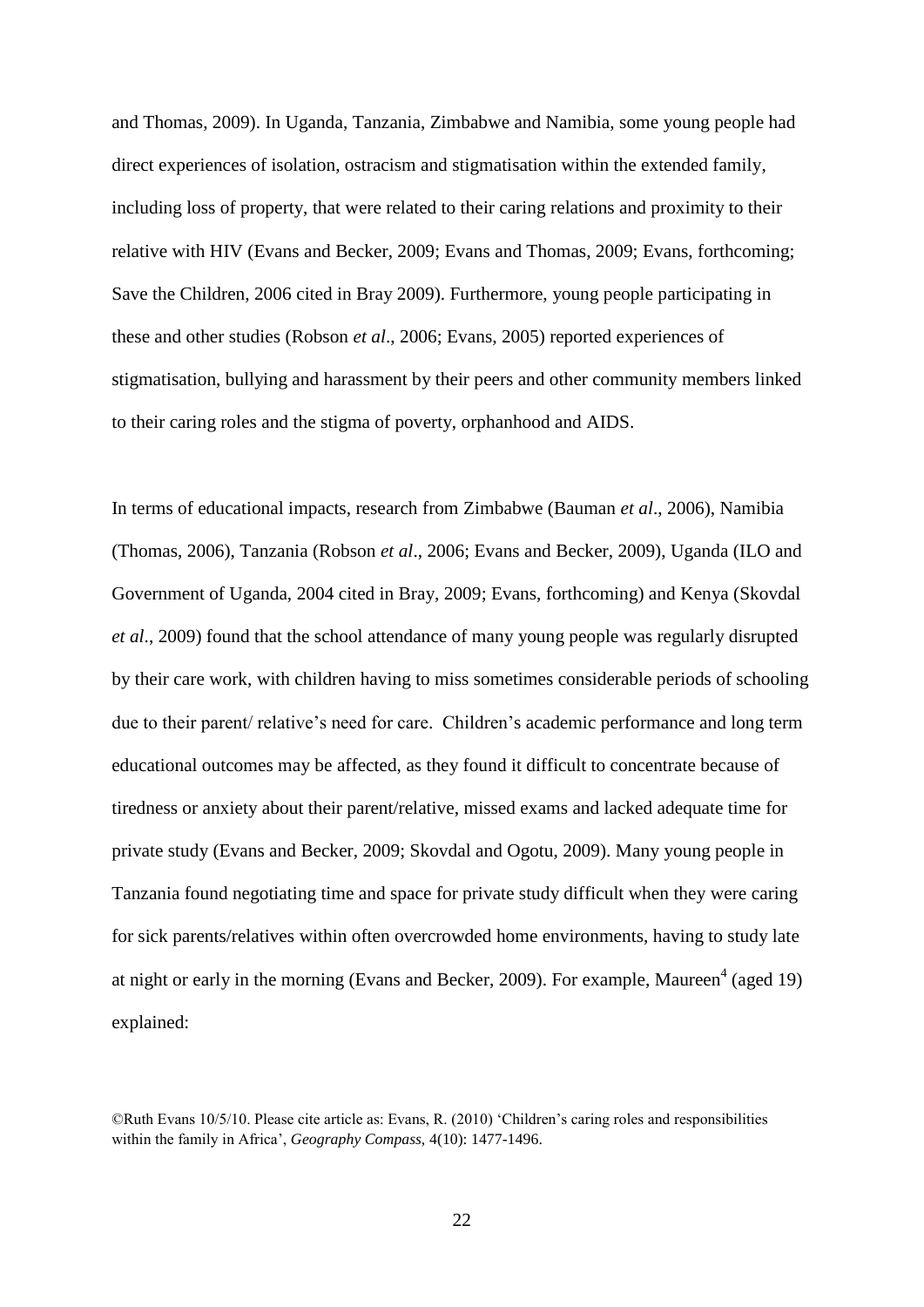*I used to leave* [school] *at 2.30pm to come home. When I got home, I would prepare something for them* [mother and step-father] *for them to eat, wash mum's fungus, wash the soiled clothing because she used to relieve herself in bed. So I couldn't do any homework with all that going on. Then I had to prepare the evening meal, bathe dad while he criticised me. I tried to study at night, but my dad would complain that the lamp was disturbing him so he couldn't sleep. So I had to put out the light and go to bed* (*ibid*, p.180).

Maureen felt that the conflict between her school work and caring responsibilities had led to her failure in the school leaving examinations (*ibid*).

Studies in Tanzania (Evans and Becker, 2009; Robson *et al*., 2006), Uganda (Evans, forthcoming) and South Africa (Akintola, 2004) also suggest that young people with caring responsibilities experiencing extreme poverty may be less likely to complete primary or secondary education than their peers, although as Bray (2009) notes, there is a lack of quantitative evidence to support these mainly qualitative findings. Care work may also have negative impacts on young people"s transitions to adulthood, such as poor employment prospects, long term emotional impacts, risks of early pregnancy, sexual abuse and exploitation, crime and alcohol/drug use problems (Evans and Becker, 2009; Evans, forthcoming).

Evans and Becker (2009) note that it is difficult to distinguish the negative impacts of caring from wider processes of poverty, social exclusion and marginalisation that many children

<sup>©</sup>Ruth Evans 10/5/10. Please cite article as: Evans, R. (2010) "Children"s caring roles and responsibilities within the family in Africa", *Geography Compass,* 4(10): 1477-1496.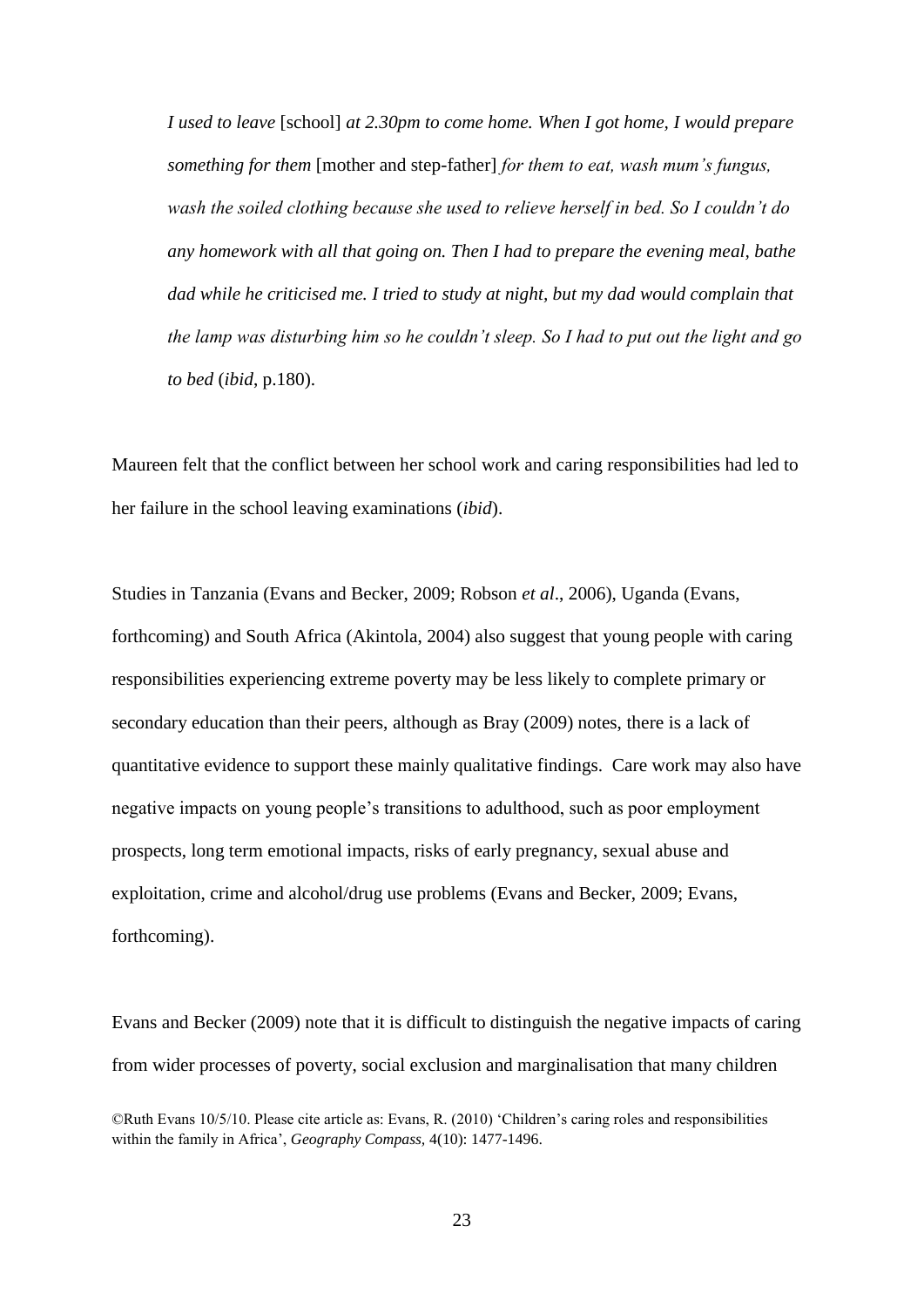living in households where family members have HIV and AIDS (and other illnesses and impairments) are likely to experience. Research in Africa has also revealed that caring may be associated with positive outcomes which help to promote children"s resilience (Evans, 2005; Evans and Becker, 2009; Skovdal *et al*., 2009; Bray, 2009). Indeed, researchers have increasingly called for children"s care work to be theorised from a resilience perspective (Newman, 2002a; Evans, 2005; Becker, 2007), since this may help to explain individual differences among children in "getting by" (Backett-Milburn *et al*., 2008) and managing their caring responsibilities. Rather than focusing on risk, the concept of resilience emphasises people"s strengths in coping with adversity and their agency in engaging with protective factors that may help to reduce their vulnerability (Rutter, 1990; Howard *et al.,* 1999; Newman, 2002b). Protective factors may be associated with individual attributes, family characteristics or the community/ wider institutional environment (see Evans and Becker, 2009 for further discussion of these concepts).

Positive outcomes of children"s care work identified in Africa include: developing children"s knowledge and understanding about their parent's/relative's illness or disability; a sense of responsibility, maturity, self-esteem and pride in taking on a socially valued caring role; fostering closer family relationships; and a range of life, social and care-related skills and personal qualities, such as empathy, listening and responsiveness (Evans and Becker, 2009; Robson *et al*., 2006; Skovdal *et al*., 2009; Bauman *et al*., 2006; Donald and Clacherty, 2005). Skovdal *et al*. (2009, p.592) suggest that young people in Kenya "constructed positive carer identities' based on local cultural understandings of 'childhood as a period of duty and service'. Furthermore, in Kenya and Tanzania, caring did not appear to have any significant

<sup>©</sup>Ruth Evans 10/5/10. Please cite article as: Evans, R. (2010) "Children"s caring roles and responsibilities within the family in Africa", *Geography Compass,* 4(10): 1477-1496.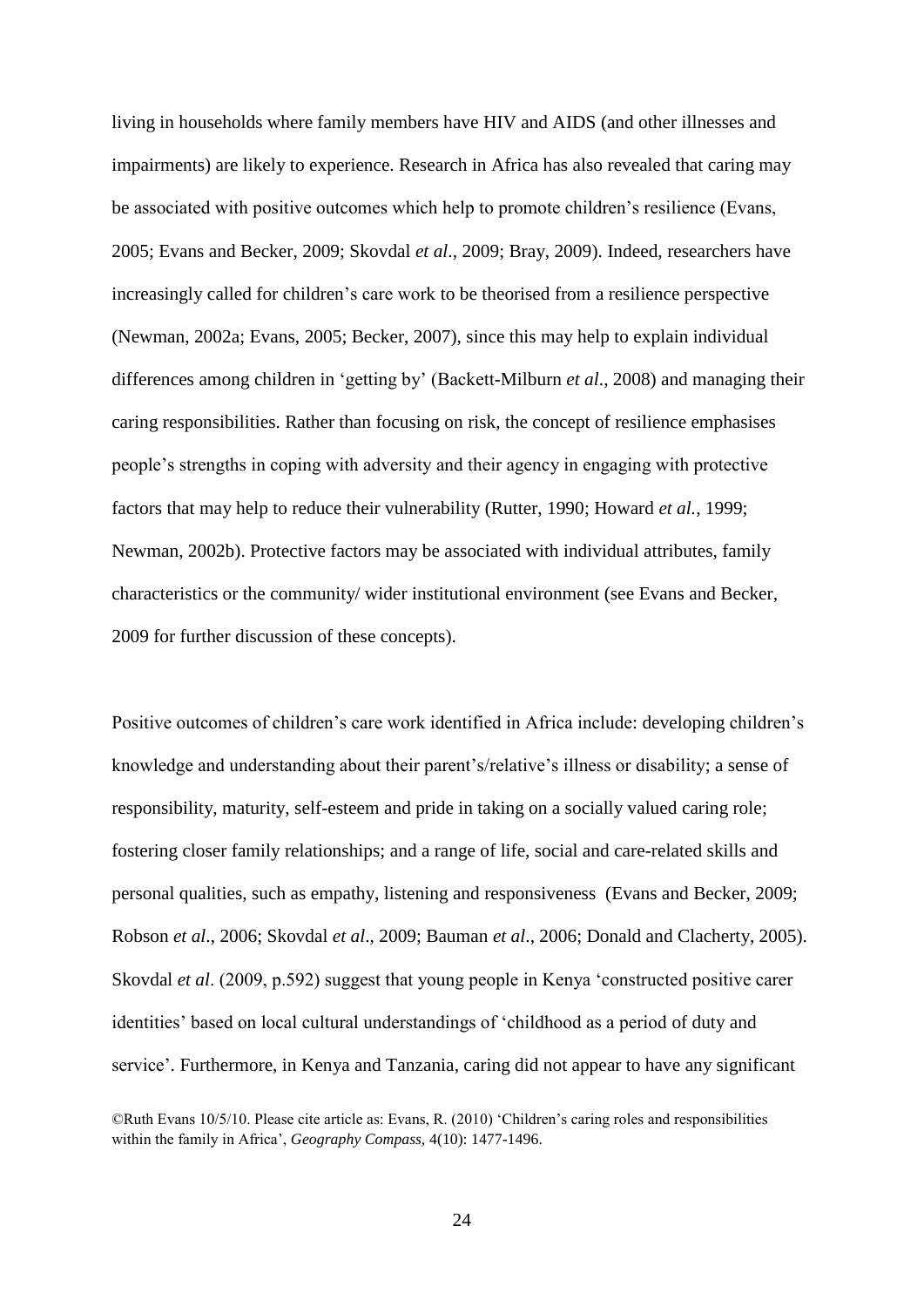effects on some young people"s school attendance or academic performance (Skovdal *et al*., 2009; Evans and Becker, 2009). Young people usually managed to combine schooling with their caring responsibilities. Educational resilience appeared to be related more to informal support from parents, peers and individual teachers, young people's high aspirations and level of interest and motivation, rather than supportive institutional environments or awareness of young caregiving among teachers (*ibid*).

In several studies, the quality of the relationship between the child and person they care for and the strength of children"s social ties and access to peer and social support in the community are identified as key factors that may help to protect children from the negative impacts of caregiving (Robson *et al*., 2006; Evans and Becker, 2009; Evans, forthcoming; Skovdal *et al*., 2009; Thurman *et al*., 2006; 2008; Bray, 2009). Evans and Becker"s (2009) research found that parents with HIV continue to maintain their important parenting role, in terms of providing love, emotional support, guidance and discipline to their children, even when they are very sick and rely on their children to care for them. In contrast, as noted earlier, young people caring for siblings without a co-resident adult often lacked a close loving relationship with a parent/adult relative who could provide emotional support and guidance (Evans, forthcoming; Francis-Chizororo, 2008), and thus young people heading households in such contexts appear to be particularly vulnerable to negative outcomes.

While research has helpfully started to document the positive as well as negative outcomes of care for young people, it remains unclear how and to what extent positive experiences may protect children in the longer term (Bray, 2009). Furthermore, while children who take on a

<sup>©</sup>Ruth Evans 10/5/10. Please cite article as: Evans, R. (2010) "Children"s caring roles and responsibilities within the family in Africa", *Geography Compass,* 4(10): 1477-1496.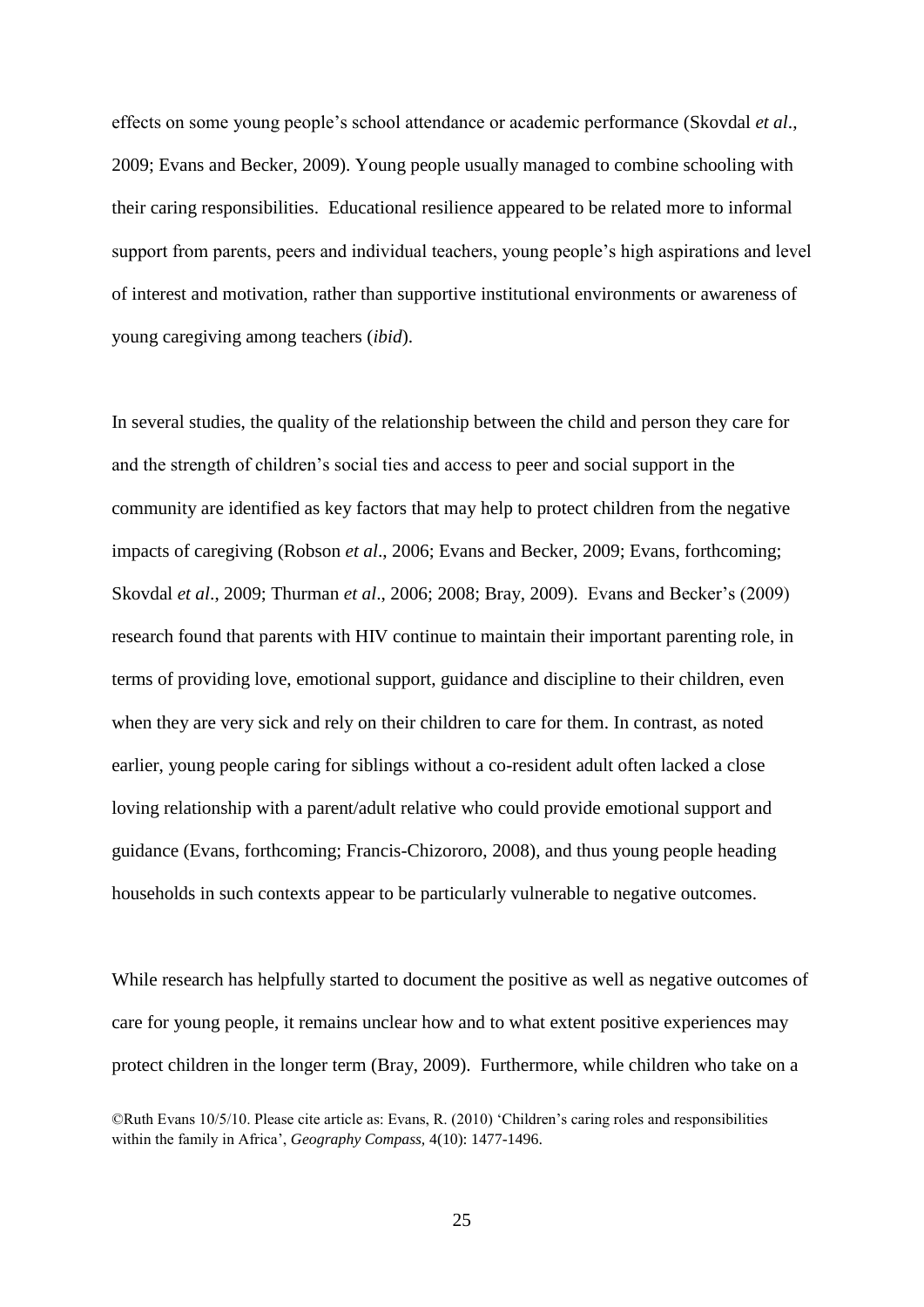caring role may develop resilience that helps to protect them psychologically and socially, Bray (2009, p.30) suggests that younger siblings of children with caring responsibilities could be 'highly vulnerable', since they witness the 'chronic and debilitating illness' of parents/relatives, but do not benefit from developing closer emotional ties through a caring role or gain from a sense of responsibility, pride and emotional maturity.

#### **Processes and factors influencing children's caring roles within families**

Having explored the ways that children"s caring responsibilities affect their lives, this section focuses on the factors and processes that influence why individual children take on caring roles within families in particular places. Robson"s (2000; 2004a) qualitative research with young people (aged 15-17) caring for ill family members in Zimbabwe suggested that the "push and pull" factors for young caring identified in the young carers literature in the UK (Becker *et al*., 1998) were relevant in the context of Sub-Saharan Africa. Factors influencing whether children become young carers in Zimbabwe included: "the degree of illness, availability of support services, poverty, family structure, co-residence, status/power, gender, age, educational level and income-earning ability" (Robson, 2000, p.67). Robson (2000; 2004a) and Evans and Becker (2009) link children"s everyday experiences of caring in Sub-Saharan Africa at the micro-level to broader processes of global economic restructuring, the HIV and AIDS epidemic and policies that 'download responsibility for care' onto women, children, families and communities (Ogden *et al*., 2006, p.333).

Evans and Becker (2009) suggest that the factors influencing children's involvement in caregiving can be conceptualised as a dynamic interaction of individual, relational and

<sup>©</sup>Ruth Evans 10/5/10. Please cite article as: Evans, R. (2010) "Children"s caring roles and responsibilities within the family in Africa", *Geography Compass,* 4(10): 1477-1496.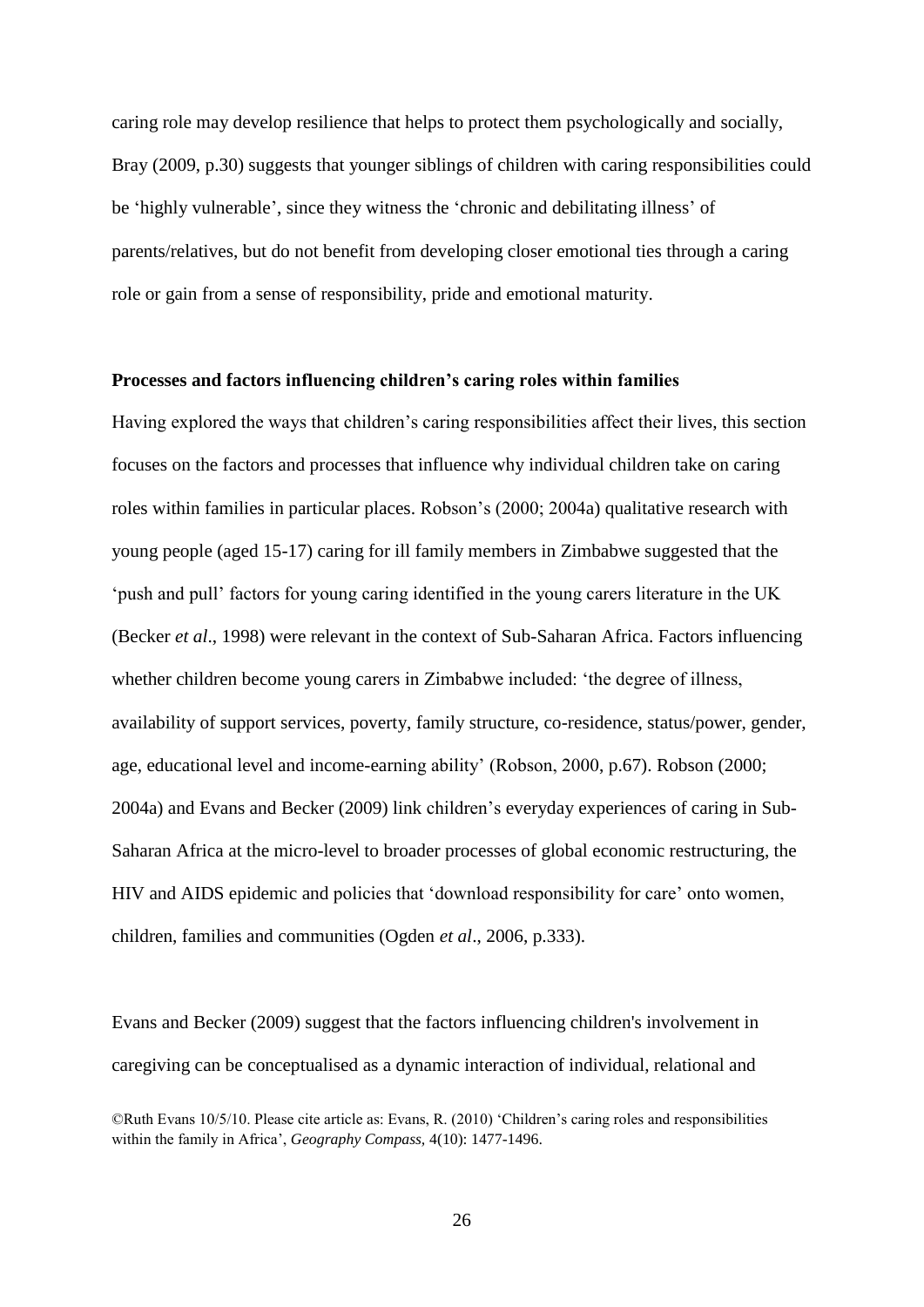structural processes operating at a range of spatial scales. They suggest that global forces such as the HIV and AIDS epidemic, economic liberalisation and migration, global and national policies and interventions, as well as socio-cultural beliefs and values structure the macro environment in which young caregiving takes place. At the community level, the availability of formal and informal safety nets significantly influences whether young people take on caring roles and can potentially alleviate or increase the extent of their care work. Micro-level factors such as the parent/relative"s health, disclosure of their health status, poverty and changes in household structure, as well as individual differences for young people, such as gender, age and sibling birth order, the quality of their relationship with the parent/relative they care for, personal attributes and co-residence are likely to have significant influences on whether children take on caring roles and the extent of their care work. Evans and Becker (2009) emphasise that young people negotiate their caring trajectories within both the constraints and the possibilities of these complex processes and factors and may embrace, resist or contest the identity of carer and the responsibilities and expectations placed on them in specific temporal and spatial contexts. This raises questions about how we investigate children"s caring responsibilities and their capacity to act within particular places, while taking account of the broader "macro-scale, structure-based geographies of childhood as shaped by broad-brush political-economic and social-cultural transformations" (Philo, 2000, p. 253; see also Ansell, 2009).

#### **Conclusion: future geographies of young caregiving in Africa?**

This article has sought to conceptualise the socio-spatial and embodied dimensions of children"s and young people"s everyday caring roles, activities and outcomes in Africa at a

<sup>©</sup>Ruth Evans 10/5/10. Please cite article as: Evans, R. (2010) "Children"s caring roles and responsibilities within the family in Africa", *Geography Compass,* 4(10): 1477-1496.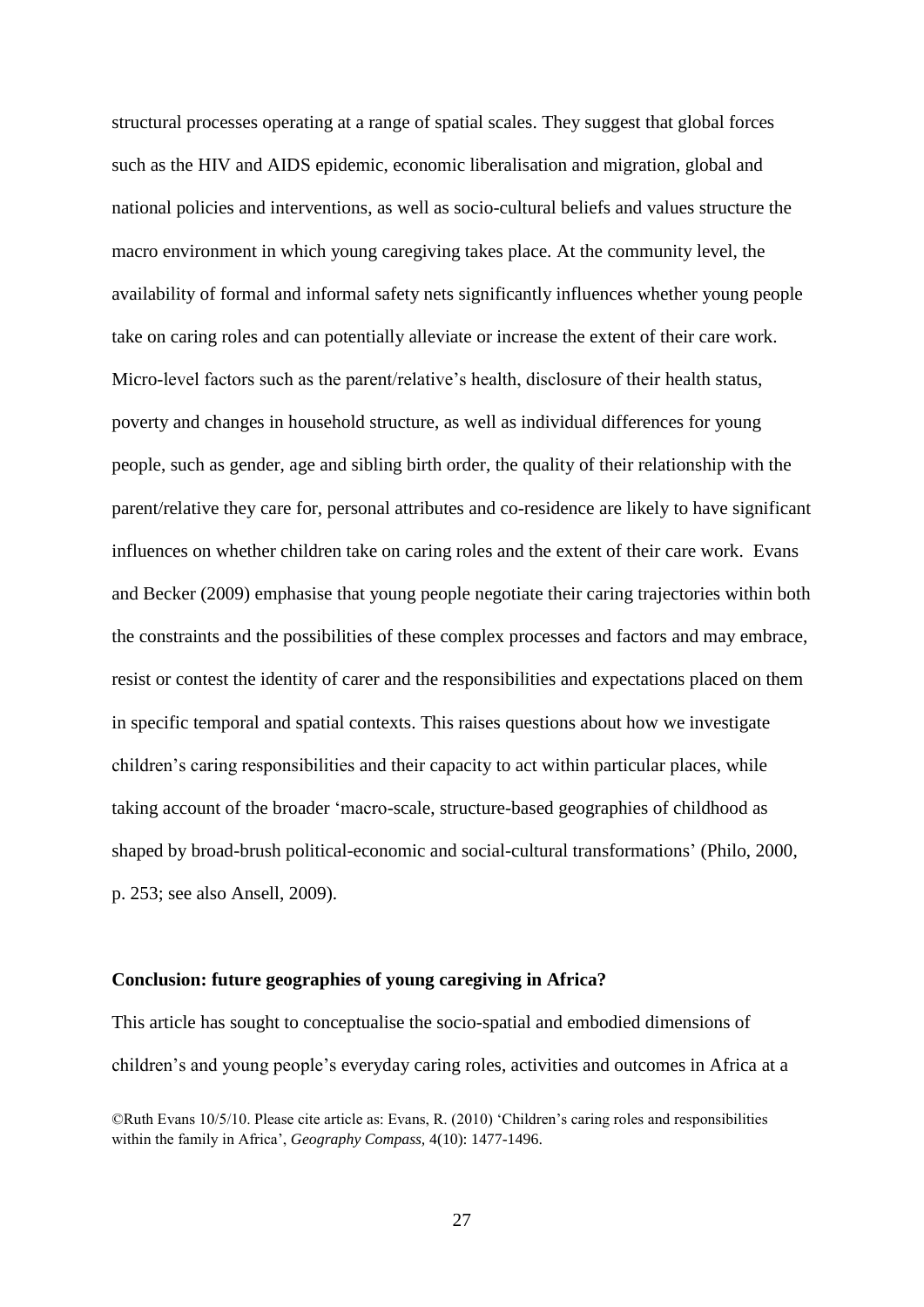range of spatial scales and provide an overview of the available research, linking with the literature on young carers in the global North and geographies of children and youth. Although research is only just starting to explore the spatialities and temporalities of young people"s care work in Sub-Saharan Africa, geographers could make significant contributions to such analyses in future. In this concluding section, I highlight themes raised by the research discussed that connect to wider debates within geographies of children and youth and geographies of care and point to some potential avenues for future research.

The rapidly growing research interest in children"s caring responsibilities in Africa has been largely instigated by a wider research and policy interest in the social impacts of orphanhood and AIDS in Sub-Saharan Africa, resulting in a geographical focus on children"s care work in the regions most affected by the epidemic in East and Southern Africa. Many of the insights gained through mainly qualitative and participatory research with children caring in households affected by HIV and AIDS are relevant to theorising caring relations in families experiencing other impairments or illnesses and in other geographical locations. However, future research focused more broadly on children"s caring roles in relation to disability and ageing in Africa could help to unravel the commonalities and differences between children"s caring roles and outcomes for family members affected by a highly stigmatised, chronic and life limiting illness, such as HIV and AIDS, and children"s caring roles and outcomes for parents/relatives with a broad range of impairments and needs for care. Indeed, there is a need both to quantify the extent, nature and outcomes of children"s care work in African countries, as well as to further qualitative understandings of caring practices, relations and outcomes in order to make visible children"s caring roles and to inform policy and

28

<sup>©</sup>Ruth Evans 10/5/10. Please cite article as: Evans, R. (2010) "Children"s caring roles and responsibilities within the family in Africa", *Geography Compass,* 4(10): 1477-1496.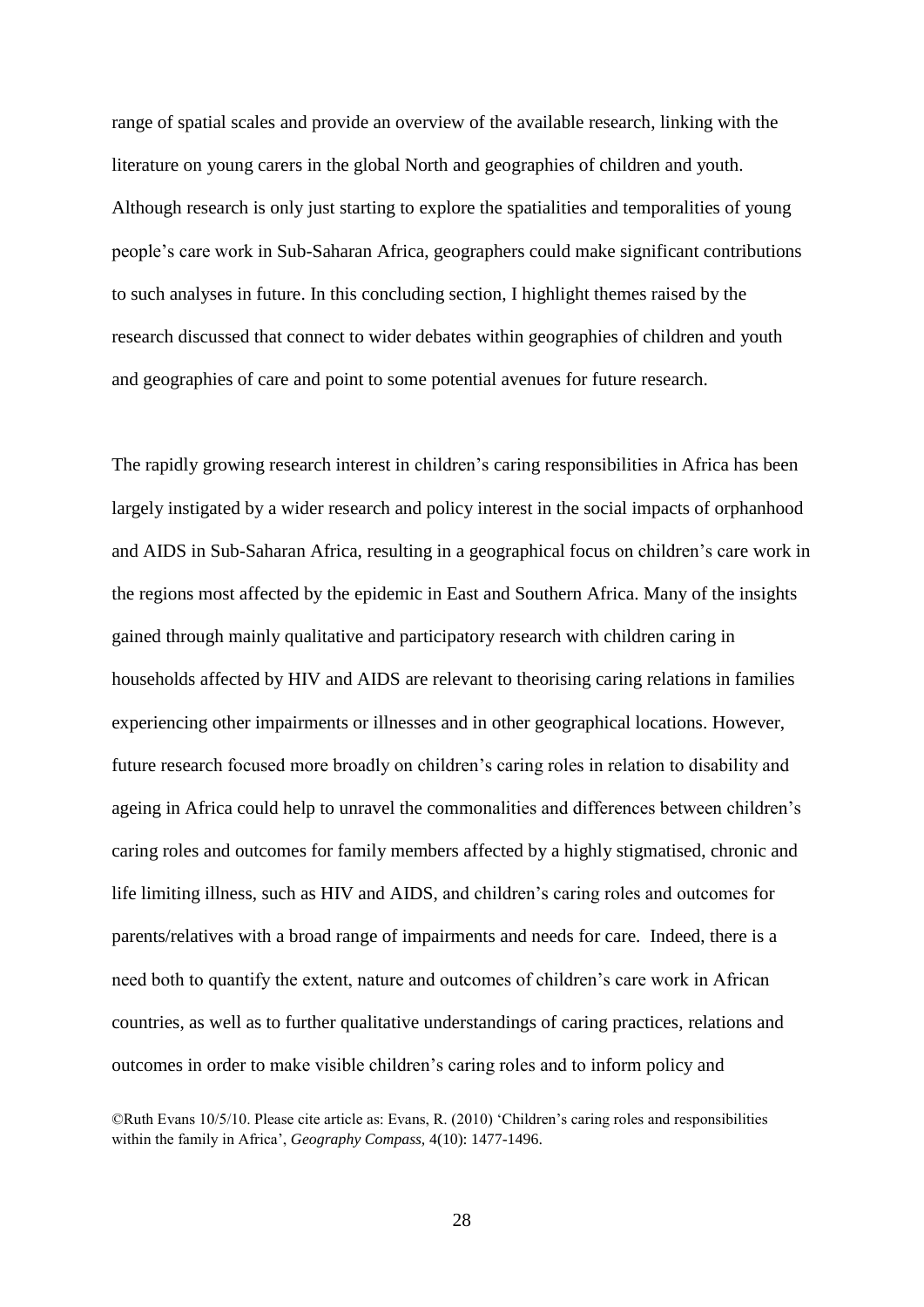development interventions to support this group of marginalised young people and their families (Becker, 2007).

In particular, the quality of the relationship between children and those they care for, especially the close bonds that develop between children caring for parents/adult relatives, has been highlighted as a crucial factor that may protect children from negative outcomes of care (Evans and Becker, 2009; Bray, 2009). This raises questions about the resilience and vulnerability of young people with caring responsibilities who lack or have irregular/unpredictable access to a significant adult relative who is able to provide love, emotional support and guidance, as well as about the resilience of younger siblings who do not take on caring roles within the family. Research has only recently started to explore the caring experiences of young people heading households without a co-resident adult and little research to date has investigated relations, practices and outcomes for children caring for parents/relatives with mental health problems or for those with drug or alcohol use problems.

In response to recent calls for geographies of children and youth to shift towards a more relational approach to age and intergenerationality (Hopkins and Pain, 2007; Vanderbeck, 2007), future research on children"s caring roles in Africa could fruitfully explore how young people negotiate caring practices and inter- and intra-generational power relations with those they care for and others in the community. In particular, research to date suggests that there may be significant differences between children"s situation depending on the generational caring relations and interdependencies that develop within particular household forms in particular places. The socio-spatial practices, relations and outcomes of care for children

<sup>©</sup>Ruth Evans 10/5/10. Please cite article as: Evans, R. (2010) "Children"s caring roles and responsibilities within the family in Africa", *Geography Compass,* 4(10): 1477-1496.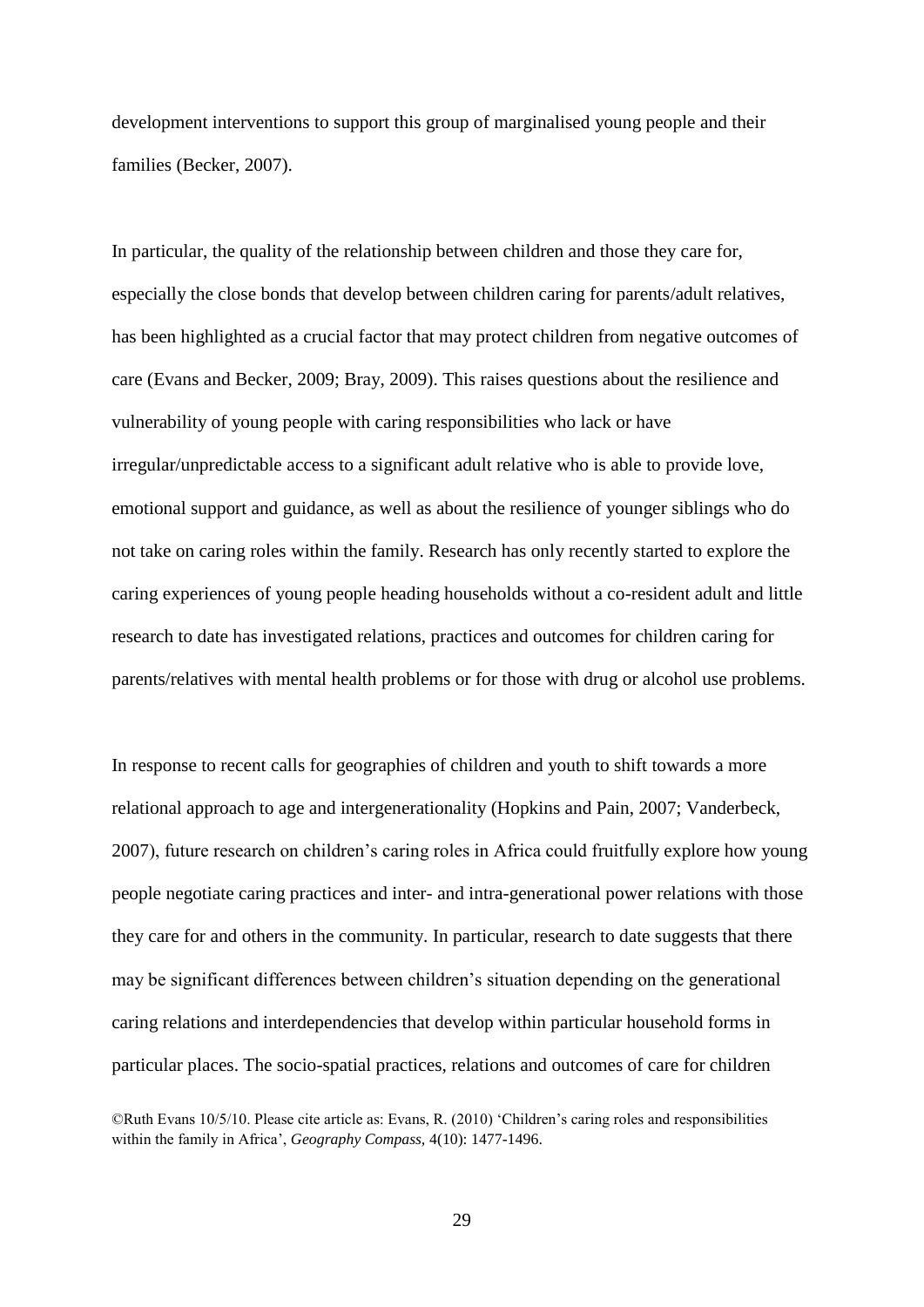caring for a parent with a chronic illness or impairment are likely to differ significantly from those of orphaned children caring for an elderly grandparent or from those of children caring for their siblings independently without a co-resident adult relative. Patterns of mobility, the fluid nature of household structures combined with the devastating impacts of the AIDS epidemic in East and Southern Africa mean that young people may find themselves taking on caring roles in all of these situations, as their caring pathways change over time. There is much scope for further research in Africa and elsewhere to explore the influence of inter- and intra-generational power dynamics and diverse caring relations on the socio-spatiality of children"s caring roles, outcomes and changing trajectories over time.

This relational and intergenerational approach to theorising children"s caring roles also speaks to recent calls for a lifecourse perspective informed by a time-space framework (Bowlby *et al*., 2010) in order to examine the diverse, often contradictory nature of young people"s pathways and transitions between the generational boundaries of "childhood", "youth" and "adulthood" (Hopkins and Pain, 2007; Evans, 2008; McIlwaine and Datta, 2007). Punch (2002) develops the idea of "negotiated interdependence" to conceptualise the relational nature of young people"s transitions to adulthood. Evans (forthcoming) research reveals the highly relational and embodied nature of the life transitions in which young people are engaged. By taking on "adult" caring roles and responsibilities that do not conform to Western or African constructions of childhood, young people blur the boundaries of "childhood", "youth" and "adulthood", subverting conventional notions of children"s dependence on adults and demonstrating their agency (*ibid*). As geographies of African youth have demonstrated (Ansell, 2004; Chant and Jones, 2005; Christiansen *et al*., 2006; De Boeck

<sup>©</sup>Ruth Evans 10/5/10. Please cite article as: Evans, R. (2010) "Children"s caring roles and responsibilities within the family in Africa", *Geography Compass,* 4(10): 1477-1496.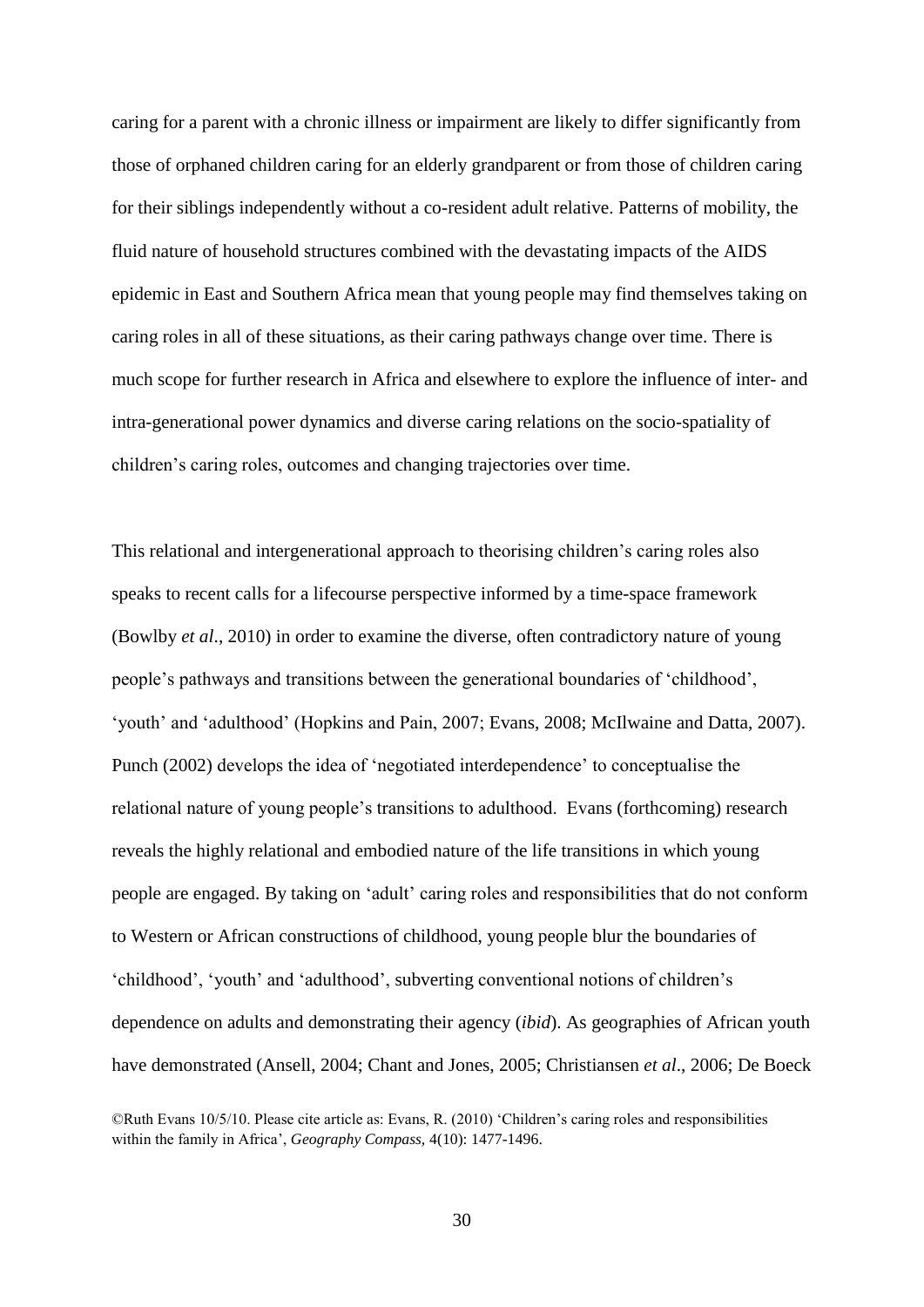and Honwana, 2005; van Blerk, 2008), the multiple transitions in which young people caring for family members are engaged are likely to be influenced by inequalities of gender, age, class, disability, ethnicity, sexuality and locality among others.

Drawing on Tronto's (1993) ethic of care perspective, Evans and Becker's (2009) research highlighted the interdependent nature of caring relations, acknowledging that there is no fixed division of roles between 'care-givers' and 'care-receivers'. The reciprocal nature of care and high level of responsiveness, particularly in terms of mutual emotional support, has been most clearly demonstrated to date in caring relations between children and parents (Evans and Thomas, 2009; Aldridge and Becker, 2003). While caring practices, emotions and social interactions between caregivers and care-receivers were often characterised by Tronto"s (1993) four ethical values of attentiveness, responsibility, competence and responsiveness, research with families affected by HIV and AIDS revealed that carers' competence to provide good care in Africa was undermined by poverty, insufficient material resources and the need to sustain livelihood activities, which sometimes resulted in conflicts and tensions within caring relationships (Evans and Thomas, 2009). Further research on the interdependencies, emotional interactions, meanings and quality of relationships within families experiencing disability and a need for care could make significant contributions to the broader fields of emotional geographies, geographies of care and disability. Additionally, research in Africa suggests that caring responsibilities and activities are often shared and negotiated between different family members (including siblings, parents, grandparents, aunts, uncles and so on) in a range of household forms (Evans and Becker, 2009). Greater understanding of the ways that family members of all ages and generations negotiate household chores, caring

31

<sup>©</sup>Ruth Evans 10/5/10. Please cite article as: Evans, R. (2010) "Children"s caring roles and responsibilities within the family in Africa", *Geography Compass,* 4(10): 1477-1496.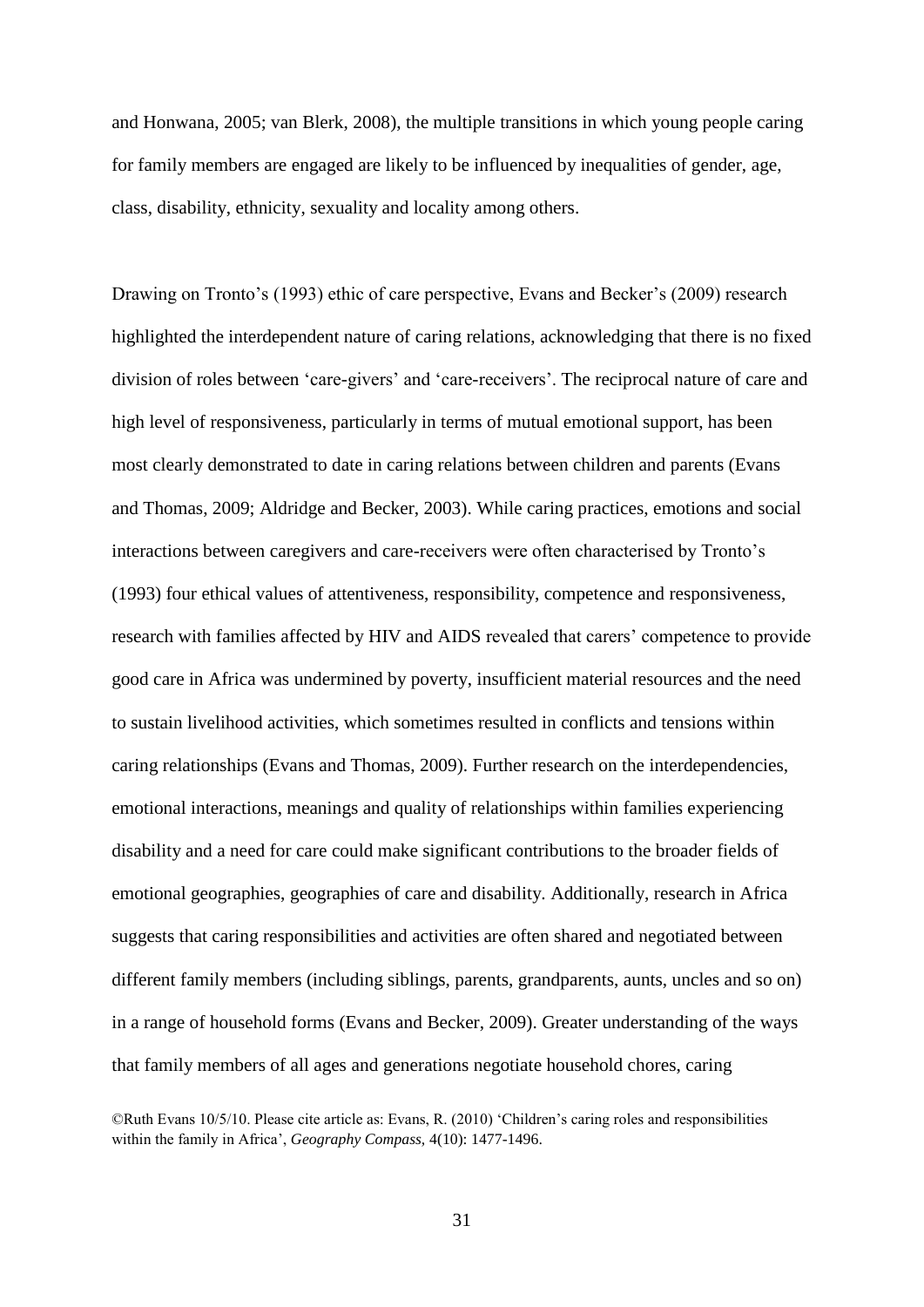responsibilities and decision-making processes within and beyond the social space of the household would connect geographies of children and youth to more sociological perspectives on family relations and provide insights into geographies of intimacy and the 'family' which Valentine (2008, p.2097) argues have remained an 'absent presence' in geography to date.

Finally, while children"s caring roles may remain the key focus of research, a more relational approach to age and an ethic of care perspective (Tronto, 1993) foreground the importance of seeking to understand the perspectives of those being cared for, as well as those providing care, which will necessarily have implications for research methodologies and approaches. Research, policy and development interventions therefore need to recognise the ways that care is embedded in social relations, cultural norms and structural inequalities operating in different configurations in particular places.

#### **Acknowledgements**

I wish to thank all the young people, parents/relatives and service providers in Tanzania and Uganda who participated in the research I undertook reported here (funded by the ESRC, RGS-IBG and University of Reading). Special thanks to Saul Becker for his helpful suggestions to clarify the continuum of young caregiving and comments on an earlier version of the article. I would also like to thank Sophie Bowlby, Elsbeth Robson, Cheryl McEwan and the reviewers for their constructive feedback.

<sup>©</sup>Ruth Evans 10/5/10. Please cite article as: Evans, R. (2010) "Children"s caring roles and responsibilities within the family in Africa", *Geography Compass,* 4(10): 1477-1496.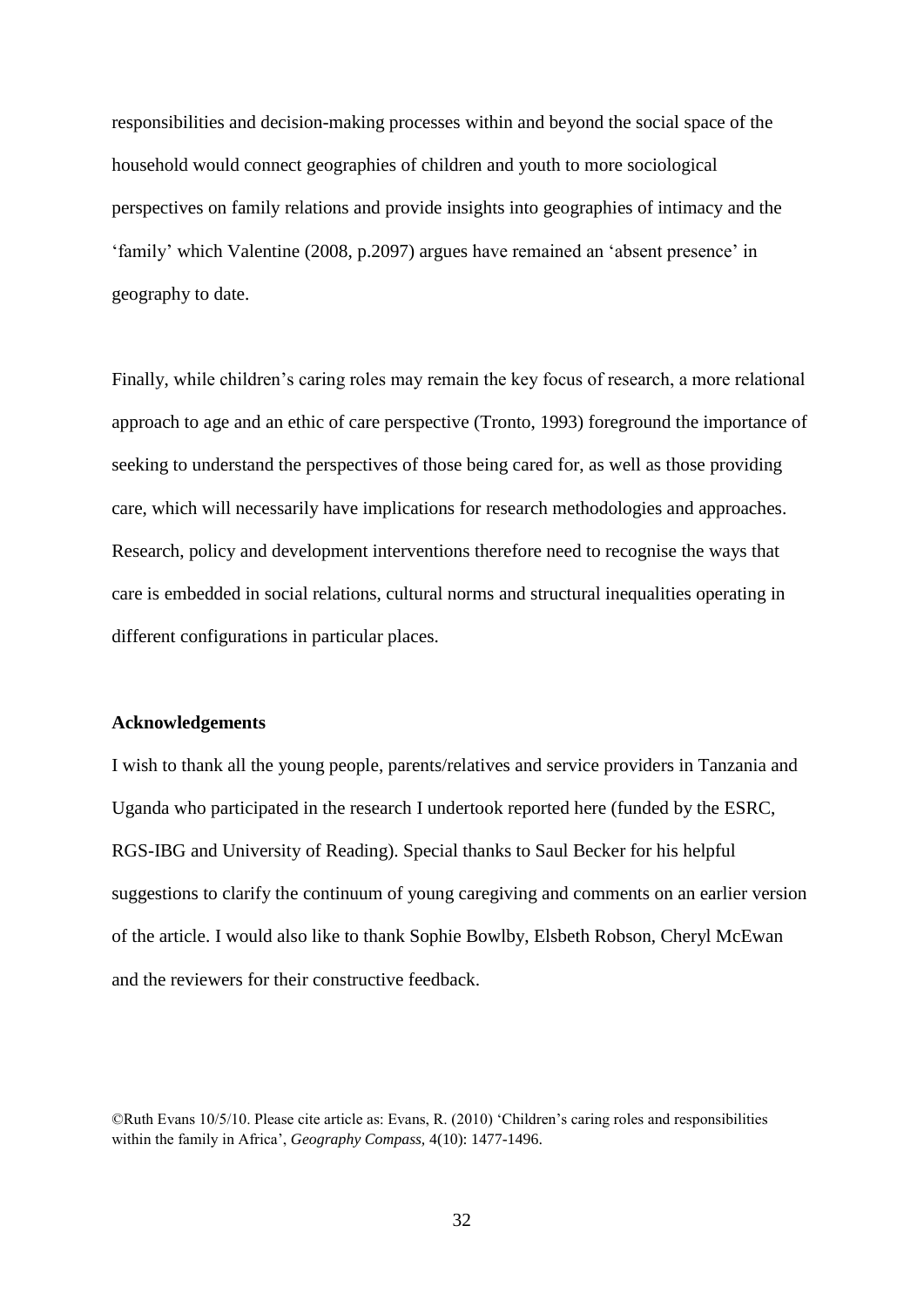#### **Notes**

- 1. Becker (2000, p.378) defines young carers as: "Children and young persons under 18 who provide or intend to provide care, assistance or support to another family member. They carry out, often on a regular basis, significant or substantial caring tasks and assume a level of responsibility that would usually be associated with an adult. The person receiving care is often a parent but can be a sibling, grandparent or other relative who is disabled, has some chronic illness, mental health problem or other condition connected with a need for care, support or supervision".
- 2. A distinction is often made in the literature between 'caring about' and 'caring for' (Noddings, 1984; Ungerson, 1983). "Caring for" others implies that care is performed directly through everyday practices of care 'in relations of very intimate proximity', whereas 'caring about' others implies that care is less direct and may be performed at a distance (Barnett and Land, 2007, p.1066).
- 3. Several researchers draw a distinction between young people"s involvement in 'instrumental activities of daily living' (such as shopping, cleaning, household chores) and the more care-related "activities of daily living" (such as personal care and assisting with mobility) (Morrow, 2005; Becker, 2007). Becker (2007, p.32) comments, "The evidence from developed and developing countries indicates that many young carers have to perform more tasks (and spend longer on them) that are Instrumental Activities of Daily Living (such as shopping and housework) *in addition* to the more care-related Activities of Daily Living (such as intimate and personal care)".
- 4. Young people"s accounts have been anonymised with pseudonyms to protect their identity.

<sup>©</sup>Ruth Evans 10/5/10. Please cite article as: Evans, R. (2010) "Children"s caring roles and responsibilities within the family in Africa", *Geography Compass,* 4(10): 1477-1496.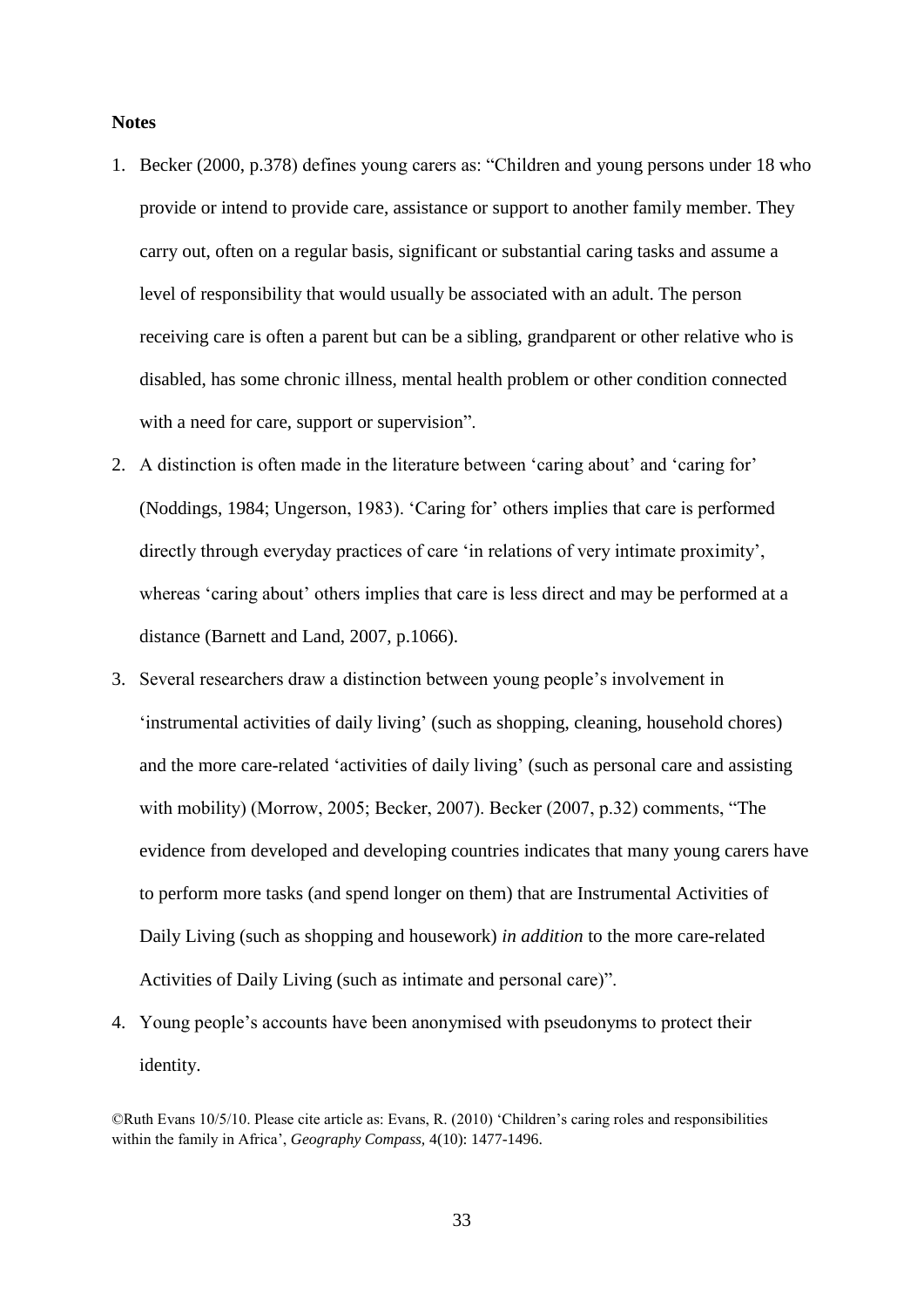- 5. The concept of "self care" has been used to date predominantly in research in the global North within the medical/ nursing literature in terms of the management of particular chronic illnesses or medical conditions (eg. Gaut and Keickhefer, 1988) and within child development literature, in terms of so-called "latch-key children" and parental decisions to leave children unsupervised in out-of-school settings (eg. Cain and Hofferth, 1989; Casper and Kristin, 2004).
- 6. Payne"s (2009) research with child-headed households in Zambia included children living with a parent with alcohol use problems.
- 7. Over a quarter (26%) of children aged 5-14 were estimated to be economically active in Sub-Saharan Africa in 2004, a far greater proportion than in any other continent (worldwide average of 16%) (ILO, 2006). Economic activity is defined as "Most productive activities undertaken by children whether for the market or not, paid or unpaid, for a few hours or full time, on a casual or regular basis, legal or illegal…To be counted as economically active, a child must have worked for at least one hour on any day during a seven-day reference period" (ILO, 2006: 6).
- 8. These time allocations cannot be seen as representative of young people heading households, since the pilot research was based on a very small sample of 14 young people heading households in Tanzania and Uganda. The significant difference between young men"s and young women"s reports of the time they spent on income-generation activities is nevertheless revealing.
- 9. Research findings from the author"s pilot research with young people caring for their siblings in child- and youth-headed households in Tanzania and Uganda (supported with a Small Research Grant by the Royal Geographical Society with the Institute of British

<sup>©</sup>Ruth Evans 10/5/10. Please cite article as: Evans, R. (2010) "Children"s caring roles and responsibilities within the family in Africa", *Geography Compass,* 4(10): 1477-1496.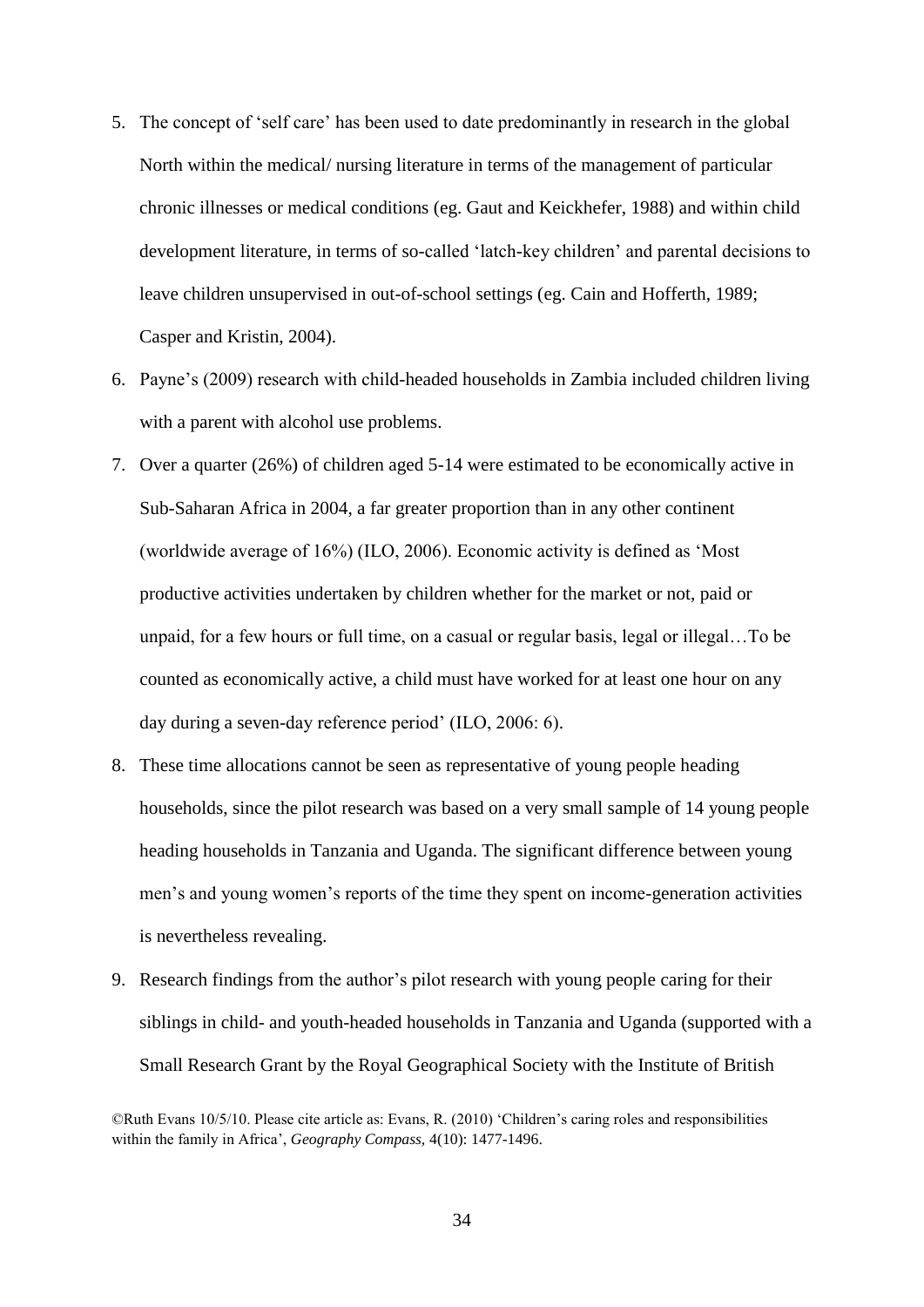Geographers and by the School of Human and Environmental Sciences, University of Reading).

Ruth Evans is a Lecturer in Human Geography at the Department of Geography, University of Reading, UK. Her research interests include: caring relations in families experiencing disability and chronic illness, sibling care and life transitions in East and Southern Africa, childhood, care and migration in the UK, social exclusion/ inclusion and the participation of children and young people in research and policy. Her book, *[Children Caring for Parents](http://www.policypress.co.uk/display.asp?K=9781847420213&sf1=contributor&st1=Dr%20w/2%20Ruth%20Evans&m=2&dc=2)  [with HIV and AIDS: Global Issues and Policy Responses](http://www.policypress.co.uk/display.asp?K=9781847420213&sf1=contributor&st1=Dr%20w/2%20Ruth%20Evans&m=2&dc=2)* (2009, co-authored with Saul Becker) draws on findings from an Economic and Social Research Council study of the experiences of children caring for parents and relatives with HIV in Tanzania and the UK. She has recently completed a qualitative and participatory research project with young people caring for their siblings in child- and youth- headed households in Tanzania and Uganda (funded by the University of Reading and the Royal Geographical Society, with the Institute of British Geographers Jasmin Leila Award). Recent and forthcoming publications include articles on sibling care and life transitions in *Area,* emotional interactions and an ethic of care in families affected by HIV and AIDS (with Felicity Thomas) in *Emotion, Space and Society* and caring relations in African migrant families in *Population, Space and Place.*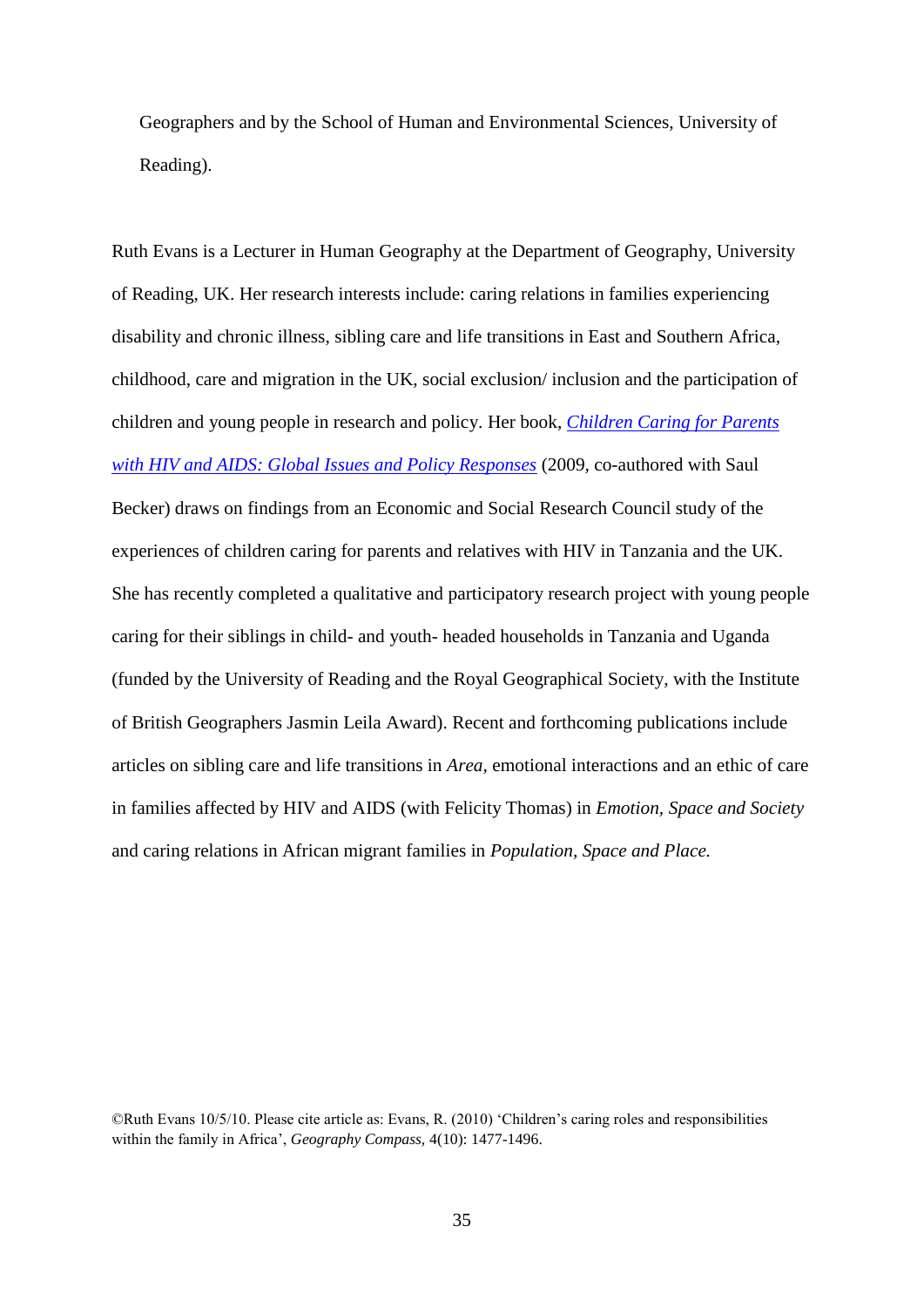#### **References**

Akintola, O. (2004). *The Gendered Burden of Home-based Caregiving Policy Brief.* Durban: Health Economics and HIV/AIDS Research Division, University of KwaZulu-Natal.

[Online]. Retrieved on  $28<sup>th</sup>$  January 2010 from:

[http://allafrica.com/download/resource/main/main/id/00010373.pdf.](http://allafrica.com/download/resource/main/main/id/00010373.pdf)

Aldridge, J, and Becker, S. (2003). *Children Caring for Parents with Mental Illness: Perspectives of Young Carers, Parents and Professionals*. Bristol: The Policy Press.

Ansell N. (2009). Childhood and the politics of scale: descaling children"s geographies?

*Progress in Human Geography* 33(2), pp.190-209.

Ansell N. (2005). *Children, Youth and Development.* London: Routledge

Ansell, N. (2004). Secondary schooling and rural youth transitions in Lesotho and Zimbabwe. *Youth and Society* 36(2), pp. 183-202.

Backett-Milburn, K., Wilson, S., Bancroft, A., Cunningham-Burley, S. (2008). Challenging childhoods. Young people"s accounts of "getting by" in families with substance use problems. *Childhood* 15(4), pp.461-479.

Barnett, C. and Land, D. (2007). Geographies of generosity: beyond the 'moral turn',

*Geoforum* 38, pp.1065-1075.

Bauman, L., Foster, G., Johnson Silver, E., Gamble, I. and Muchaneta, L. (2006). Children caring for their ill parents with HIV/AIDS. *Vulnerable Children and Youth Studies* 1(1), pp.1- 14.

Bauman, L., Johnson Silver, E., Berman, R. and Gamble, I. (2009). Children as caregivers to their ill parents with AIDS. In Shifren, K., (ed.) *How Caregiving Affects Development:* 

<sup>©</sup>Ruth Evans 10/5/10. Please cite article as: Evans, R. (2010) "Children"s caring roles and responsibilities within the family in Africa", *Geography Compass,* 4(10): 1477-1496.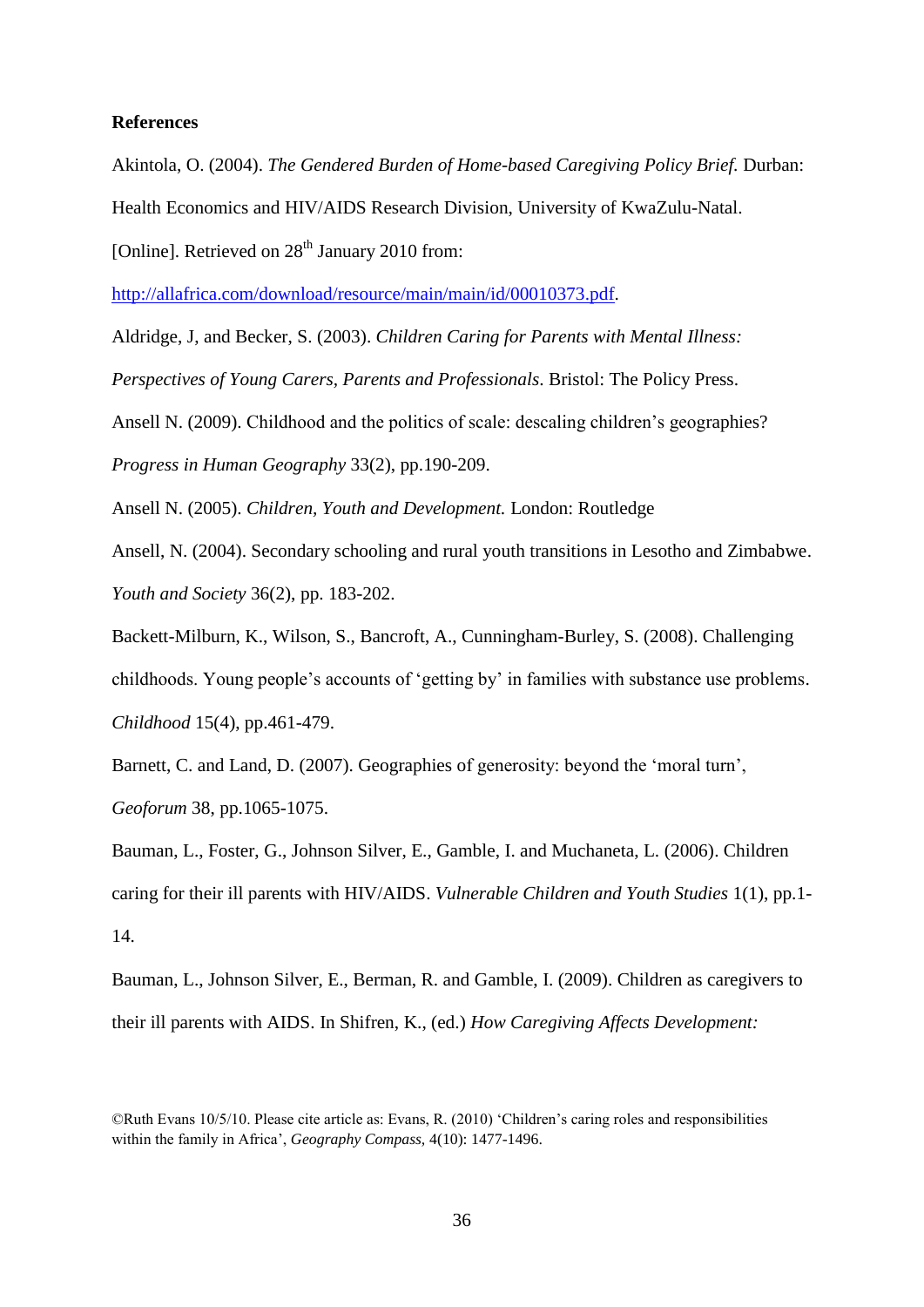*Psychological Implications for Child, Adolescent and Adult Caregivers*. Washington DC: American Psychological Association, pp.37-63.

Becker, S. (2007). Global perspectives on children's unpaid caregiving in the family: research and policy on 'young carers' in the UK, Australia, the USA and Sub-Saharan Africa. *Global Social Policy* 7(1), pp.23-50.

Becker, S. (2000). Young carers. In Davies, M., (ed.) *The Blackwell Encyclopedia of Social Work.* Oxford: Blackwell, p 378.

Becker, S., Aldridge, J. and Dearden, C. (1998). *Young Carers and Their Families*. Oxford: Blackwell Science.

Becker, F. and Becker, S. (2008). *Young Adult Carers in the UK: Experiences, Needs and Services for Carers aged 16-24.* London: Princess Royal Trust for Carers.

Bell, S. and Payne, R. (2009). Young people as agents in development processes:

reconsidering perspectives for development geography. *Third World Quarterly* 30(5),

pp.1027-1044.

Boris, N., Brown, L., Thurman, T., Rice, J., Snider, L., Nyirazinyoye, L. (2008). Depressive symptoms in youth heads of household in Rwanda. *Archives of Pediatrics and Adolescent Medicine* 162(9), pp.836-843.

Bourdillon, M. (2004). Children in Development. *Progress in Development Studies* 4(2), pp.99–113.

Bowlby, S., McKie, L., Gregory, S. and MacPherson, I. (2010) *Interdependency and Care over the Lifecourse.* Oxford: Routledge.

Bradley, C. (1993). Women"s power, children"s labor. *Cross-Cultural Research* 27 (1-2), pp.70-96.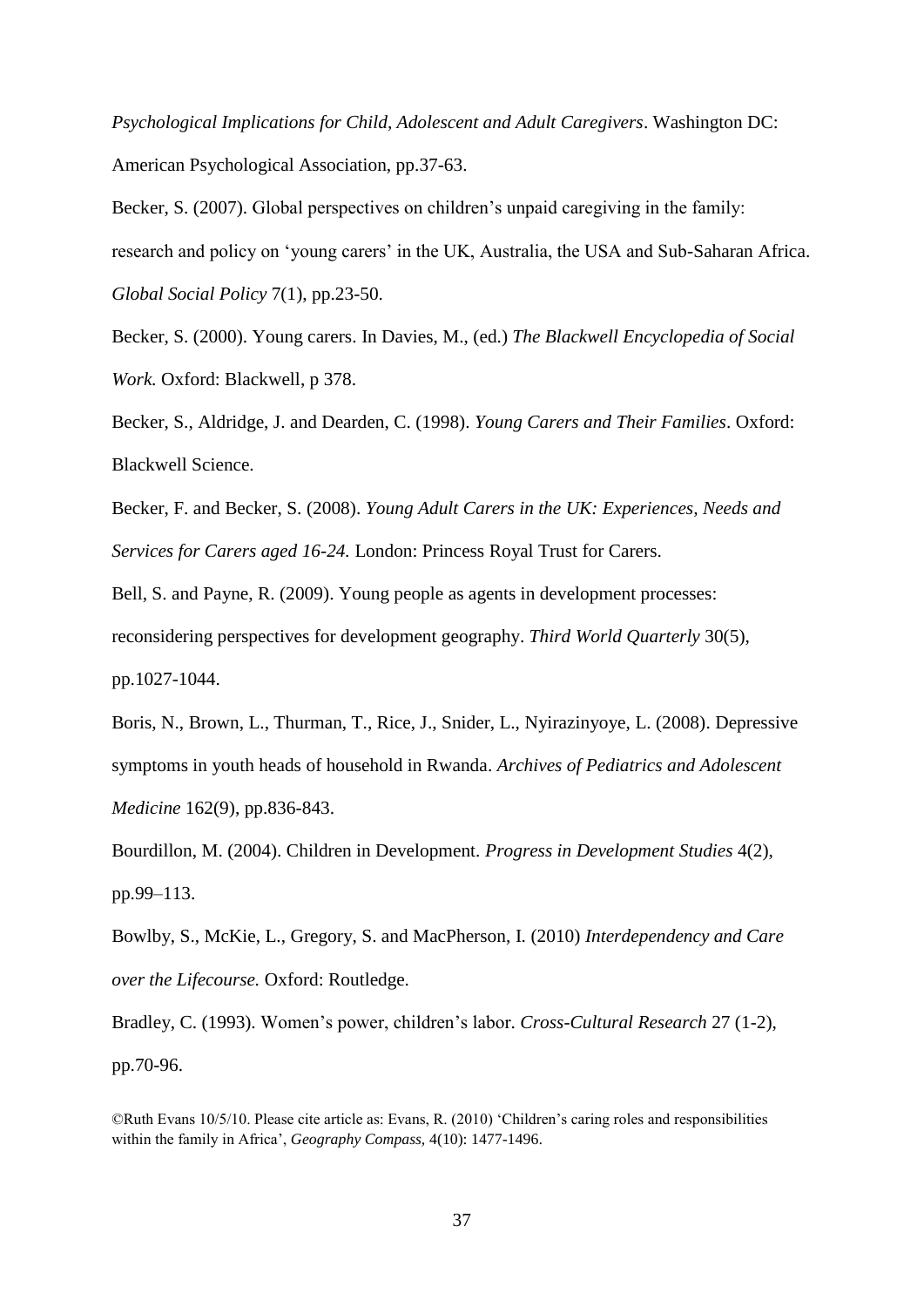Bray, R. (2009). *A Literature Review on Child Carers in Angola, Nigeria, Uganda and Zimbabwe.* Unpublished report. London: Save the Children UK.

Brydon, L. and Chant, S. (1989). *Women in the Third World: Gender Issues in Rural and Urban Areas.* Aldershot: Edward Elgar Publishing.

Cain, V. and Hofferth, S. (1989). Parental Choice of Self-Care for School-Age Children. *Journal of Marriage and Family* 51(1), pp. 65-77

Casper, L. and Kristin, E. (2004). Self-Care: Why Do Parents Leave Their Children Unsupervised? *Demography* 41(2), pp.285-301.

Chant, S. and Jones, G. (2005). Youth, gender and livelihoods in West Africa: perspectives from Ghana and The Gambia. *Children's Geographies* 3(2), pp. 185-199.

Chimwaza, A. and Watkins, S. (2004). Giving care to people with symptoms of AIDS in rural sub-Saharan Africa. *AIDS Care* 16(7), pp 795-807.

Christiansen C., Utas M, Vigh H. (2006). Youth(e)scapes. In Christiansen, C., Utas, M.,

Vigh, H., (eds.) *Navigating Youth Generating Adulthood: Social Becoming in an African* 

*Context.* Uppsala: Nordiska Afrikainstitutet, pp. 9-28.

Cicirelli, V. (1994). Sibling relationships in cross-cultural perspective. *Journal of Marriage and the Family* 56(1), pp.7-20.

Cluver, L. and Operario, D. (2008). Young carers for AIDS-unwell parents: mental health, physical health and education outcomes. Unpublished research information sheet, Centre for Evidence-based Intervention, Department of Social Policy and Social Work, Oxford University. See also Young Carers South Africa Project [online] accessed on 28<sup>th</sup> January 2010 from: [http://www.youngcarers.netau.net/index.html.](http://www.youngcarers.netau.net/index.html)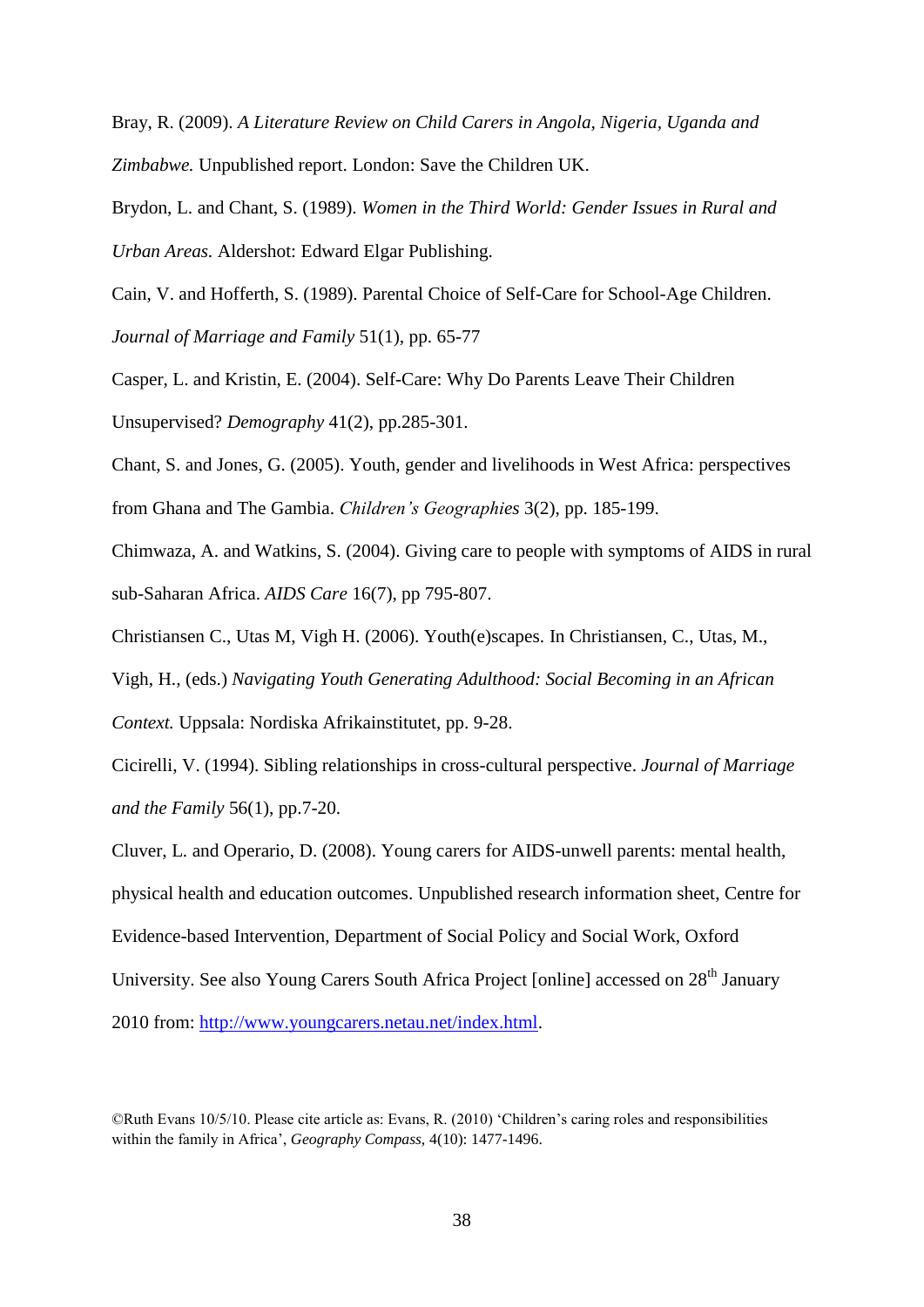Dearden, C. and Becker, S. (2004). *Young Carers in the UK: The 2004 Report.* London: Carers UK.

Dearden, C. and Becker, S. (1995). *Young Carers: The Facts*. Sutton: Reed Business Publishing.

Dearden, C. and Becker, S. (1998). *Young Carers in the United Kingdom: A Profile*. London: Carers National Association.

De Boeck, F., and Honwana, A. (2005). Introduction: children and youth in Africa: agency, identity and place. In Honwana, A. and De Boeck, F., (eds.) *Makers and Breakers: Children and Youth in Postcolonial Africa.* Oxford: James Currey, pp.1-18.

Donald, D. and Clacherty, G. (2005). Developmental vulnerabilities and strengths of children living in child-headed households: a comparison with adult-headed households in equivalent impoverished communities. *African Journal of AIDS Research* 4(1), pp.21-28.

Esplen, E. (2009). Home-based carers mobilise to get their priorities heard. *Gender and Development in Brief, BRIDGE Bulletin, 20, February [Online]. Retrieved on 15<sup>th</sup> September* 2009 from [http://www.bridge.ids.ac.uk/docs/InBrief20\\_care.pdf.](http://www.bridge.ids.ac.uk/docs/InBrief20_care.pdf)

Evans, B. (2008). Geographies of youth/young people. *Geography Compass* 2(5), pp.1659- 1680.

Evans, R. (in press). Young caregiving and HIV in the UK: caring relationships and mobilities in African migrant families. *Population, Space and Place* DOI: 10.1002/psp.583. Evans, R. (forthcoming). "We are managing our own lives…": Life transitions and care in sibling-headed households affected by AIDS in Tanzania and Uganda. *Area.* 

Evans, R. (2005). Social networks, migration and care in Tanzania: caregivers' and children's resilience in coping with HIV/ AIDS. *Journal of Children and Poverty* 11(2), pp.111-129.

<sup>©</sup>Ruth Evans 10/5/10. Please cite article as: Evans, R. (2010) "Children"s caring roles and responsibilities within the family in Africa", *Geography Compass,* 4(10): 1477-1496.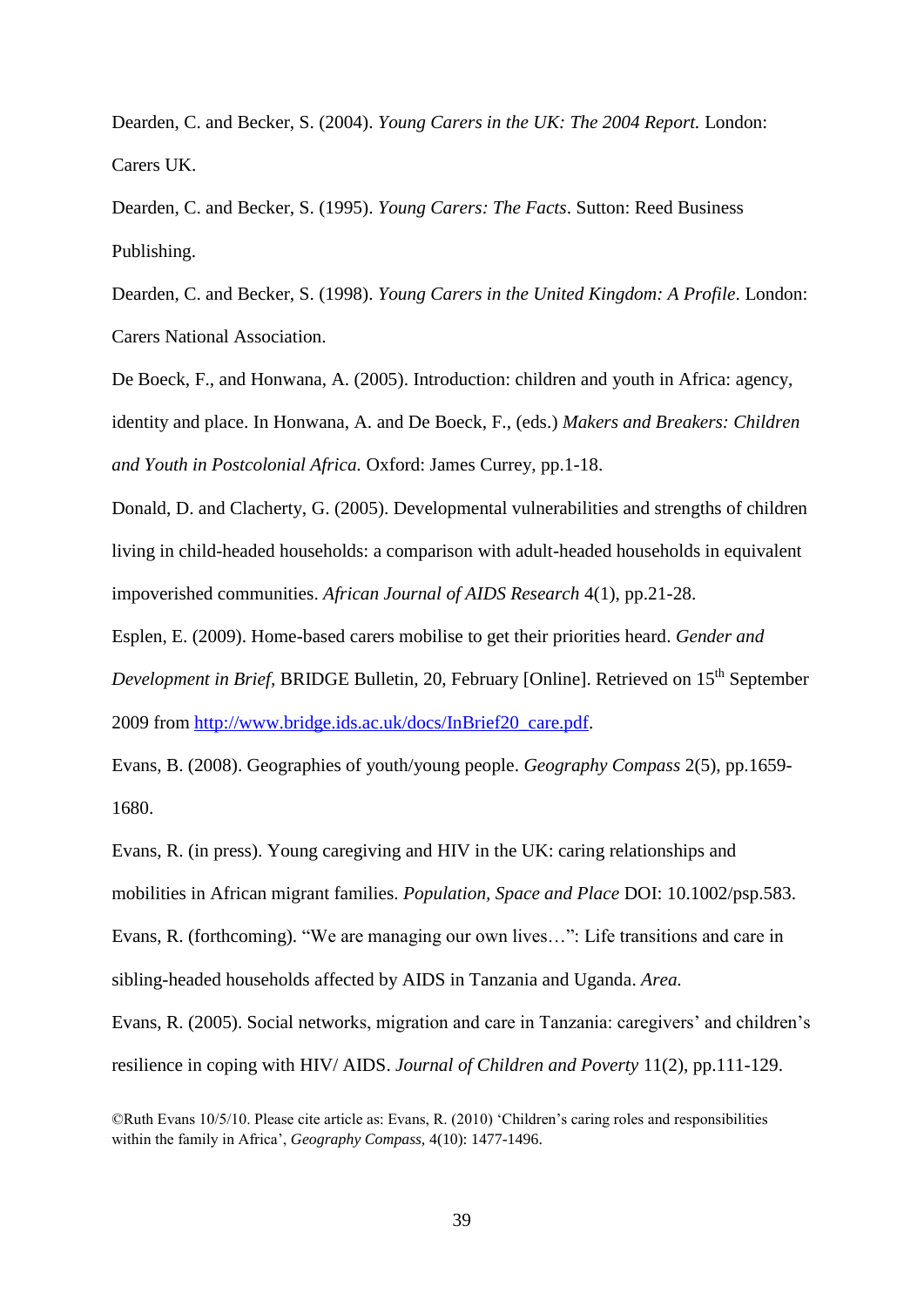Evans, R. and Becker, S. (2009). *Children Caring for Parents with HIV and AIDS: Global Issues and Policy Responses.* Bristol: The Policy Press.

Evans, R. and Thomas, F. (2009). Emotional interactions and an ethic of care: caring relations in families affected by HIV and AIDS. *Emotions, Space and Society* 2, pp.111-119. Foster, G., Makufa, C., Drew, R., and Kralovec, E. (1997). Factors leading to the establishment of child-headed households: the case of Zimbabwe. *Health Transition Review*, Supplement 2(7), pp.155-68.

Francis-Chizororo, M. (2008). *The formation, constitution and social dynamics of orphaned child-headed households in rural Zimbabwe in the era of HIV/AIDS pandemic.* Unpublished

PhD thesis School of Geography and Geosciences University of St. Andrews, Scotland.

[Online]. Retrieved on 28<sup>th</sup> January 2010 from [https://research-repository.st-andrews.ac.uk.](https://research-repository.st-andrews.ac.uk/)

Frank, J., Tatum, C. and Tucker, S. (1999). *On Small Shoulders: Learning from the* 

*Experiences of Former Young Carers*. London: The Children"s Society.

Gaut, D. and Kieckhefer, G. (1988). Assessment of self-care agency in chronically ill adolescents. *Journal of Adolescent Health Care* 9(1), pp.55-60.

Germann, S. (2005). *An exploratory study of quality of life and coping strategies of orphans living in child-headed households in the high HIV/AIDS prevalent city of Bulawayo,* 

*Zimbabwe.* Unpublished PhD thesis University of South Africa.

Hopkins, P. and Pain, R. (2007). Geographies of age: thinking relationally. *Area* 39(3), pp.287-29.

Howard, S., Dryden, J. and Johnson, B. (1999). Childhood resilience: review and critique of the literature. *Oxford Review of Education* 25(3), pp 307-23.

<sup>©</sup>Ruth Evans 10/5/10. Please cite article as: Evans, R. (2010) "Children"s caring roles and responsibilities within the family in Africa", *Geography Compass,* 4(10): 1477-1496.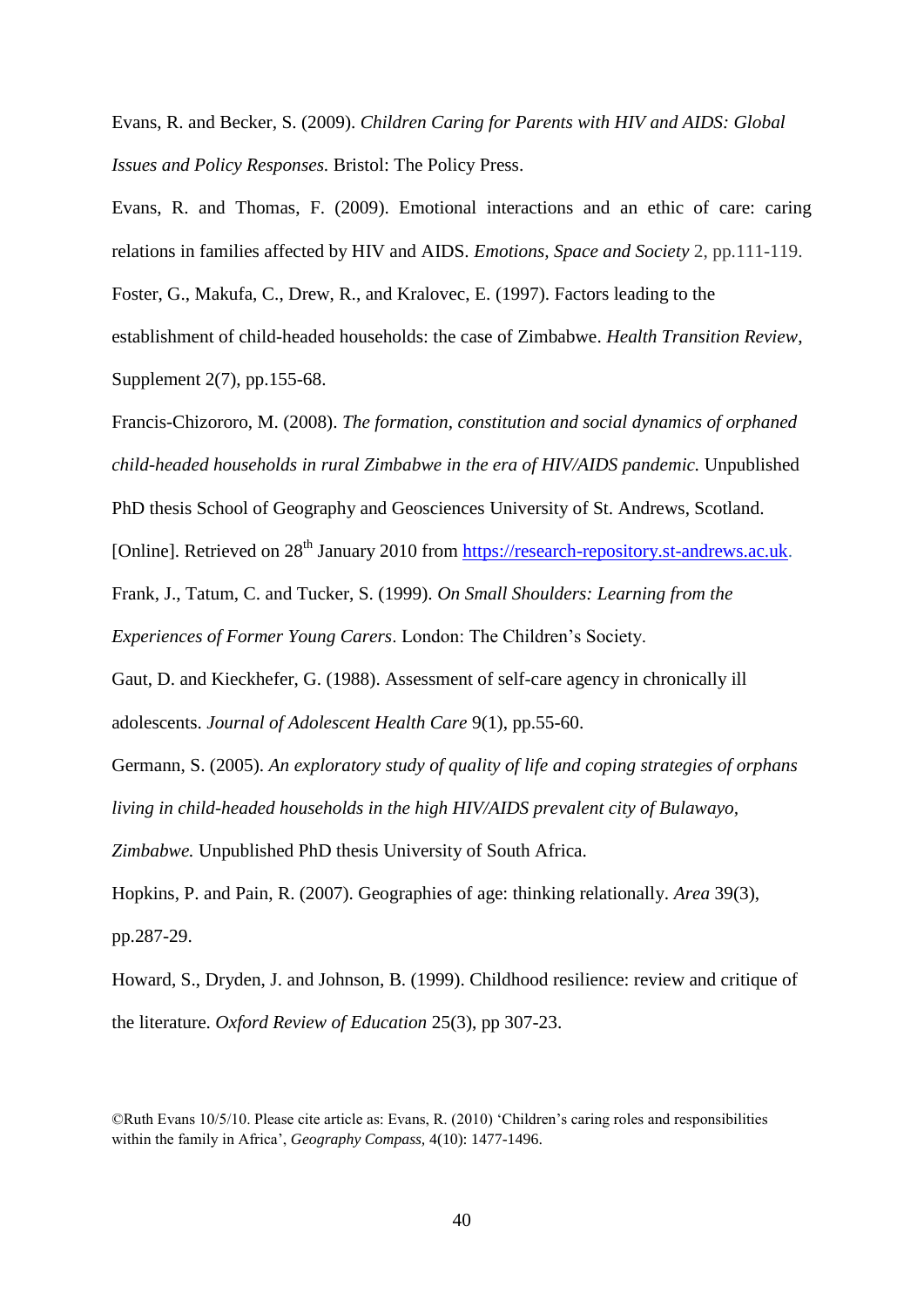International Labour Organisation. (2006). *The End of Child Labour: Within Reach*, International Labour Conference. Geneva: 95th Session 2006 Report I (B), International Labour Office. [Online] Retrieved on 28<sup>th</sup> January 2010 from:

[http://www.ilo.org/public/english/standards/relm/ilc/ilc95/pdf/rep-i-b.pdf.](http://www.ilo.org/public/english/standards/relm/ilc/ilc95/pdf/rep-i-b.pdf)

Katz, C. (1993). Growing circles/ closing circles: Limits on the spaces of knowing in rural Sudan and US cities. In Katz, C. and Monk, J., (eds.) *Full Circles: Geographies of Women over the Life Course.* London: Routledge, pp.88-106.

Katz, C. (2004). *Growing Up Global: Economic Restructuring and Children's Everyday Lives.* Minneapolis: University of Minnesota Press.

Kesby M., Gwanzura-Ottemoller, F., Chizororo, M. (2006). Theorising *other,* "other childhoods": issues emerging from work on HIV in urban and rural Zimbabwe. *Children's Geographies* 4(2), pp.185-202.

Kielland, A. and Tovo, M. (2006). *Children at Work: Child Labor Practices in Africa.*

Boulder: Lynne Rienner Publishers.

Koda, B. (2000). Democratisation of social relations at the household level: The participation of children and youth in Tanzania. In Creighton, C. and Omari, C.K., (eds.) *Gender, Family and Work in Tanzania.* Aldershot: Ashgate, pp.237-65*.*

Laird, S. (2005). International child welfare: deconstructing UNICEF"s country programmes. *Social Policy and Society* 4(4), pp 457-66.

LeVine, R. Dixon, S., LeVine, S., Richman, A., Leiderman, P., Keefer, C., Brazelton, T. (1996). *Child Care and Culture: Lessons from Africa.* Cambridge University Press, New York.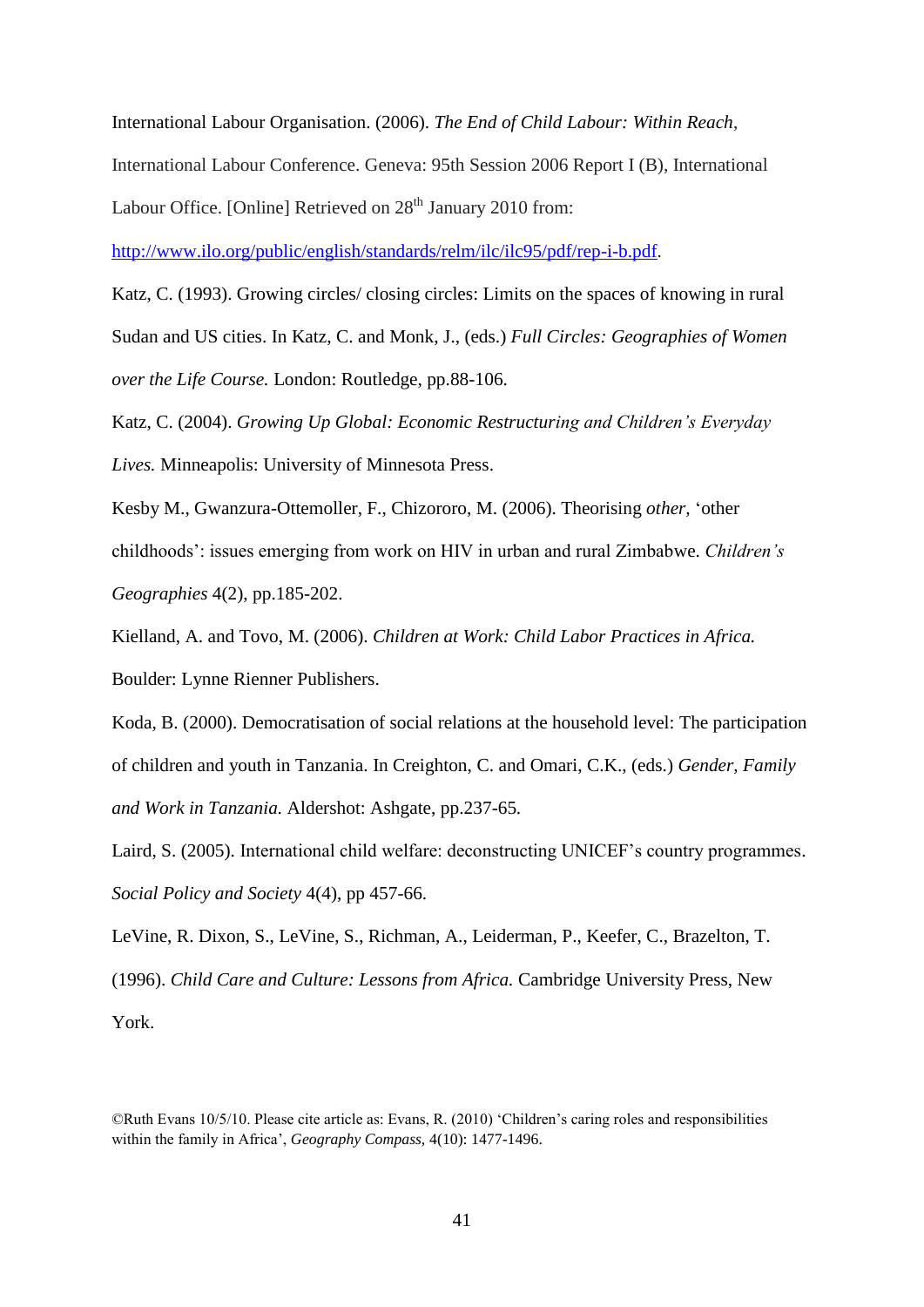Luzze, F. and Ssedyabule, D. (2004). *The Nature of Child-Headed Households in Rakai District, Uganda.* Kampala: Lutheran World Federation.

McEwan, C. and Butler, R. (2007) "Disability and development: different models, different places", *Geography Compass,* 1/3: 448-466.

Meintjes, H., Hall, K., Marera, D. and Boulle, A. (2010). Orphans of the AIDS epidemic? The extent, nature and circumstances of child-headed households in South Africa. *AIDS Care*  22(1), pp.40-49.

Momsen, J. (1991). *Women and Development in the Third World.* London: Routledge.

Momsen, J. (2004). *Gender and Development.* London: Routledge.

Morrow, R. (2005). *A Profile of Known Young Carers and Identification and Snapshot of the Ones Who are Hidden*. Perth: Curtin University of Technology.

Moser, C. (1989). Gender planning in the Third World: meeting practical and strategic needs. *World Development* 17(11), pp.1799-1825.

Newman, T. (2002a). "Young carers" and disabled parents: time for a change of direction? *Disability and Society* 17(6), pp 613-25.

Newman, T. (2002b). *Promoting Resilience: a Review of Effective Strategies for Child Care* 

*Services.* Exeter: Centre for Evidence-based Social Services, University of Exeter and Barnardo's

Noddings, N. (1984) *Caring: A Feminine Approach to Ethics and Moral Education.*  Berkeley: University of California Press.

Nyambedha, E., Wandibba, S. and Aagaard-Hansen, J. (2003). Changing patterns of orphan care due to the HIV epidemic in Western Kenya. *Social Science and Medicine* 57, pp.301-11.

<sup>©</sup>Ruth Evans 10/5/10. Please cite article as: Evans, R. (2010) "Children"s caring roles and responsibilities within the family in Africa", *Geography Compass,* 4(10): 1477-1496.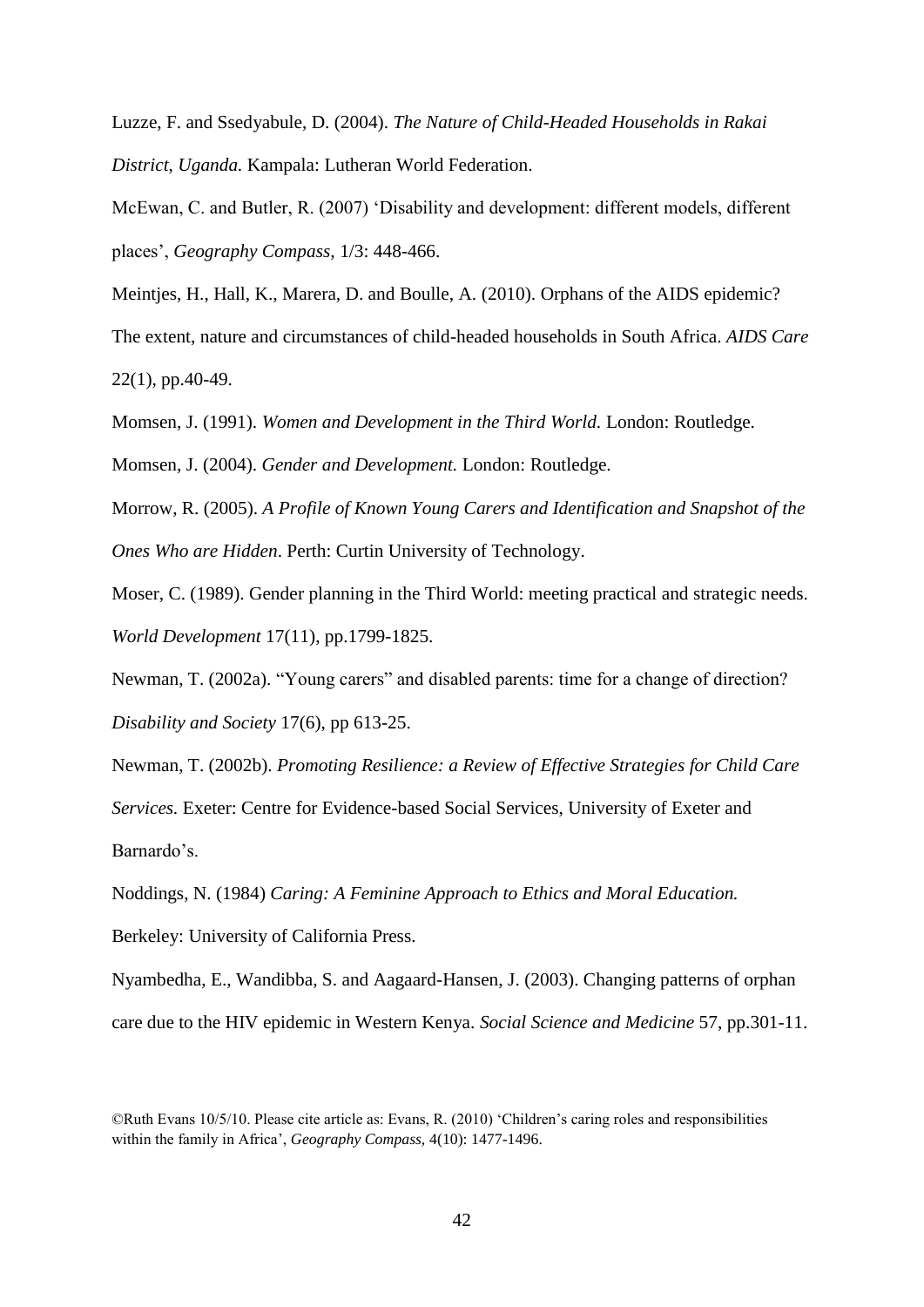Ogden, J., Esim, S., and Grown, C. (2006). Expanding the care continuum for HIV/AIDS: bringing carers into focus. *Health Policy and Planning* 21(5), pp 333-42.

Oleke, C., Blystad, A. and Rekdal, O. (2005). "When the obvious brother is not there": political and cultural contexts of the orphan challenge in northern Uganda. *Social Science and Medicine* 61, pp.2628-2638.

Omari, C.K. and S. Mbilinyi. (1997). *African Values and Child Rights: some cases from Tanzania.* Dar es Salaam: Dar es Salaam University Press.

Peacock, D. and Weston, M. (2008). *Men and care in the context of HIV and AIDS: structure, political will and greater male involvement*. Geneva: United Nations Division for the

Advancement of Women Expert Group Meeting on 'Equal sharing of responsibilities between men and women, including care-giving in the context of HIV/AIDS', Geneva, 6-9 October 2008. [Online]. Retrieved on 28<sup>th</sup> January 2010 from

[http://www.un.org/womenwatch/daw/egm/equalsharing/EGM-ESOR-2008-EP-9-](http://www.un.org/womenwatch/daw/egm/equalsharing/EGM-ESOR-2008-EP-9-%20Dean%20Peacock-Updated.pdf)

[%20Dean%20Peacock-Updated.pdf.](http://www.un.org/womenwatch/daw/egm/equalsharing/EGM-ESOR-2008-EP-9-%20Dean%20Peacock-Updated.pdf)

Panelli, R., Punch, S. and Robson, E. (eds.) (2007). *Global Perspectives on Rural Childhood and Youth: Youth Rural Lives.* London: Routledge.

Payne, R. (2009). *Child-Headed Households in Zambia: from concepts to realities*.

Unpublished PhD thesis Department of Geography Royal Holloway University of London.

Philo, C. (2000). "The corner-stones of my world": editorial introduction to special issue on spaces of childhood. *Childhood* 7, pp.243-256.

Punch, S. (2002). Youth transitions and interdependent adult-child relations in rural Bolivia. *Journal of Rural Studies* 18, pp 123-33.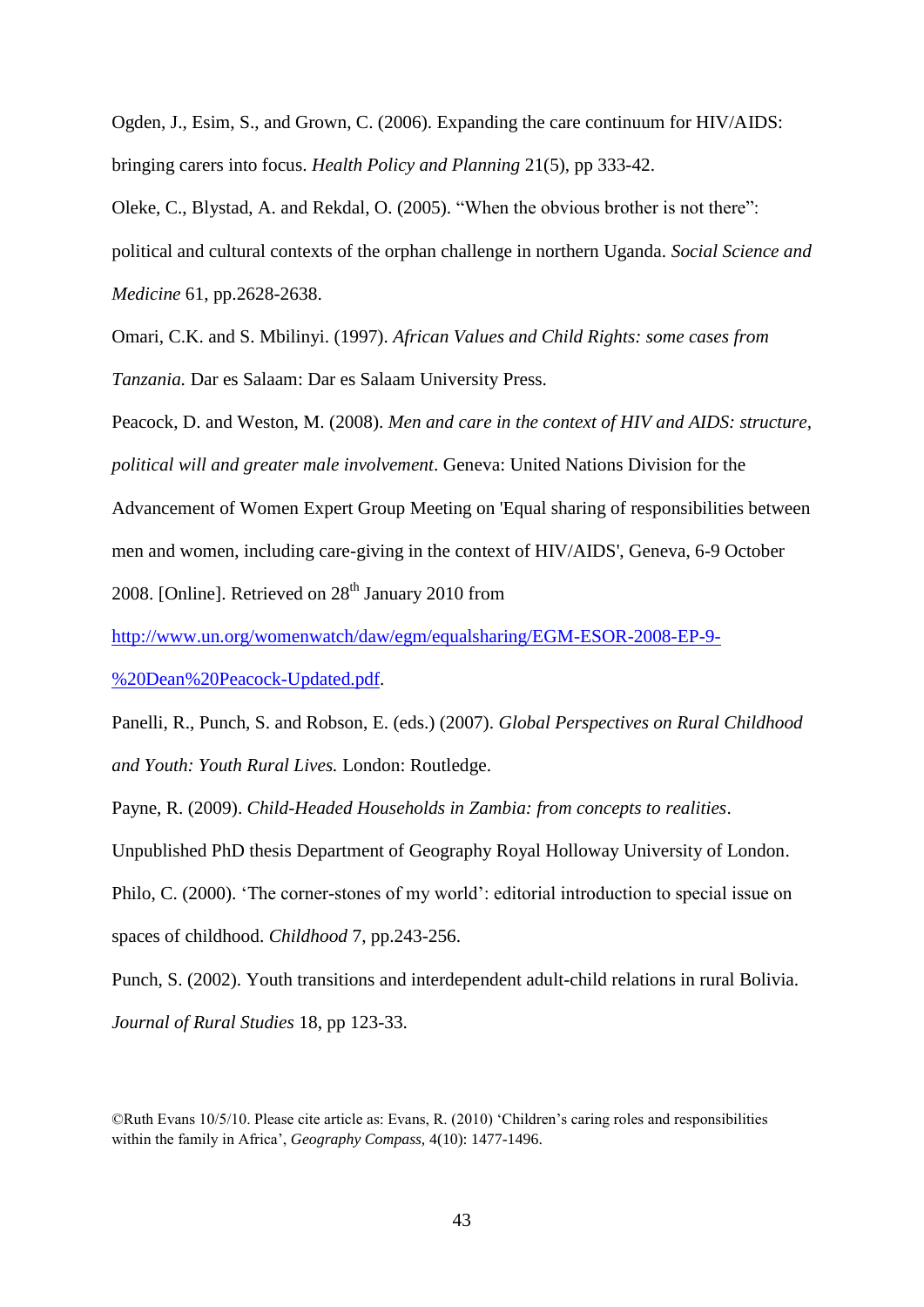Punch, S. (2001). Household division of labour: generation, gender, age, birth order and sibling composition. *Work, Employment and Society* 15(4), pp 803-23.

Robson, E. (2004a) Hidden child workers: young carers in Zimbabwe. *Antipode* 36(2), pp. 227-48.

Robson, E. (2004b). Children at work in rural northern Nigeria: patterns of age, space and gender. *Journal of Rural Studies* 20, pp.193-210.

Robson, E. (2000). Invisible carers: young people in Zimbabwe"s home-based healthcare. *Area* 32(1), pp 59-69.

Robson, E., Ansell, N., Huber, U.S., Gould, W. T. S. and van Blerk, L. (2006). Young caregivers in the context of the HIV/AIDS pandemic in sub-Saharan Africa. *Population, Space and Place* 12, pp.93-111.

Robson, E. and Ansell, N. (2000). Young carers in Southern Africa: exploring stories from Zimbabwean secondary school students. In Holloway, S. and Valentine, G., (eds.) *Children's Geographies.* London and New York: Routledge, pp.174-93.

Rutter, M. (1990). Psychosocial resilience and protective mechanisms. In Rolf, J., Masten, A., Cicchetti, D., Nuechterlein, K., and Weintraub, S., (eds.) *Risk and Protective Factors in the Development of Psychopathology.* Cambridge: Cambridge University Press, pp.181-214. Skovdal, M. and Ogutu, V. (2009). "I washed and fed my mother before going to school": understanding the psychosocial wellbeing of children providing chronic care for adults affected by HIV/AIDS in Western Kenya. *Globalization and Health,* 5(8) [Online] Retrieved on 28th January 2010 from [http://www.globalizationandhealth.com/content/5/1/8.](http://www.globalizationandhealth.com/content/5/1/8)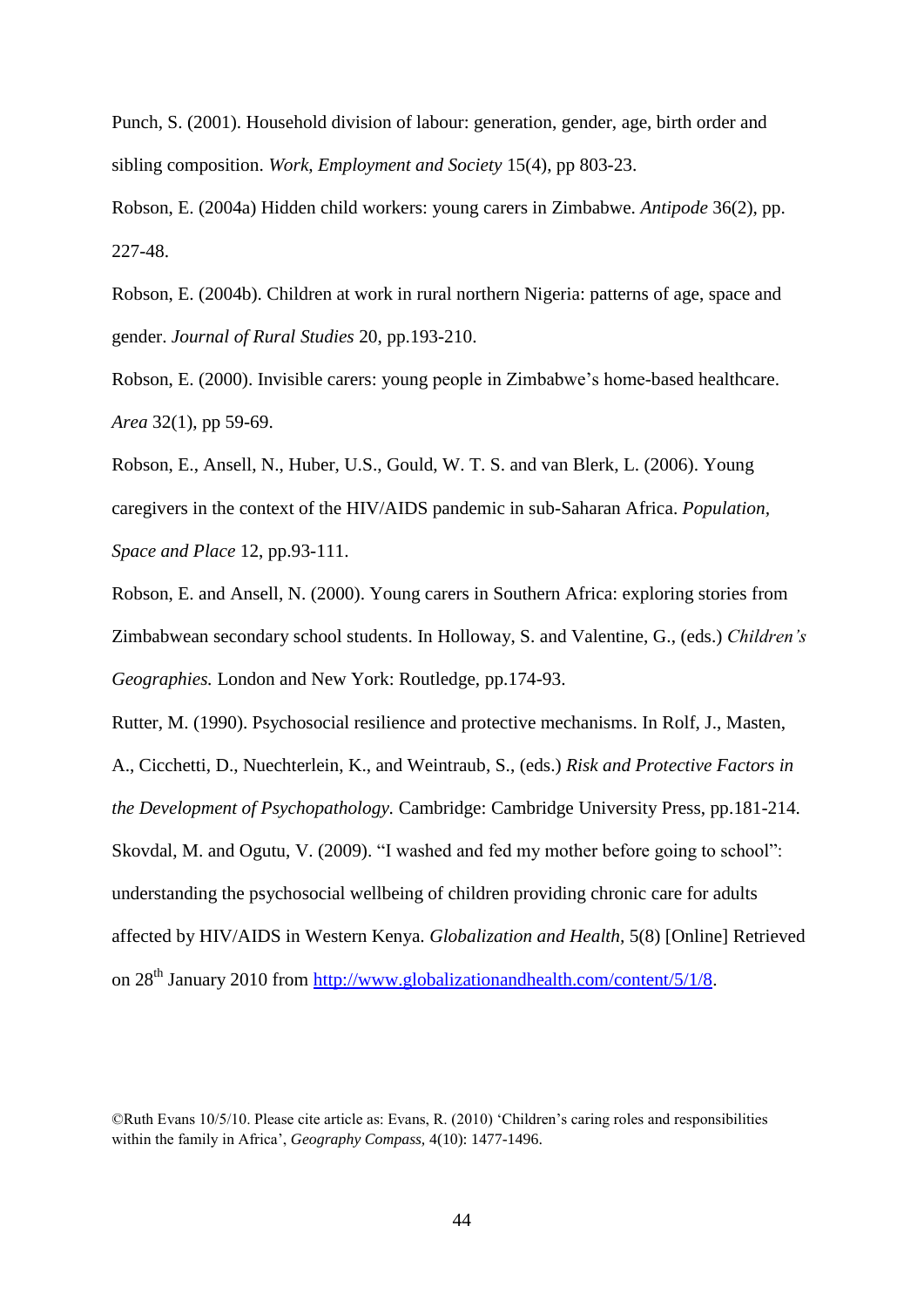Skovdal, M., Ogutu, V., Aoro, C. and Cambell, C. (2009). Young carers as social actors: coping strategies of children caring for ailing or ageing guardian in Western Kenya. *Social Science and Medicine,* 69, pp.587-595.

Sparr, P. (1994). *Mortgaging Women's Lives: Feminist Critiques of Structural Adjustment*, London: Zed Books.

Steinberg, M., Johnson, S., Schierhout, G., Ndegwa, D., Hall, K., Russell, B. and Morgan, J. (2002). *Hitting Home: How Households Cope with the Impact of the HIV/AIDS Epidemic – A Survey of Households Affected by HIV/AIDS in South Africa*, Washington DC: Henry J Kaiser Family Foundation.

Thomas, F. (2006). Stigma, fatigue and social breakdown: exploring the impacts of HIV/AIDS on patient and carer wellbeing in the Caprivi region, Namibia. *Social Science and Medicine* 63, pp 3174-87.

Thomas, N., Stainton, T., Jackson, S., Cheung, W.Y., Doubtfire, S. and Webb, A. (2003). "Your friends don"t understand": invisibility and unmet need in the lives of "young carers". *Child and Family Social Work* 8(1), pp. 35-46.

Thurman T., Snider, L, Boris, N., Kalisa, E. Nyirazinyoye, L. and Brown, L. (2008). "Barriers to the community support of orphans and vulnerable youth in Rwanda", *Social Science and Medicine* 66, pp.1557-1567.

Thurman, T, Snider, L., Boris, N., Kalisa, E., Mugarira, E., Ntaganira, J., and Brown, L. (2006). Psychosocial support and marginalization of youth-headed households in Rwanda. *AIDS Care* 18(3), pp.220-229.

Tronto, J. (1993). *Moral Boundaries. A Political Argument for an Ethic of Care.* New York and London: Routledge.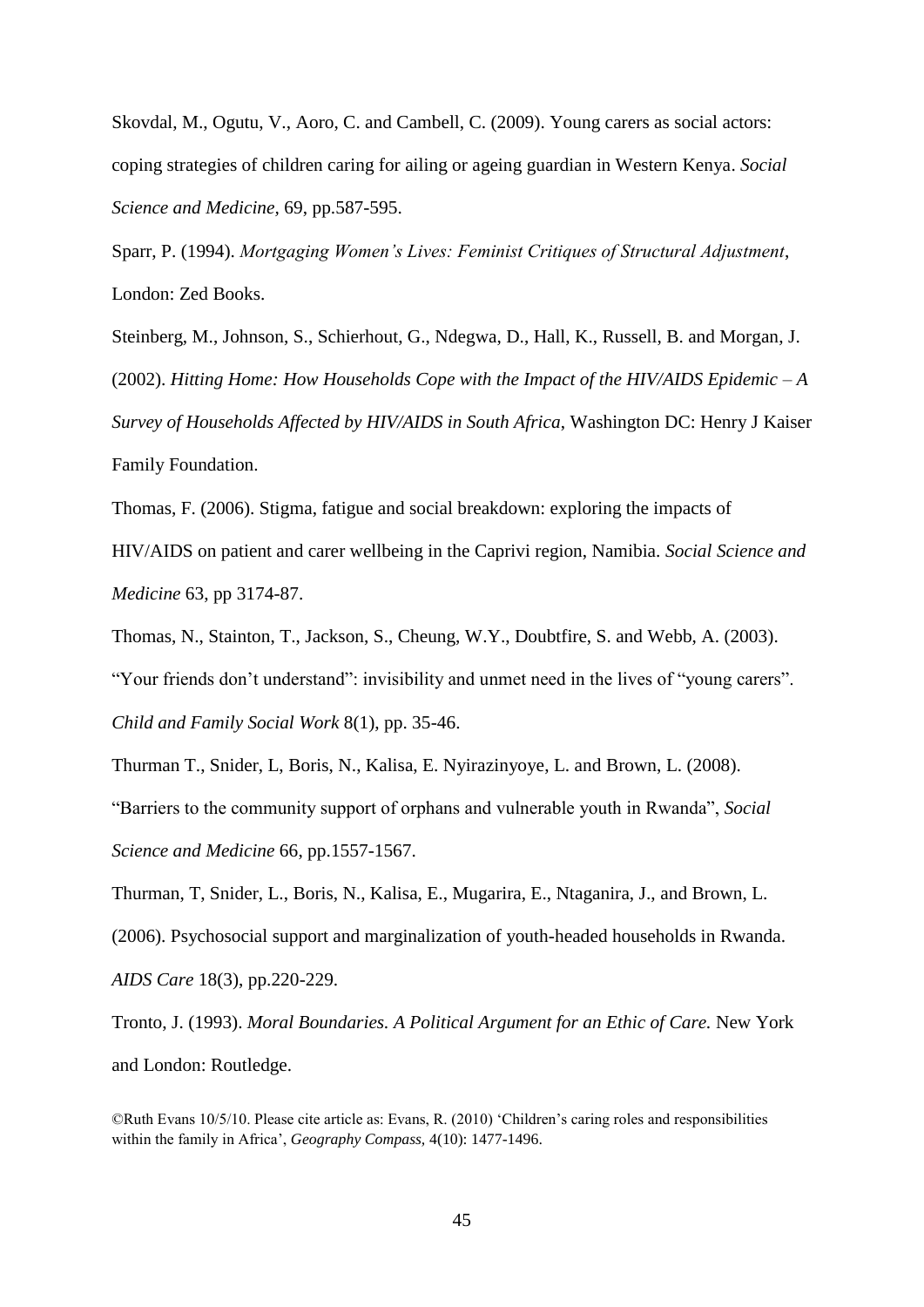Ungerson, C. (1983). Why do women care? In Finch, J. and Groves, D. (eds.) *A Labour of Love: Women, Work and Caring.* London: Routledge and Kegan Paul, pp 31-49.

United Nations Children"s Fund (2008). *State of the World's Children 2009.* UNICEF, New

York. [Online]. Retrieved on  $28<sup>th</sup>$  January 2010 from:

[http://www.unicef.org/sowc09/docs/SOWC09-FullReport-EN.pdf.](http://www.unicef.org/sowc09/docs/SOWC09-FullReport-EN.pdf)

Valentine, G. (2008). The ties that bind: towards geographies of intimacy. *Geography Compass,* 2(6), pp.2097-2110.

van Blerk, L. (2008). Poverty, migration and sex work: youth transitions in Ethiopia. *Area*  40(2) 245-253.

van Blerk, L. and Ansell, N. (2007). Alternative strategies for care giving in the context of AIDS in Southern Africa: complex strategies for care. *Journal of International Development*,

19, pp 865-84.

Vanderbeck, R. (2007). Intergenerational geographies: age relations, segregation and reengagements, *Geography Compass* 1(2), pp.200-221.

Weisner, T. (1982). Sibling interdependence and child caretaking: a cross-cultural view. In

Lamb, M. and Sutton-Smith, B., (eds.) *Sibling Relationships: their nature and significance* 

*across the lifespan.* London: Lawrence Erlbaum Associates, pp.305-327.

World Health Organisation. (2009). *Towards Universal Access: Scaling Up Priority* 

*HIV/AIDS Interventions in the Health Sector*, Progress Report 2009, Geneva: World Health

Organization. [Online]. Retrieved on  $28<sup>th</sup>$  January 2010 from:

[http://www.who.int/hiv/pub/tuapr\\_2009\\_en.pdf.](http://www.who.int/hiv/pub/tuapr_2009_en.pdf)

Yeo, R. and Moore, K. (2003) "Including disabled people in poverty reduction work:

"Nothing about us, without us", *World Development,* 31(3): 571-590.

<sup>©</sup>Ruth Evans 10/5/10. Please cite article as: Evans, R. (2010) "Children"s caring roles and responsibilities within the family in Africa", *Geography Compass,* 4(10): 1477-1496.